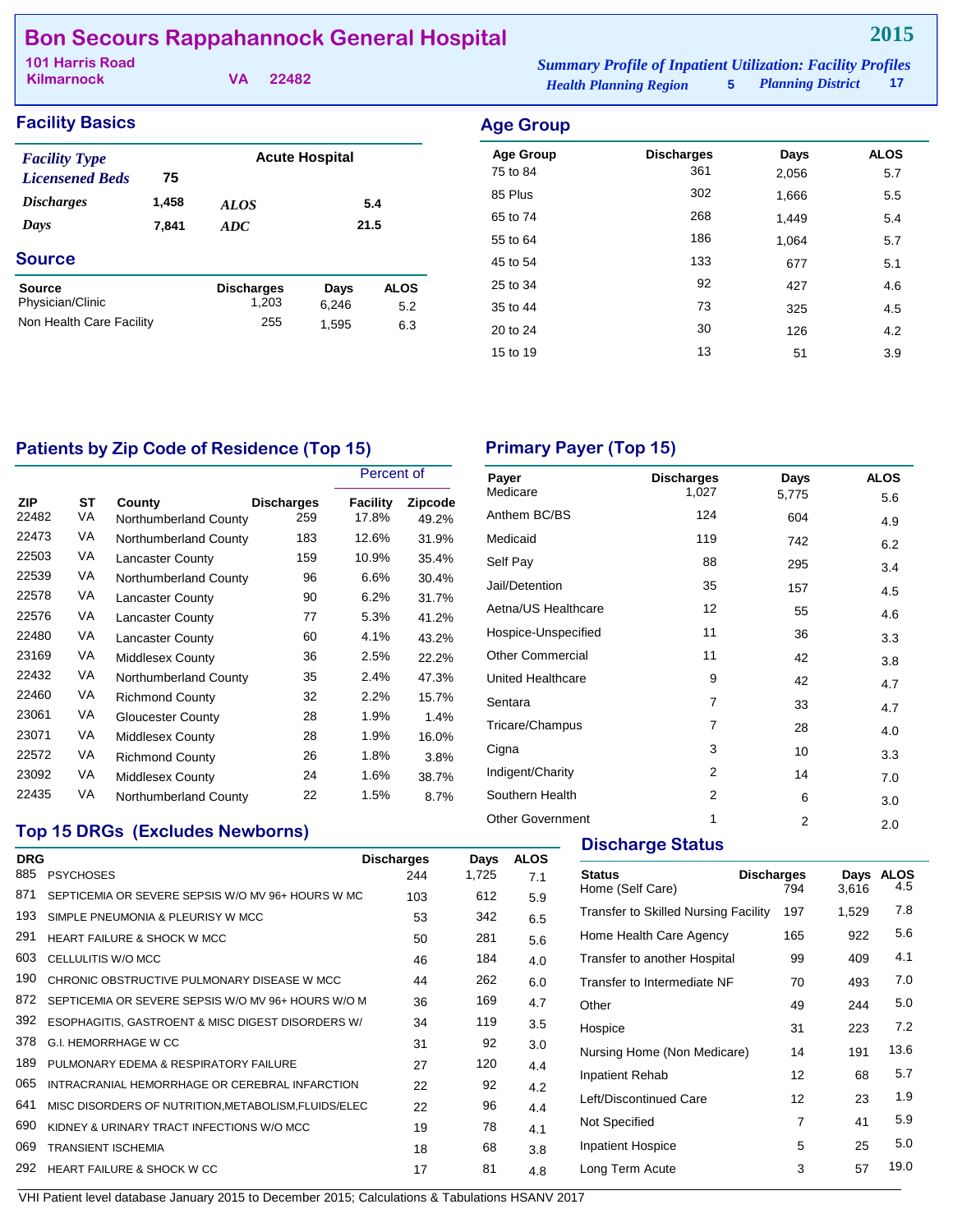# **Riverside Tappahannock Hospital**

| 618 Hospital Road |          |                               | <b>Summary Profile of Inpatient Utilization: Facility Profiles</b> |                     |        |  |
|-------------------|----------|-------------------------------|--------------------------------------------------------------------|---------------------|--------|--|
| Tappahannock      | VA 22560 | <b>Health Planning Region</b> |                                                                    | 5 Planning District | - 18 - |  |

# **Facility Basics Age Group**

| <b>Facility Type</b>     |       | <b>Acute Hospital</b> |       |             |  |  |  |
|--------------------------|-------|-----------------------|-------|-------------|--|--|--|
| <b>Licensened Beds</b>   | 67    |                       |       |             |  |  |  |
| <b>Discharges</b>        | 1,572 | ALOS                  |       | 3.2         |  |  |  |
| Days                     | 5,098 | ADC                   | 14.0  |             |  |  |  |
| <b>Source</b>            |       |                       |       |             |  |  |  |
| <b>Source</b>            |       | <b>Discharges</b>     | Days  | <b>ALOS</b> |  |  |  |
| Non Health Care Facility |       | 1,571                 | 5,095 | 3.2         |  |  |  |

Physician/Clinic 1 3 3.0

| <b>Age Group</b> | <b>Discharges</b> | Days  | <b>ALOS</b> |
|------------------|-------------------|-------|-------------|
| 75 to 84         | 389               | 1,397 | 3.6         |
| 65 to 74         | 388               | 1,249 | 3.2         |
| 85 Plus          | 294               | 1,011 | 3.4         |
| 55 to 64         | 226               | 737   | 3.3         |
| 45 to 54         | 124               | 328   | 2.6         |
| 35 to 44         | 61                | 177   | 2.9         |
| 25 to 34         | 46                | 108   | 2.3         |
| 20 to 24         | 27                | 61    | 2.3         |
| 15 to 19         | 9                 | 16    | 1.8         |
| $0$ to $4$       | 4                 | 5     | 1.3         |
| 5 to 9           | 3                 | 8     | 2.7         |
| 10 to 14         | 1                 | 1     | 1.0         |

# Patients by Zip Code of Residence (Top 15) Primary Payer (Top 15)

|                     |          |                               |                          | Percent of        |                         |
|---------------------|----------|-------------------------------|--------------------------|-------------------|-------------------------|
| <b>ZIP</b><br>22560 | SТ<br>VA | County<br><b>Essex County</b> | <b>Discharges</b><br>287 | Facility<br>18.3% | <b>Zipcode</b><br>37.4% |
| 22572               | VA       | <b>Richmond County</b>        | 242                      | 15.4%             | 35.7%                   |
| 22520               | VA       | <b>Westmoreland County</b>    | 195                      | 12.4%             | 32.1%                   |
| 22435               | VA       | Northumberland County         | 79                       | 5.0%              | 31.3%                   |
| 22469               | VA       | <b>Westmoreland County</b>    | 77                       | 4.9%              | 37.0%                   |
| 22454               | VA       | <b>Essex County</b>           | 73                       | 4.6%              | 36.3%                   |
| 22460               | VA       | <b>Richmond County</b>        | 56                       | 3.6%              | 27.5%                   |
| 22511               | VA       | Northumberland County         | 53                       | 3.4%              | 33.1%                   |
| 22473               | VA       | Northumberland County         | 51                       | 3.2%              | 8.9%                    |
| 22488               | VA       | <b>Westmoreland County</b>    | 50                       | 3.2%              | 34.7%                   |
| 23148               | VA       | King and Queen County         | 35                       | 2.2%              | 15.8%                   |
| 22443               | VA       | <b>Westmoreland County</b>    | 31                       | 2.0%              | 2.6%                    |
| 22503               | VA       | <b>Lancaster County</b>       | 30                       | 1.9%              | 6.7%                    |
| 22539               | VA       | Northumberland County         | 26                       | 1.7%              | 8.2%                    |
| 22436               | VA       | <b>Essex County</b>           | 22                       | 1.4%              | 22.9%                   |

# **Top 15 DRGs (Excludes Newborns)**

| <b>DRG</b> |                                                    | <b>Discharges</b> | Days | <b>ALOS</b> |
|------------|----------------------------------------------------|-------------------|------|-------------|
| 470        | MAJOR JOINT REPLACEMENT OR REATTACHMENT OF LOWE    | 203               | 525  | 2.6         |
| 871        | SEPTICEMIA OR SEVERE SEPSIS W/O MV 96+ HOURS W MC  | 125               | 559  | 4.5         |
| 291        | <b>HEART FAILURE &amp; SHOCK W MCC</b>             | 73                | 226  | 3.1         |
| 190        | CHRONIC OBSTRUCTIVE PULMONARY DISEASE W MCC        | 44                | 132  | 3.0         |
| 193        | SIMPLE PNEUMONIA & PLEURISY W MCC                  | 35                | 137  | 3.9         |
| 292        | <b>HEART FAILURE &amp; SHOCK W CC</b>              | 35                | 96   | 2.7         |
| 378        | G.I. HEMORRHAGE W CC                               | 31                | 93   | 3.0         |
| 872        | SEPTICEMIA OR SEVERE SEPSIS W/O MV 96+ HOURS W/O M | 30                | 85   | 2.8         |
| 603        | CELLULITIS W/O MCC                                 | 27                | 77   | 2.9         |
| 638        | DIABETES W CC                                      | 27                | 62   | 2.3         |
| 682        | <b>RENAL FAILURE W MCC</b>                         | 27                | 93   | 3.4         |
| 689        | KIDNEY & URINARY TRACT INFECTIONS W MCC            | 27                | 96   | 3.6         |
| 189        | PULMONARY EDEMA & RESPIRATORY FAILURE              | 22                | 75   | 3.4         |
| 392        | ESOPHAGITIS, GASTROENT & MISC DIGEST DISORDERS W/  | 20                | 52   | 2.6         |
| 309        | CARDIAC ARRHYTHMIA & CONDUCTION DISORDERS W CC     | 19                | 51   | 2.7         |
|            |                                                    |                   |      |             |

| Payer                     | <b>Discharges</b> | Days  | <b>ALOS</b> |
|---------------------------|-------------------|-------|-------------|
| Medicare                  | 1,096             | 3,671 | 3.4         |
| Anthem BC/BS              | 230               | 676   | 2.9         |
| Self Pay                  | 87                | 222   | 2.5         |
| Medicaid                  | 52                | 187   | 3.6         |
| <b>Other Commercial</b>   | 40                | 161   | 4.0         |
| Cigna                     | 16                | 37    | 2.3         |
| Aetna/US Healthcare       | 13                | 44    | 3.4         |
| United Healthcare         | 10                | 33    | 3.3         |
| <b>BC/BS Out-of-State</b> | 8                 | 17    | 2.1         |
| Jail/Detention            | 5                 | 15    | 3.0         |
| <b>Other Government</b>   | 4                 | 10    | 2.5         |
| Tricare/Champus           | 3                 | 5     | 1.7         |
| Indigent/Charity          | $\overline{2}$    | 6     | 3.0         |
| Sentara                   | $\overline{2}$    | 2     | 1.0         |
| <b>Worker's Comp</b>      | $\overline{2}$    | 6     | 3.0         |

### **Discharge Status**

| Status<br>Home (Self Care)                  | <b>Discharges</b><br>559 | Days<br>1,471 | <b>ALOS</b><br>2.6 |
|---------------------------------------------|--------------------------|---------------|--------------------|
| Home Health Care Agency                     | 434                      | 1,290         | 3.0                |
| <b>Transfer to Skilled Nursing Facility</b> | 328                      | 1,436         | 4.4                |
| Transfer to another Hospital                | 98                       | 315           | 3.2                |
| Hospice                                     | 59                       | 231           | 3.9                |
| Other                                       | 35                       | 130           | 3.7                |
| Inpatient Rehab                             | 16                       | 82            | 5.1                |
| <b>Inpatient Hospice</b>                    | 14                       | 57            | 4.1                |
| Nursing Home (Non Medicare)                 | 10                       | 24            | 2.4                |
| Left/Discontinued Care                      | 9                        | 18            | 2.0                |
| Transfer to Intermediate NF                 | 9                        | 39            | 4.3                |
| Long Term Acute                             | 1                        | 5             | 5.0                |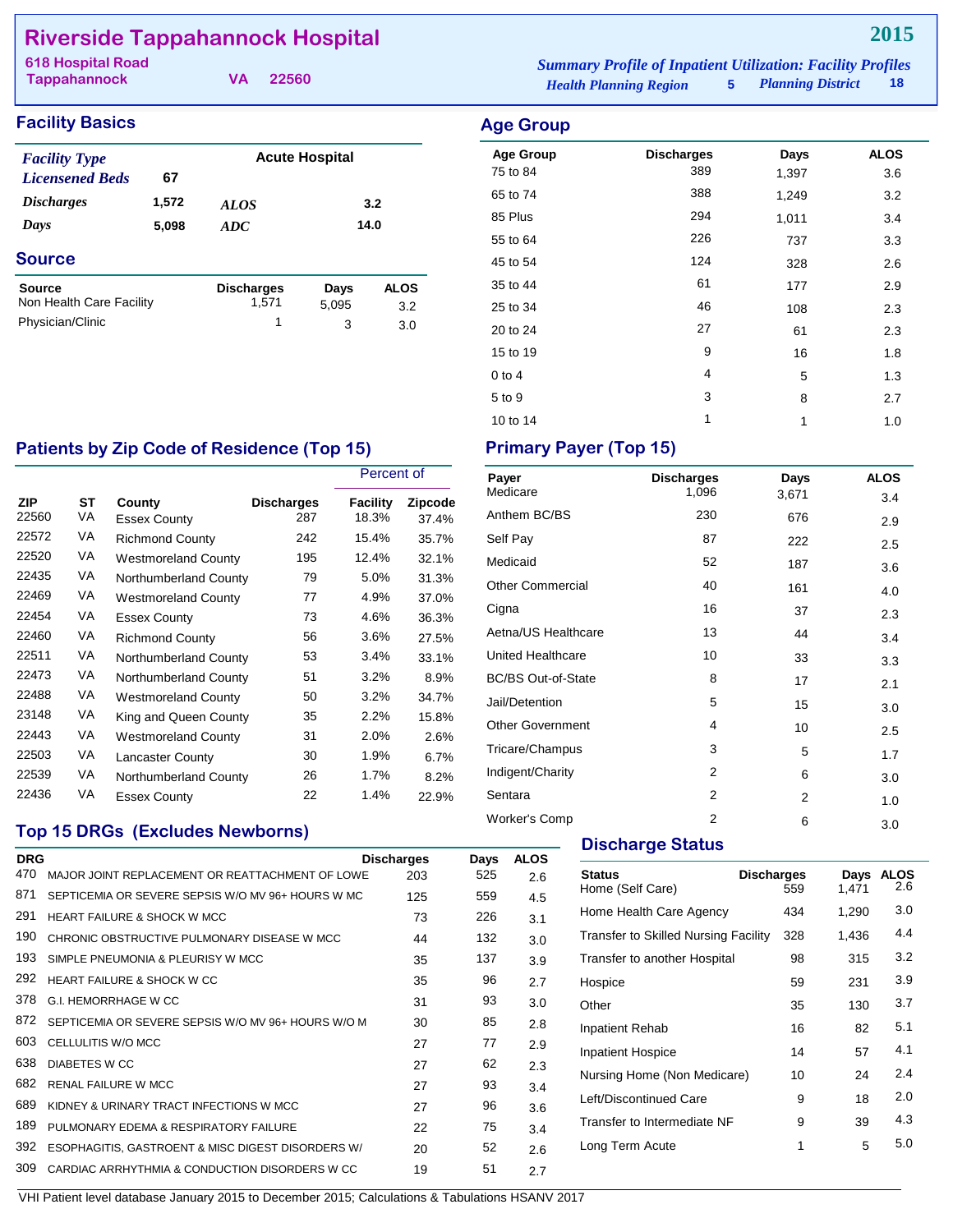# **Riverside Walter Reed Hospital**

**Gloucester**

| Route 17          |          | <b>Summary Profile of Inpatient Utilization: Facility Profiles</b> |                     |      |
|-------------------|----------|--------------------------------------------------------------------|---------------------|------|
| <b>Gloucester</b> | VA 23061 | <i>Health Planning Region</i>                                      | 5 Planning District | - 18 |

# **Facility Basics Age Group**

| <b>Facility Type</b>     |        |                   | <b>Acute Hospital</b> |             |
|--------------------------|--------|-------------------|-----------------------|-------------|
| <b>Licensened Beds</b>   | 67     |                   |                       |             |
| <i><b>Discharges</b></i> | 2,671  | <i>ALOS</i>       |                       | 3.8         |
| Days                     | 10,041 | ADC               |                       | 27.5        |
| <b>Source</b>            |        |                   |                       |             |
| Source                   |        | <b>Discharges</b> | Days                  | <b>ALOS</b> |
| Non Health Care Facility |        | 2,670             | 10,037                | 3.8         |
| Transfer SNF/ICF/ALF     |        | 1                 | 4                     | 4.0         |
|                          |        |                   |                       |             |

| $\sim$           |                   |       |             |
|------------------|-------------------|-------|-------------|
| <b>Age Group</b> | <b>Discharges</b> | Days  | <b>ALOS</b> |
| 65 to 74         | 653               | 2,356 | 3.6         |
| 75 to 84         | 634               | 2,561 | 4.0         |
| 55 to 64         | 465               | 1,675 | 3.6         |
| 85 Plus          | 437               | 1,934 | 4.4         |
| 45 to 54         | 261               | 856   | 3.3         |
| 35 to 44         | 112               | 328   | 2.9         |
| 25 to 34         | 78                | 247   | 3.2         |
| 20 to 24         | 23                | 54    | 2.3         |
| 15 to 19         | 7                 | 26    | 3.7         |
| 10 to 14         | 1                 | 4     | 4.0         |
|                  |                   |       |             |

# Patients by Zip Code of Residence (Top 15) **Primary Payer (Top 15)**

|                     |          |                             |                          | Percent of        |                         |  |
|---------------------|----------|-----------------------------|--------------------------|-------------------|-------------------------|--|
| <b>ZIP</b><br>23061 | SТ<br>VA | County<br>Gloucester County | <b>Discharges</b><br>898 | Facility<br>33.6% | <b>Zipcode</b><br>44.1% |  |
| 23072               | VA       | Gloucester County           | 396                      | 14.8%             | 34.7%                   |  |
| 23149               | VA       | <b>Gloucester County</b>    | 128                      | 4.8%              | 42.7%                   |  |
| 23109               | VA       | <b>Mathews County</b>       | 110                      | 4.1%              | 46.6%                   |  |
| 23043               | VA       | Middlesex County            | 81                       | 3.0%              | 36.3%                   |  |
| 23175               | VA       | Middlesex County            | 81                       | 3.0%              | 34.3%                   |  |
| 23128               | VA       | <b>Mathews County</b>       | 74                       | 2.8%              | 48.7%                   |  |
| 23035               | VA       | <b>Mathews County</b>       | 67                       | 2.5%              | 39.2%                   |  |
| 23062               | VA       | <b>Gloucester County</b>    | 62                       | 2.3%              | 22.5%                   |  |
| 23156               | VA       | King and Queen County       | 55                       | 2.1%              | 29.6%                   |  |
| 23138               | VA       | <b>Mathews County</b>       | 53                       | 2.0%              | 46.9%                   |  |
| 23071               | VA       | <b>Middlesex County</b>     | 50                       | 1.9%              | 28.6%                   |  |
| 23076               | VA       | <b>Mathews County</b>       | 37                       | 1.4%              | 45.1%                   |  |
| 23050               | VA       | <b>Mathews County</b>       | 36                       | 1.3%              | 40.4%                   |  |
| 23169               | VA       | Middlesex County            | 33                       | 1.2%              | 20.4%                   |  |

## **Top 15 DRGs (Excludes Newborns)**

| <b>DRG</b> |                                                    | <b>Discharges</b> | Days  | <b>ALOS</b> |
|------------|----------------------------------------------------|-------------------|-------|-------------|
| 871        | SEPTICEMIA OR SEVERE SEPSIS W/O MV 96+ HOURS W MC  | 228               | 1,262 | 5.5         |
| 470        | MAJOR JOINT REPLACEMENT OR REATTACHMENT OF LOWE    | 135               | 400   | 3.0         |
| 291        | <b>HEART FAILURE &amp; SHOCK W MCC</b>             | 111               | 460   | 4.1         |
| 189        | PULMONARY EDEMA & RESPIRATORY FAILURE              | 93                | 312   | 3.4         |
| 603        | CELLULITIS W/O MCC                                 | 71                | 210   | 3.0         |
| 193        | SIMPLE PNEUMONIA & PLEURISY W MCC                  | 70                | 293   | 4.2         |
| 392        | ESOPHAGITIS, GASTROENT & MISC DIGEST DISORDERS W/  | 62                | 157   | 2.5         |
| 378        | <b>G.I. HEMORRHAGE W CC</b>                        | 57                | 169   | 3.0         |
| 292        | HEART FAILURE & SHOCK W CC                         | 53                | 157   | 3.0         |
| 190        | CHRONIC OBSTRUCTIVE PULMONARY DISEASE W MCC        | 48                | 141   | 2.9         |
| 872        | SEPTICEMIA OR SEVERE SEPSIS W/O MV 96+ HOURS W/O M | 48                | 200   | 4.2         |
| 309        | CARDIAC ARRHYTHMIA & CONDUCTION DISORDERS W CC     | 45                | 104   | 2.3         |
| 065        | INTRACRANIAL HEMORRHAGE OR CEREBRAL INFARCTION     | 43                | 149   | 3.5         |
| 682        | <b>RENAL FAILURE W MCC</b>                         | 41                | 215   | 5.2         |
| 683        | <b>RENAL FAILURE W CC</b>                          | 41                | 130   | 3.2         |

| Payer                     | <b>Discharges</b> | Days  | <b>ALOS</b> |
|---------------------------|-------------------|-------|-------------|
| Medicare                  | 1,847             | 7,267 | 3.9         |
| Anthem BC/BS              | 315               | 1,096 | 3.5         |
| Self Pay                  | 156               | 520   | 3.3         |
| Indigent/Charity          | 57                | 171   | 3.0         |
| Medicaid                  | 56                | 203   | 3.6         |
| <b>BC/BS Out-of-State</b> | 46                | 142   | 3.1         |
| <b>Other Commercial</b>   | 39                | 140   | 3.6         |
| Aetna/US Healthcare       | 36                | 99    | 2.8         |
| Tricare/Champus           | 31                | 74    | 2.4         |
| United Healthcare         | 26                | 68    | 2.6         |
| Other Government          | 24                | 77    | 3.2         |
| Cigna                     | 16                | 59    | 3.7         |
| <b>Worker's Comp</b>      | 7                 | 38    | 5.4         |
| Sentara                   | 5                 | 33    | 6.6         |
| Unknown                   | 5                 | 36    | 7.2         |

# **Discharge Status**

| <b>Status</b><br>Home (Self Care)           | <b>Discharges</b><br>1,337 | Days<br>4,077 | ALOS<br>3.0 |
|---------------------------------------------|----------------------------|---------------|-------------|
| <b>Transfer to Skilled Nursing Facility</b> | 547                        | 2,836         | 5.2         |
| Home Health Care Agency                     | 373                        | 1,517         | 4.1         |
| Transfer to another Hospital                | 194                        | 504           | 2.6         |
| Other                                       | 85                         | 432           | 5.1         |
| Hospice                                     | 58                         | 314           | 5.4         |
| Left/Discontinued Care                      | 25                         | 45            | 1.8         |
| <b>Inpatient Hospice</b>                    | 15                         | 98            | 6.5         |
| Transfer to Intermediate NF                 | 11                         | 71            | 6.5         |
| Inpatient Rehab                             | 10                         | 68            | 6.8         |
| Nursing Home (Non Medicare)                 | 7                          | 12            | 1.7         |
| Long Term Acute                             | 6                          | 56            | 9.3         |
| Not Specified                               | 3                          | 11            | 3.7         |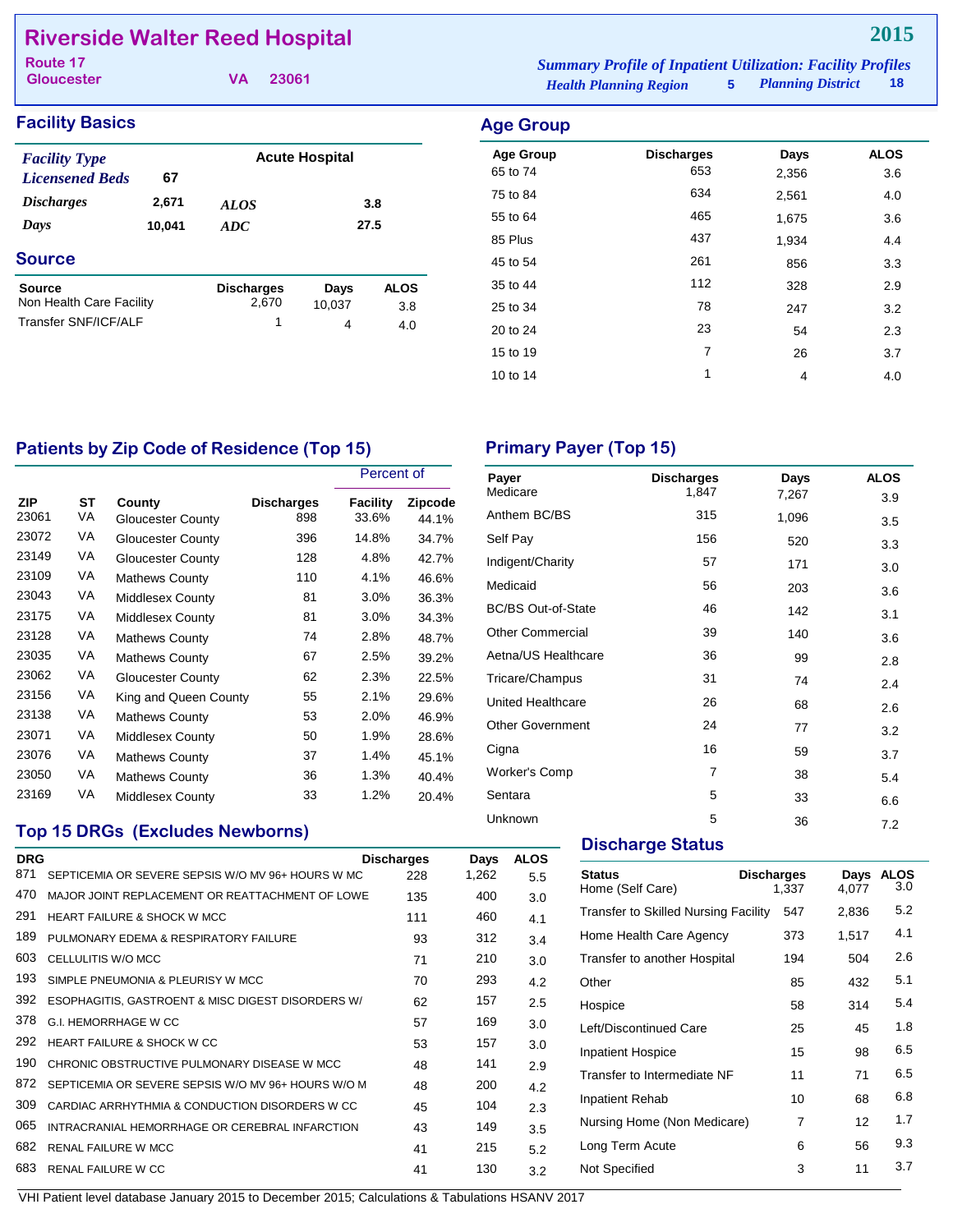# **Riverside Shore Memorial Hospital**

**Nassawadox**

**VA 23413**

| <b>Facility Basics</b> |  |  |  |
|------------------------|--|--|--|
|------------------------|--|--|--|

| <b>Facility Type</b>     |       |                   | <b>Acute Hospital</b> |             |
|--------------------------|-------|-------------------|-----------------------|-------------|
| <b>Licensened Beds</b>   | 130   |                   |                       |             |
| <i><b>Discharges</b></i> | 2,657 | <i>ALOS</i>       |                       | 3.5         |
| Days                     | 9,349 | <b>ADC</b>        | 25.6                  |             |
| <b>Source</b>            |       |                   |                       |             |
| <b>Source</b>            |       | <b>Discharges</b> | Days                  | <b>ALOS</b> |
| Non Health Care Facility |       | 2,657             | 9.349                 | 3.5         |

*Health Planning Region* **5** *Planning District* **22 9507 Hospital Avenue** *Summary Profile of Inpatient Utilization: Facility Profiles*

# **Facility Basics Age Group** Age Group **Discharges** Days ALOS 75 to 84 518 2,008 3.9 55 to 64 484 1,817 3.8 65 to 74 **1,842** 3.9 85 Plus 344 231 3.6 25 to 34 259 259 568 2.2 45 to 54 and the contract of the 228 and 1,007 and 4.4 35 to 44 2.9 20 to 24 140 320 2.3 15 to 19 108 2.3 0 to 4 8 16 2.0  $5 \text{ to } 9$   $8$   $13$   $1.6$

10 to 14 3 6 2.0

### Patients by Zip Code of Residence (Top 15) Primary Payer (Top 15)

|                     |          |                                  |                          | Percent of        |                  |
|---------------------|----------|----------------------------------|--------------------------|-------------------|------------------|
| <b>ZIP</b><br>23421 | SТ<br>VA | County<br><b>Accomack County</b> | <b>Discharges</b><br>340 | Facility<br>12.8% | Zipcode<br>73.0% |
| 23350               | VA       | Northampton County               | 246                      | 9.3%              | 66.5%            |
| 23417               | VA       | <b>Accomack County</b>           | 233                      | 8.8%              | 60.2%            |
| 23413               | VA       | Northampton County               | 211                      | 7.9%              | 78.4%            |
| 23310               | VA       | Northampton County               | 164                      | 6.2%              | 45.4%            |
| 23410               | VA       | <b>Accomack County</b>           | 142                      | 5.3%              | 63.7%            |
| 23420               | VA       | <b>Accomack County</b>           | 99                       | 3.7%              | 61.9%            |
| 23301               | VA       | <b>Accomack County</b>           | 97                       | $3.7\%$           | 69.3%            |
| 23418               | VA       | <b>Accomack County</b>           | 90                       | 3.4%              | 72.0%            |
| 23316               | VA       | Northampton County               | 67                       | 2.5%              | 51.1%            |
| 23308               | VA       | <b>Accomack County</b>           | 66                       | 2.5%              | 53.7%            |
| 23306               | VA       | <b>Accomack County</b>           | 62                       | 2.3%              | 52.5%            |
| 23347               | VA       | Northampton County               | 61                       | 2.3%              | 52.1%            |
| 23414               | VA       | <b>Accomack County</b>           | 55                       | 2.1%              | 85.9%            |
| 23336               | VA       | <b>Accomack County</b>           | 53                       | 2.0%              | 51.5%            |

## **Top 15 DRGs (Excludes Newborns)**

| <b>DRG</b> |                                                    | <b>Discharges</b> | Days  | <b>ALOS</b> |
|------------|----------------------------------------------------|-------------------|-------|-------------|
| 871        | SEPTICEMIA OR SEVERE SEPSIS W/O MV 96+ HOURS W MC  | 223               | 1,012 | 4.5         |
| 775        | VAGINAL DELIVERY W/O COMPLICATING DIAGNOSES        | 196               | 340   | 1.7         |
| 766        | CESAREAN SECTION W/O CC/MCC                        | 89                | 216   | 2.4         |
| 872        | SEPTICEMIA OR SEVERE SEPSIS W/O MV 96+ HOURS W/O M | 81                | 253   | 3.1         |
| 292        | <b>HEART FAILURE &amp; SHOCK W CC</b>              | 73                | 215   | 3.0         |
| 291        | <b>HEART FAILURE &amp; SHOCK W MCC</b>             | 72                | 318   | 4.4         |
| 190        | CHRONIC OBSTRUCTIVE PULMONARY DISEASE W MCC        | 64                | 254   | 4.0         |
| 189        | PULMONARY EDEMA & RESPIRATORY FAILURE              | 55                | 249   | 4.5         |
| 191        | CHRONIC OBSTRUCTIVE PULMONARY DISEASE W CC         | 51                | 143   | 2.8         |
| 392        | ESOPHAGITIS, GASTROENT & MISC DIGEST DISORDERS W/  | 51                | 145   | 2.8         |
| 683        | <b>RENAL FAILURE W CC</b>                          | 47                | 172   | 3.7         |
| 682        | <b>RENAL FAILURE W MCC</b>                         | 43                | 189   | 4.4         |
| 065        | INTRACRANIAL HEMORRHAGE OR CEREBRAL INFARCTION     | 41                | 158   | 3.9         |
| 193        | SIMPLE PNEUMONIA & PLEURISY W MCC                  | 35                | 151   | 4.3         |
| 064        | INTRACRANIAL HEMORRHAGE OR CEREBRAL INFARCTION     | 33                | 146   | 4.4         |
|            |                                                    |                   |       |             |

| Payer                     | <b>Discharges</b> | Days  | <b>ALOS</b> |
|---------------------------|-------------------|-------|-------------|
| Medicare                  | 1,573             | 5,938 | 3.8         |
| Medicaid                  | 360               | 1,026 | 2.9         |
| Anthem BC/BS              | 270               | 850   | 3.1         |
| Self Pay                  | 191               | 676   | 3.5         |
| <b>Other Commercial</b>   | 97                | 305   | 3.1         |
| <b>BC/BS Out-of-State</b> | 45                | 133   | 3.0         |
| Aetna/US Healthcare       | 20                | 85    | 4.3         |
| Hospice-Unspecified       | 20                | 74    | 3.7         |
| <b>Other Government</b>   | 20                | 95    | 4.8         |
| Tricare/Champus           | 18                | 47    | 2.6         |
| Cigna                     | 16                | 38    | 2.4         |
| Sentara                   | 8                 | 25    | 3.1         |
| <b>United Healthcare</b>  | 8                 | 25    | 3.1         |
| Jail/Detention            | 4                 | 11    | 2.8         |
| Worker's Comp             | 4                 | 16    | 4.0         |

### **Discharge Status**

| <b>Status</b><br>Home (Self Care)           | <b>Discharges</b><br>1,337 | Days<br>3.648 | <b>ALOS</b><br>2.7 |
|---------------------------------------------|----------------------------|---------------|--------------------|
| Home Health Care Agency                     | 484                        | 2,027         | 4.2                |
| <b>Transfer to Skilled Nursing Facility</b> | 401                        | 2,214         | 5.5                |
| Transfer to another Hospital                | 171                        | 433           | 2.5                |
| Other                                       | 81                         | 295           | 3.6                |
| <b>Inpatient Hospice</b>                    | 66                         | 302           | 4.6                |
| Hospice                                     | 60                         | 299           | 5.0                |
| Left/Discontinued Care                      | 29                         | 43            | 1.5                |
| Transfer to Intermediate NF                 | 12                         | 29            | 2.4                |
| Nursing Home (Non Medicare)                 | 8                          | 21            | 2.6                |
| Not Specified                               | 3                          | 22            | 7.3                |
| <b>Inpatient Rehab</b>                      | 3                          | 11            | 3.7                |
| Cancer Center or Childrens                  | 2                          | 5             | 2.5                |
|                                             |                            |               |                    |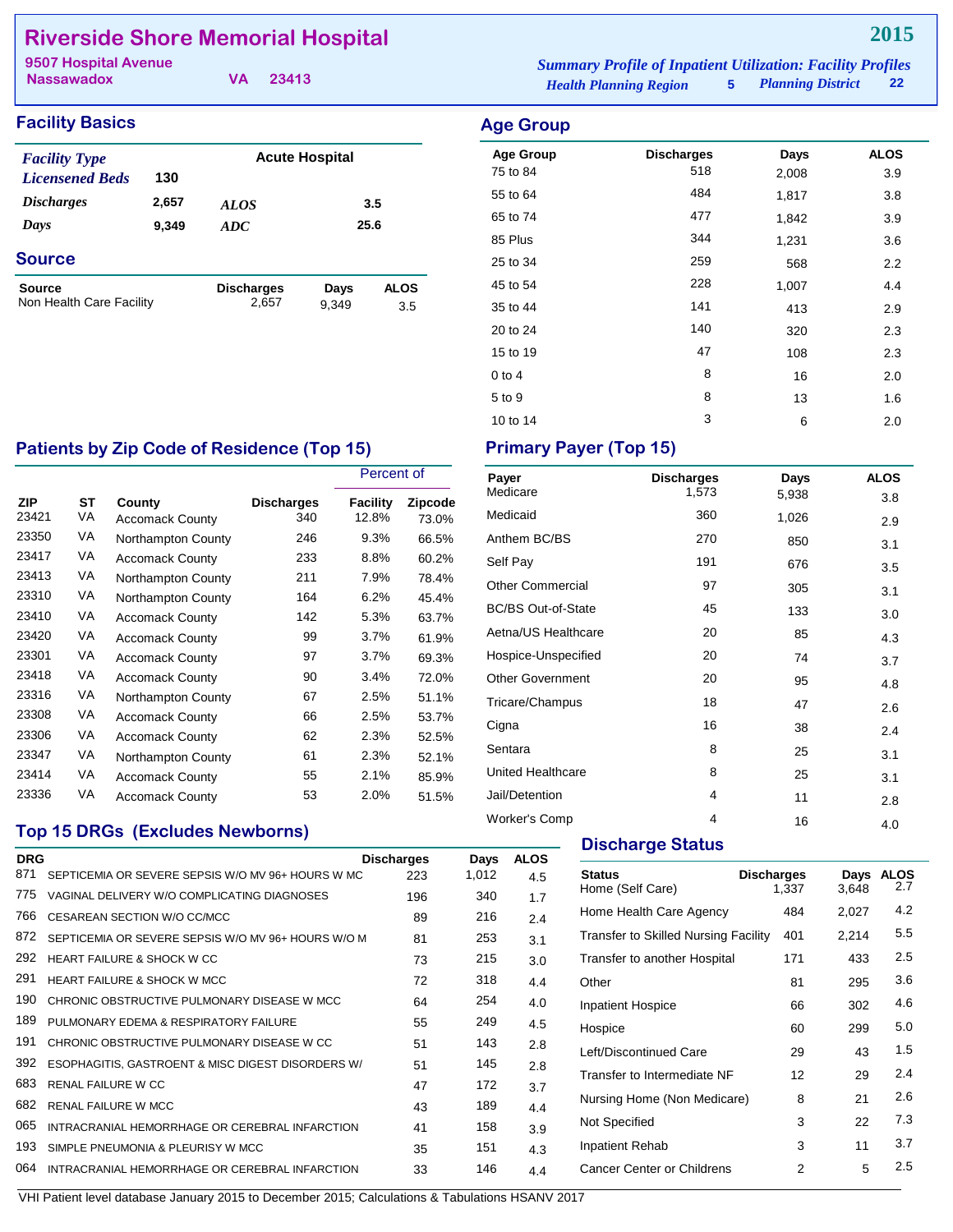# **Bon Secours DePaul Medical Center**

**Norfolk**

**VA 23505**

# **Facility Basics Age Group**

| <b>Facility Type</b>     |        | <b>Acute Hospital</b> |      |  |  |
|--------------------------|--------|-----------------------|------|--|--|
| <b>Licensened Beds</b>   | 180    |                       |      |  |  |
| <i><b>Discharges</b></i> | 6.413  | <i>ALOS</i>           | 4.4  |  |  |
| Days                     | 27,901 | ADC.                  | 76.4 |  |  |

### **Source**

| <b>Source</b><br>Non Health Care Facility | <b>Discharges</b><br>6,094 | Days<br>26,694 | <b>ALOS</b><br>4.4 |
|-------------------------------------------|----------------------------|----------------|--------------------|
| <b>Transfer Other</b>                     | 151                        | 370            | 2.5                |
| Physician/Clinic                          | 84                         | 427            | 5.1                |
| <b>Transfer Hospital</b>                  | 51                         | 282            | 5.5                |
| Not Specified                             | 20                         | 95             | 4.8                |
| Other                                     | 11                         | 28             | 2.5                |
| Transfer SNF/ICF/ALF                      | 2                          | 5              | 2.5                |

# Patients by Zip Code of Residence (Top 15) Primary Payer (Top 15)

|                     |          |                        |                          | Percent of        |                  |
|---------------------|----------|------------------------|--------------------------|-------------------|------------------|
| <b>ZIP</b><br>23505 | SТ<br>VA | County<br>Norfolk City | <b>Discharges</b><br>999 | Facility<br>15.6% | Zipcode<br>38.9% |
| 23503               | VA       | Norfolk City           | 985                      | 15.4%             | 34.6%            |
| 23518               | VA       | Norfolk City           | 708                      | 11.0%             | 23.5%            |
| 23513               | VA       | Norfolk City           | 658                      | 10.3%             | 19.6%            |
| 23509               | VA       | Norfolk City           | 371                      | 5.8%              | 22.4%            |
| 23504               | VA       | Norfolk City           | 294                      | 4.6%              | 9.3%             |
| 23508               | VA       | Norfolk City           | 180                      | 2.8%              | 13.1%            |
| 23455               | VA       | Virginia Beach City    | 143                      | 2.2%              | 3.4%             |
| 23464               | VA       | Virginia Beach City    | 141                      | 2.2%              | 2.3%             |
| 23462               | VA       | Virginia Beach City    | 136                      | 2.1%              | 2.4%             |
| 23320               | VA       | Chesapeake City        | 122                      | 1.9%              | 2.0%             |
| 23452               | VA       | Virginia Beach City    | 116                      | 1.8%              | 2.0%             |
| 23322               | VA       | Chesapeake City        | 96                       | 1.5%              | 2.1%             |
| 23502               | VA       | Norfolk City           | 96                       | 1.5%              | 3.5%             |
| 23451               | VA       | Virginia Beach City    | 93                       | 1.5%              | 2.4%             |

## **Top 15 DRGs (Excludes Newborns)**

| <b>DRG</b> |                                                    | <b>Discharges</b> | Days  | <b>ALOS</b> |
|------------|----------------------------------------------------|-------------------|-------|-------------|
| 775        | VAGINAL DELIVERY W/O COMPLICATING DIAGNOSES        | 908               | 1,887 | 2.1         |
| 871        | SEPTICEMIA OR SEVERE SEPSIS W/O MV 96+ HOURS W MC  | 324               | 2,046 | 6.3         |
| 460        | SPINAL FUSION EXCEPT CERVICAL W/O MCC              | 182               | 678   | 3.7         |
| 766        | CESAREAN SECTION W/O CC/MCC                        | 177               | 475   | 2.7         |
| 291        | <b>HEART FAILURE &amp; SHOCK W MCC</b>             | 155               | 773   | 5.0         |
| 774        | VAGINAL DELIVERY W COMPLICATING DIAGNOSES          | 154               | 351   | 2.3         |
| 765        | <b>CESAREAN SECTION W CC/MCC</b>                   | 128               | 423   | 3.3         |
| 292        | <b>HEART FAILURE &amp; SHOCK W CC</b>              | 106               | 480   | 4.5         |
| 470        | MAJOR JOINT REPLACEMENT OR REATTACHMENT OF LOWE    | 106               | 387   | 3.6         |
| 872        | SEPTICEMIA OR SEVERE SEPSIS W/O MV 96+ HOURS W/O M | 93                | 463   | 5.0         |
| 189        | PULMONARY EDEMA & RESPIRATORY FAILURE              | 79                | 389   | 4.9         |
| 065        | INTRACRANIAL HEMORRHAGE OR CEREBRAL INFARCTION     | 77                | 308   | 4.0         |
| 683        | <b>RENAL FAILURE W CC</b>                          | 71                | 263   | 3.7         |
| 064        | INTRACRANIAL HEMORRHAGE OR CEREBRAL INFARCTION     | 69                | 429   | 6.2         |
| 392        | ESOPHAGITIS, GASTROENT & MISC DIGEST DISORDERS W/  | 68                | 287   | 4.2         |
|            |                                                    |                   |       |             |

*Health Planning Region* **5** *Planning District* **23 150 Kingsley Lane** *Summary Profile of Inpatient Utilization: Facility Profiles*

| <b>\ge Group</b> |                   |       |             |
|------------------|-------------------|-------|-------------|
| <b>Age Group</b> | <b>Discharges</b> | Days  | <b>ALOS</b> |
| 55 to 64         | 1,214             | 6,375 | 5.3         |
| 25 to 34         | 1,084             | 2,671 | 2.5         |
| 65 to 74         | 929               | 4,715 | 5.1         |
| 75 to 84         | 755               | 4,134 | 5.5         |
| 45 to 54         | 751               | 3,483 | 4.6         |
| 35 to 44         | 664               | 2,359 | 3.6         |
| 85 Plus          | 564               | 2,816 | 5.0         |
| 20 to 24         | 372               | 1,071 | 2.9         |
| 15 to 19         | 79                | 275   | 3.5         |

0 to 4  $1$  2  $2$  2.0

| Payer                     | <b>Discharges</b> | Days   | <b>ALOS</b> |
|---------------------------|-------------------|--------|-------------|
| Medicare                  | 2,574             | 13,392 | 5.2         |
| Anthem BC/BS              | 866               | 2,831  | 3.3         |
| Medicaid                  | 779               | 3,219  | 4.1         |
| Tricare/Champus           | 590               | 1,558  | 2.6         |
| Self Pay                  | 547               | 2,804  | 5.1         |
| Sentara                   | 389               | 1,349  | 3.5         |
| Indigent/Charity          | 129               | 657    | 5.1         |
| Aetna/US Healthcare       | 115               | 330    | 2.9         |
| United Healthcare         | 95                | 307    | 3.2         |
| Cigna                     | 94                | 327    | 3.5         |
| <b>Other Commercial</b>   | 94                | 426    | 4.5         |
| <b>BC/BS Out-of-State</b> | 52                | 305    | 5.9         |
| <b>Other Government</b>   | 41                | 240    | 5.8         |
| <b>Worker's Comp</b>      | 20                | 77     | 3.9         |
| Hospice-Unspecified       | 12                | 20     | 1.7         |

# **Discharge Status**

| <b>Status</b><br>Home (Self Care)           | <b>Discharges</b><br>3.894 | Days<br>12,280 | <b>ALOS</b><br>3.1 |
|---------------------------------------------|----------------------------|----------------|--------------------|
| Home Health Care Agency                     | 975                        | 5,693          | 5.8                |
| <b>Transfer to Skilled Nursing Facility</b> | 855                        | 6,064          | 7.1                |
| Other                                       | 186                        | 1.240          | 6.7                |
| Left/Discontinued Care                      | 128                        | 278            | 2.2                |
| Inpatient Rehab                             | 104                        | 788            | 7.6                |
| Hospice                                     | 96                         | 626            | 6.5                |
| Transfer to another Hospital                | 85                         | 358            | 4.2                |
| Nursing Home (Non Medicare)                 | 35                         | 177            | 5.1                |
| <b>Inpatient Hospice</b>                    | 24                         | 171            | 7.1                |
| Not Specified                               | 15                         | 63             | 4.2                |
| Long Term Acute                             | 6                          | 134            | 22.3               |
| Other institution                           | 5                          | 12             | 2.4                |
|                                             |                            |                |                    |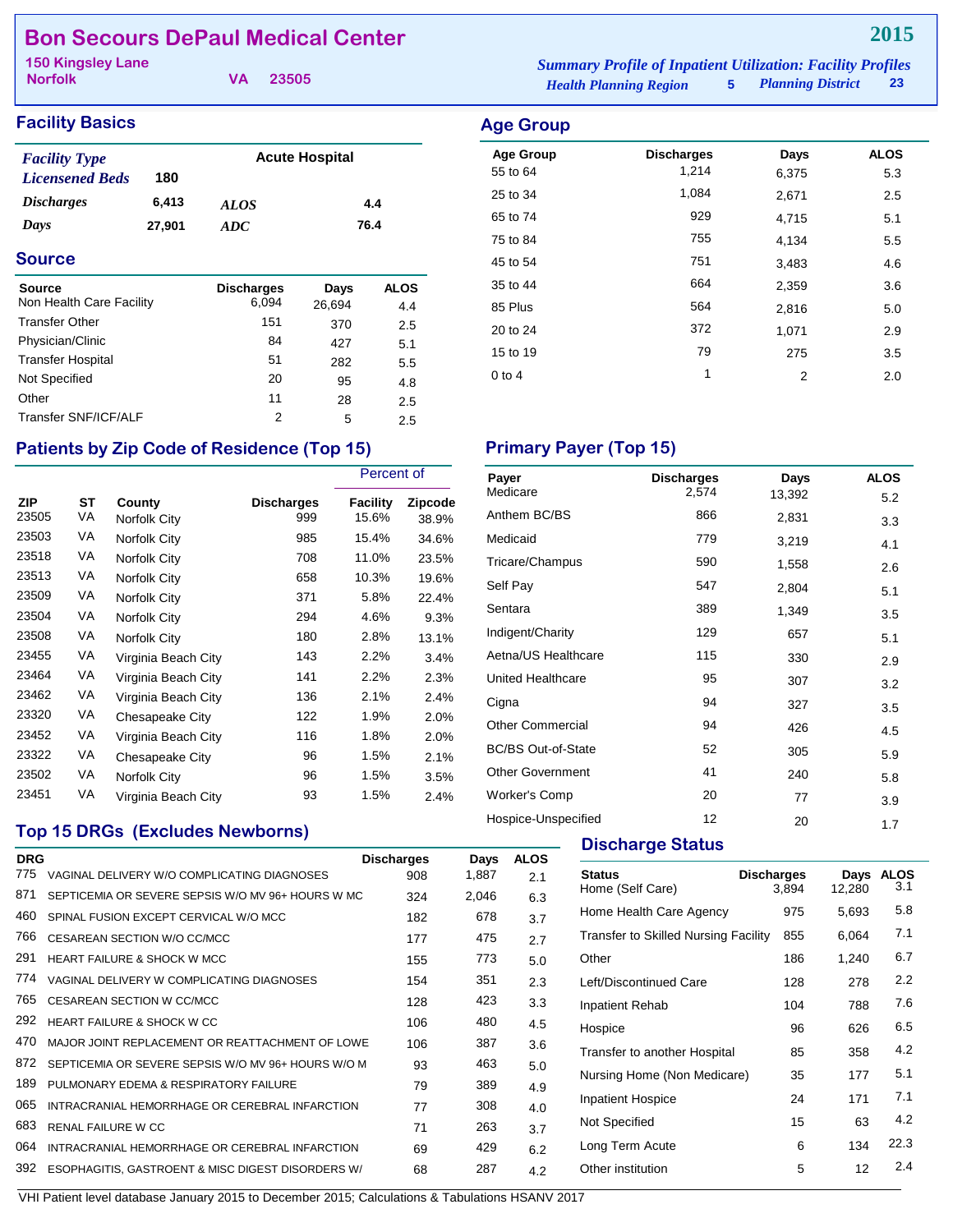# **Bon Secours Mary Immaculate Hospital**

| 2 Bernardine Drive  |  | <b>Summary Profile of Inpatient Utilization: Facility Profiles</b> |                               |                     |    |
|---------------------|--|--------------------------------------------------------------------|-------------------------------|---------------------|----|
| <b>Newport News</b> |  | VA 23602                                                           | <b>Health Planning Region</b> | 5 Planning District | 23 |

## **Facility Basics Age Group Age Group**

| <b>Facility Type</b>   | <b>Acute Hospital</b> |             |      |  |  |
|------------------------|-----------------------|-------------|------|--|--|
| <b>Licensened Beds</b> | 123                   |             |      |  |  |
| <b>Discharges</b>      | 8,086                 | <i>ALOS</i> | 3.3  |  |  |
| Days                   | 26,896                | ADC.        | 73.7 |  |  |

### **Source**

| <b>Source</b><br>Non Health Care Facility | <b>Discharges</b><br>7,705 | Days<br>25.454 | <b>ALOS</b><br>3.3 |
|-------------------------------------------|----------------------------|----------------|--------------------|
| Physician/Clinic                          | 157                        | 689            | 4.4                |
| <b>Transfer Other</b>                     | 137                        | 375            | 2.7                |
| <b>Transfer Hospital</b>                  | 47                         | 224            | 4.8                |
| Not Specified                             | 23                         | 106            | 4.6                |
| Other                                     | 12                         | 29             | 2.4                |
| Transfer SNF/ICF/ALF                      | 5                          | 19             | 3.8                |

# **Age Group bischarges bays ALOS**<br>65 to 74 1,620 5.704 3.5 65 to 74 1,620 5,704 3.5

| 55 to 64 | 1,504 | 4,560 | 3.0 |
|----------|-------|-------|-----|
| 25 to 34 | 1,216 | 3,171 | 2.6 |
| 75 to 84 | 1,047 | 4,528 | 4.3 |
| 45 to 54 | 903   | 2,969 | 3.3 |
| 35 to 44 | 663   | 1,933 | 2.9 |
| 20 to 24 | 524   | 1,422 | 2.7 |
| 85 Plus  | 488   | 2,293 | 4.7 |
| 15 to 19 | 121   | 316   | 2.6 |
|          |       |       |     |

# Patients by Zip Code of Residence (Top 15) **Primary Payer (Top 15)**

|                     |                 |                                    |                            | Percent of        |                  |
|---------------------|-----------------|------------------------------------|----------------------------|-------------------|------------------|
| <b>ZIP</b><br>23608 | <b>ST</b><br>VA | County<br><b>Newport News City</b> | <b>Discharges</b><br>1,318 | Facility<br>16.3% | Zipcode<br>35.8% |
| 23602               | VA              | <b>Newport News City</b>           | 967                        | 12.0%             | 27.7%            |
| 23692               | VA              | <b>York County</b>                 | 594                        | 7.3%              | 36.6%            |
| 23666               | VA              | Hampton City                       | 474                        | 5.9%              | 9.8%             |
| 23669               | VA              | Hampton City                       | 349                        | 4.3%              | 9.5%             |
| 23606               | VA              | <b>Newport News City</b>           | 340                        | 4.2%              | 13.8%            |
| 23601               | VA              | <b>Newport News City</b>           | 287                        | 3.5%              | 10.7%            |
| 23693               | VA              | <b>York County</b>                 | 249                        | 3.1%              | 19.1%            |
| 23185               | VA              | <b>Williamsburg City</b>           | 212                        | 2.6%              | 5.4%             |
| 23607               | VA              | Newport News City                  | 208                        | 2.6%              | 7.0%             |
| 23188               | VA              | James City County                  | 187                        | 2.3%              | 4.8%             |
| 23662               | VA              | Poquoson City                      | 179                        | 2.2%              | 16.6%            |
| 23061               | VA              | <b>Gloucester County</b>           | 162                        | 2.0%              | 7.9%             |
| 23072               | VA              | Gloucester County                  | 139                        | 1.7%              | 12.2%            |
| 23605               | VA              | Newport News City                  | 132                        | 1.6%              | 8.4%             |

## **Top 15 DRGs (Excludes Newborns)**

| <b>DRG</b> |                                                    | <b>Discharges</b> | Days  | <b>ALOS</b> |  |
|------------|----------------------------------------------------|-------------------|-------|-------------|--|
| 470        | MAJOR JOINT REPLACEMENT OR REATTACHMENT OF LOWE    | 1.676             | 3,382 | 2.0         |  |
| 775        | VAGINAL DELIVERY W/O COMPLICATING DIAGNOSES        | 963               | 2,227 | 2.3         |  |
| 460        | SPINAL FUSION EXCEPT CERVICAL W/O MCC              | 385               | 708   | 1.8         |  |
| 871        | SEPTICEMIA OR SEVERE SEPSIS W/O MV 96+ HOURS W MC  | 240               | 1,850 | 7.7         |  |
| 621        | O.R. PROCEDURES FOR OBESITY W/O CC/MCC             | 228               | 280   | 1.2         |  |
| 765        | CESAREAN SECTION W CC/MCC                          | 222               | 709   | 3.2         |  |
| 766        | CESAREAN SECTION W/O CC/MCC                        | 222               | 612   | 2.8         |  |
| 774        | VAGINAL DELIVERY W COMPLICATING DIAGNOSES          | 154               | 417   | 2.7         |  |
| 291        | <b>HEART FAILURE &amp; SHOCK W MCC</b>             | 117               | 674   | 5.8         |  |
| 483        | MAJOR JOINT & LIMB REATTACHMENT PROC OF UPPER EXT  | 114               | 266   | 2.3         |  |
| 468        | REVISION OF HIP OR KNEE REPLACEMENT W/O CC/MCC     | 109               | 191   | 1.8         |  |
| 473        | CERVICAL SPINAL FUSION W/O CC/MCC                  | 109               | 172   | 1.6         |  |
| 462        | BILATERAL OR MULTIPLE MAJOR JOINT PROCS OF LOWER E | 92                | 304   | 3.3         |  |
| 392        | ESOPHAGITIS, GASTROENT & MISC DIGEST DISORDERS W/  | 73                | 199   | 2.7         |  |
| 193        | SIMPLE PNEUMONIA & PLEURISY W MCC                  | 70                | 421   | 6.0         |  |

| Payer                     | <b>Discharges</b> | Days   | <b>ALOS</b> |
|---------------------------|-------------------|--------|-------------|
| Medicare                  | 3,348             | 13,602 | 4.1         |
| Anthem BC/BS              | 1,842             | 4,780  | 2.6         |
| Medicaid                  | 1,076             | 3,426  | 3.2         |
| Tricare/Champus           | 411               | 1,017  | 2.5         |
| Sentara                   | 372               | 903    | 2.4         |
| Self Pay                  | 244               | 808    | 3.3         |
| Aetna/US Healthcare       | 189               | 473    | 2.5         |
| United Healthcare         | 156               | 382    | 2.5         |
| <b>Other Commercial</b>   | 125               | 322    | 2.6         |
| Cigna                     | 110               | 247    | 2.3         |
| Indigent/Charity          | 61                | 346    | 5.7         |
| <b>BC/BS Out-of-State</b> | 53                | 219    | 4.1         |
| <b>Other Government</b>   | 53                | 261    | 4.9         |
| <b>Worker's Comp</b>      | 33                | 78     | 2.4         |
| HMO/PPO-Unspecified       | 8                 | 13     | 1.6         |

### **Discharge Status**

| 4.037 | Days<br>11,175                                                                           | <b>ALOS</b><br>2.8 |
|-------|------------------------------------------------------------------------------------------|--------------------|
| 2,640 | 7,299                                                                                    | 2.8                |
| 948   | 5,953                                                                                    | 6.3                |
| 104   | 570                                                                                      | 5.5                |
| 99    | 739                                                                                      | 7.5                |
| 95    | 313                                                                                      | 3.3                |
| 67    | 381                                                                                      | 5.7                |
| 53    | 105                                                                                      | 2.0                |
| 12    | 228                                                                                      | 19.0               |
| 8     | 60                                                                                       | 7.5                |
| 8     | 18                                                                                       | 2.3                |
| 7     | 31                                                                                       | 4.4                |
| 6     | 8                                                                                        | 1.3                |
|       | <b>Discharges</b><br>Transfer to Skilled Nursing Facility<br>Nursing Home (Non Medicare) |                    |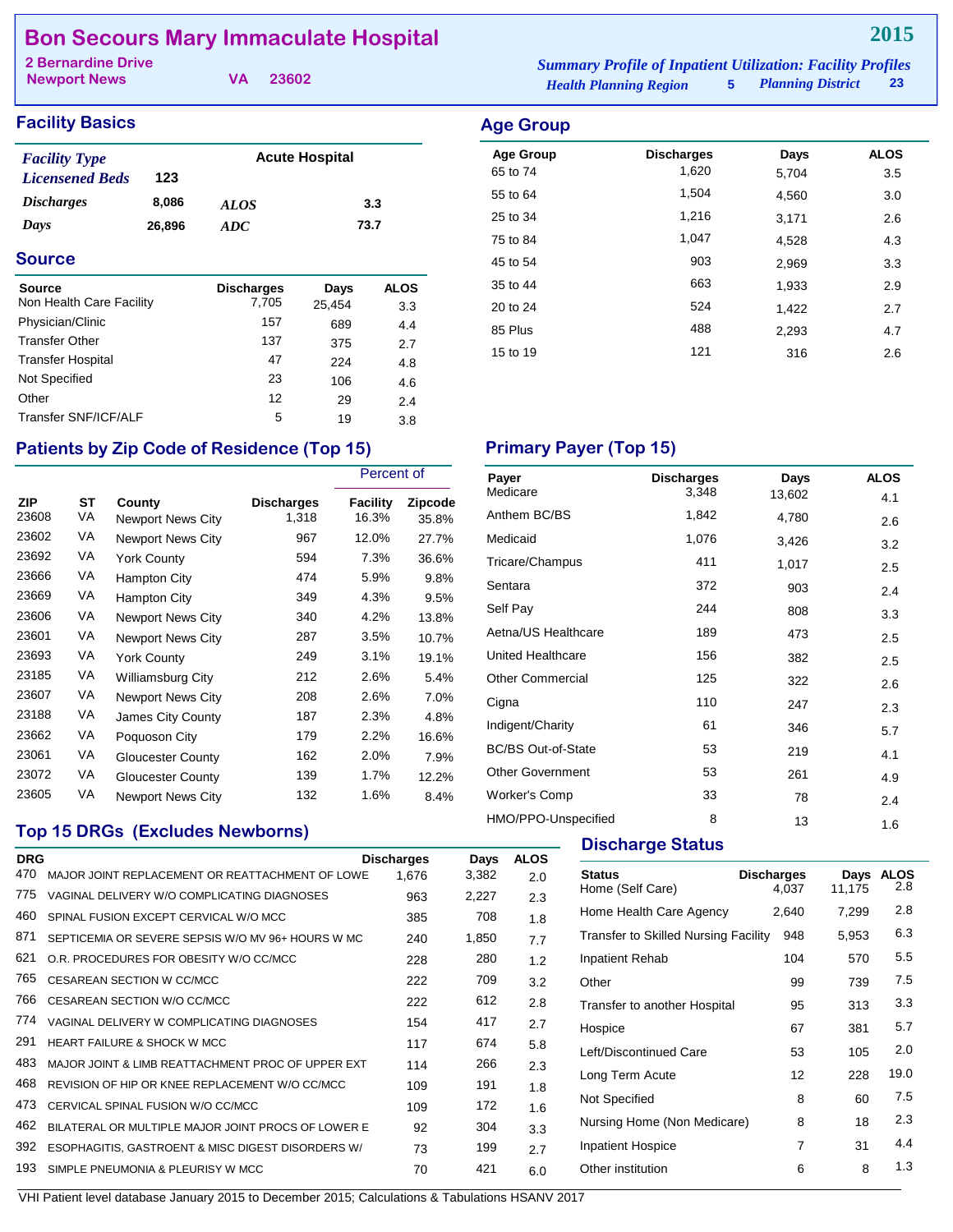# **Bon Secours Maryview Medical Center**

**Portsmouth**

**VA 23707**

| <b>Facility Basics</b> | <b>Age Group</b> |
|------------------------|------------------|
|                        |                  |

| <b>Facility Type</b>   |        |             | <b>Acute Hospital</b> |
|------------------------|--------|-------------|-----------------------|
| <b>Licensened Beds</b> | 342    |             |                       |
| <i>Discharges</i>      | 11,709 | <i>ALOS</i> | 5.4                   |
| Days                   | 63.427 | ADC.        | 173.8                 |

### **Source**

| Source<br>Non Health Care Facility | <b>Discharges</b><br>9,718 | Days<br>49,167 | <b>ALOS</b> |
|------------------------------------|----------------------------|----------------|-------------|
| <b>Transfer Hospital</b>           | 770                        | 4,873          | 5.1<br>6.3  |
| Court/Law                          | 571                        | 3.712          | 6.5         |
| Not Specified                      | 310                        | 3,862          | 12.5        |
| Physician/Clinic                   | 258                        | 1,330          | 5.2         |
| <b>Transfer Other</b>              | 38                         | 203            | 5.3         |
| Other                              | 34                         | 219            | 6.4         |

# Patients by Zip Code of Residence (Top 15) Primary Payer (Top 15)

|                     |          |                           |                            | Percent of        |                  |
|---------------------|----------|---------------------------|----------------------------|-------------------|------------------|
| <b>ZIP</b><br>23701 | ST<br>VA | County<br>Portsmouth City | <b>Discharges</b><br>1,730 | Facility<br>14.8% | Zipcode<br>58.1% |
| 23704               | VA       | Portsmouth City           | 1,719                      | 14.7%             | 64.1%            |
| 23703               | VA       | Portsmouth City           | 1,305                      | 11.1%             | 53.3%            |
| 23321               | VA       | Chesapeake City           | 1,170                      | 10.0%             | 42.3%            |
| 23707               | VA       | Portsmouth City           | 1,040                      | 8.9%              | 57.8%            |
| 23702               | VA       | Portsmouth City           | 719                        | 6.1%              | 58.2%            |
| 23435               | VA       | <b>Suffolk City</b>       | 554                        | 4.7%              | 28.8%            |
| 23323               | VA       | Chesapeake City           | 482                        | 4.1%              | 14.3%            |
| 23434               | VA       | Suffolk City              | 371                        | 3.2%              | 7.1%             |
| 23503               | VA       | Norfolk City              | 128                        | 1.1%              | 4.5%             |
| 23320               | VA       | Chesapeake City           | 124                        | 1.1%              | 2.1%             |
| 23324               | VA       | Chesapeake City           | 93                         | 0.8%              | 2.9%             |
| 23505               | VA       | Norfolk City              | 89                         | 0.8%              | 3.5%             |
| 23322               | VA       | Chesapeake City           | 86                         | $0.7\%$           | 1.9%             |
| 23464               | VA       | Virginia Beach City       | 78                         | $0.7\%$           | 1.3%             |

## **Top 15 DRGs (Excludes Newborns)**

| <b>DRG</b> |                                                    | <b>Discharges</b> | Days   | <b>ALOS</b> |
|------------|----------------------------------------------------|-------------------|--------|-------------|
| 885        | <b>PSYCHOSES</b>                                   | 1.734             | 10,249 | 5.9         |
| 871        | SEPTICEMIA OR SEVERE SEPSIS W/O MV 96+ HOURS W MC  | 575               | 4,509  | 7.8         |
| 775        | VAGINAL DELIVERY W/O COMPLICATING DIAGNOSES        | 570               | 1,328  | 2.3         |
| 470        | MAJOR JOINT REPLACEMENT OR REATTACHMENT OF LOWE    | 392               | 1,408  | 3.6         |
| 291        | <b>HEART FAILURE &amp; SHOCK W MCC</b>             | 304               | 1,809  | 6.0         |
| 881        | DEPRESSIVE NEUROSES                                | 198               | 656    | 3.3         |
| 945        | REHABILITATION W CC/MCC                            | 195               | 3,308  | 17.0        |
| 766        | CESAREAN SECTION W/O CC/MCC                        | 182               | 532    | 2.9         |
| 189        | PULMONARY FDEMA & RESPIRATORY FAILURE              | 165               | 846    | 5.1         |
| 378        | <b>G.I. HEMORRHAGE W CC</b>                        | 138               | 479    | 3.5         |
| 853        | INFECTIOUS & PARASITIC DISEASES W O.R. PROCEDURE W | 129               | 2,014  | 15.6        |
| 897        | ALCOHOL/DRUG ABUSE OR DEPENDENCE W/O REHABILITA    | 129               | 470    | 3.6         |
| 682        | <b>RENAL FAILURE W MCC</b>                         | 117               | 712    | 6.1         |
| 882        | NEUROSES EXCEPT DEPRESSIVE                         | 114               | 383    | 3.4         |
| 872        | SEPTICEMIA OR SEVERE SEPSIS W/O MV 96+ HOURS W/O M | 113               | 673    | 6.0         |
|            |                                                    |                   |        |             |

*Health Planning Region* **5** *Planning District* **23 3636 High Street** *Summary Profile of Inpatient Utilization: Facility Profiles*

# Age Group **Discharges** Days ALOS 55 to 64 2,130 13,231 6.2 65 to 74 1,922 11,453 6.0 45 to 54 1,627 8,859 5.4 75 to 84 1,488 9,609 6.5 25 to 34 **1,271** 4,753 3.7 35 to 44 1,056 4,731 4.5 85 Plus 6.0 20 to 24 621 2,273 3.7 15 to 19 1,707 406 406 10 to 14 210 992 4.7  $5 \text{ to } 9$  54 285 5.3

| Payer<br>Medicare         | <b>Discharges</b><br>5,234 | Days   | <b>ALOS</b> |
|---------------------------|----------------------------|--------|-------------|
|                           |                            | 31,673 | 6.0         |
| Medicaid                  | 2,108                      | 11,325 | 5.4         |
| Anthem BC/BS              | 1,293                      | 6,134  | 4.7         |
| Self Pay                  | 791                        | 3,742  | 4.7         |
| Sentara                   | 544                        | 2,402  | 4.4         |
| Tricare/Champus           | 396                        | 1,620  | 4.1         |
| Jail/Detention            | 278                        | 1,435  | 5.2         |
| Indigent/Charity          | 177                        | 689    | 3.9         |
| <b>BC/BS Out-of-State</b> | 163                        | 1,231  | 7.5         |
| Aetna/US Healthcare       | 155                        | 733    | 4.7         |
| <b>Other Commercial</b>   | 140                        | 611    | 4.4         |
| Cigna                     | 105                        | 480    | 4.6         |
| United Healthcare         | 99                         | 320    | 3.2         |
| HMO/PPO-Unspecified       | 91                         | 477    | 5.2         |
| <b>Other Government</b>   | 69                         | 288    | 4.2         |

### **Discharge Status**

| <b>Status</b><br>Home (Self Care)          | <b>Discharges</b><br>6.366 | Days<br>25.311 | <b>ALOS</b><br>4.0 |
|--------------------------------------------|----------------------------|----------------|--------------------|
| Home Health Care Agency                    | 2,855                      | 16,591         | 5.8                |
| Transfer to Skilled Nursing Facility 1,353 |                            | 12,986         | 9.6                |
| Other                                      | 345                        | 3,327          | 9.6                |
| <b>Inpatient Rehab</b>                     | 224                        | 1,707          | 7.6                |
| Left/Discontinued Care                     | 172                        | 363            | 2.1                |
| Hospice                                    | 133                        | 1,021          | 7.7                |
| Transfer to another Hospital               | 88                         | 654            | 7.4                |
| Not Specified                              | 60                         | 292            | 4.9                |
| Nursing Home (Non Medicare)                | 36                         | 498            | 13.8               |
| <b>Inpatient Hospice</b>                   | 31                         | 268            | 8.7                |
| Long Term Acute                            | 18                         | 251            | 13.9               |
| Transfer to Intermediate NF                | 15                         | 107            | 7.1                |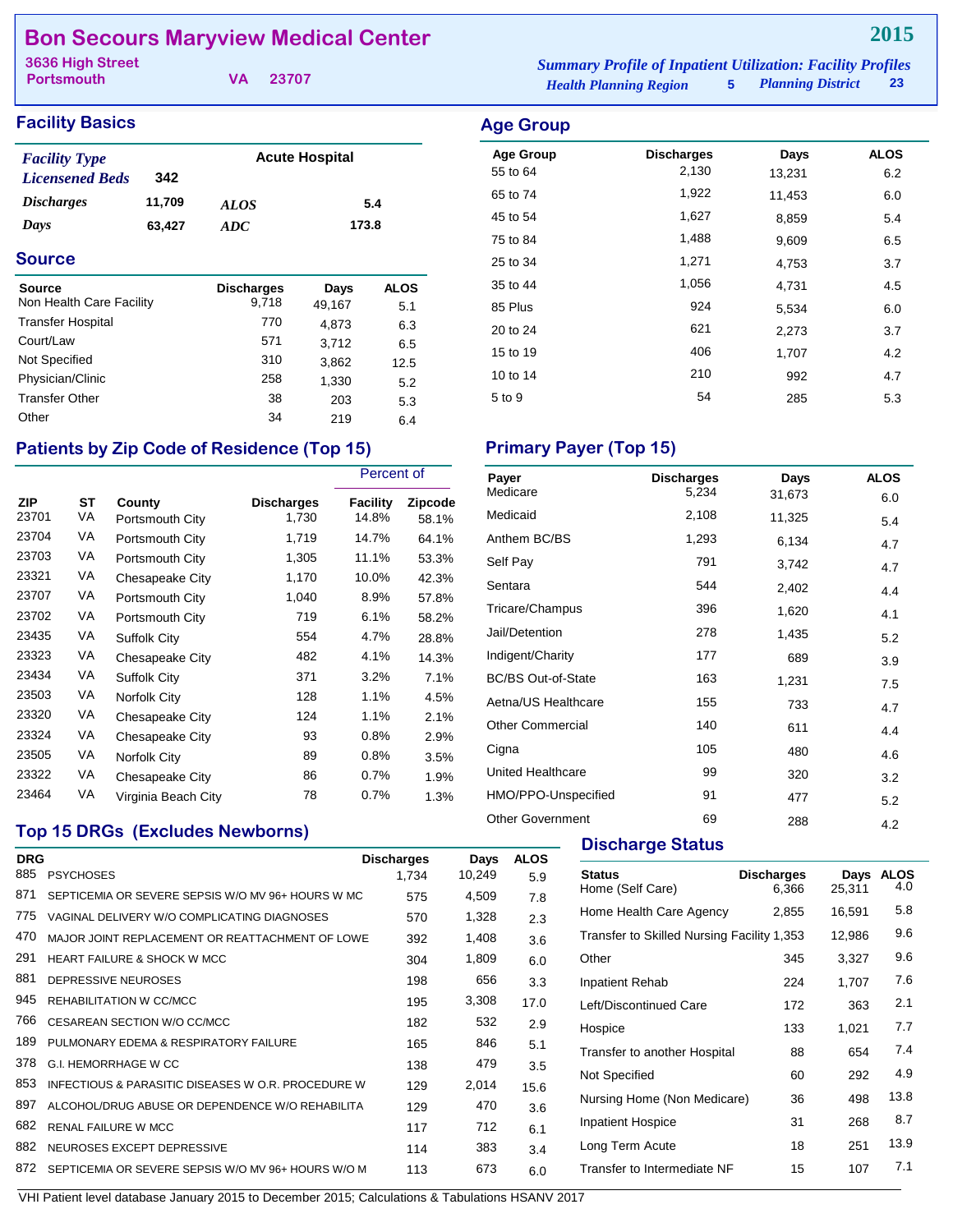# **Chesapeake Regional Medical Center**

| <b>736 Battlefield Boulevard N</b><br><b>Chesapeake</b> | VA. | 23320 | <b>Summary Profile of Inpatient Utilization: Facility Profiles</b> |    |
|---------------------------------------------------------|-----|-------|--------------------------------------------------------------------|----|
|                                                         |     |       | <b>5</b> Planning District<br><b>Health Planning Region</b>        | 23 |

## **Facility Basics Age Group**

| <b>Facility Type</b>   |        |             | <b>Acute Hospital</b> |
|------------------------|--------|-------------|-----------------------|
| <b>Licensened Beds</b> | 302    |             |                       |
| <i>Discharges</i>      | 15,783 | <b>ALOS</b> | 4.4                   |
| Days                   | 69,083 | ADC.        | 189.3                 |

### **Source**

| Source<br>Non Health Care Facility | <b>Discharges</b><br>14,393 | Days<br>63,018 | <b>ALOS</b> |
|------------------------------------|-----------------------------|----------------|-------------|
| Physician/Clinic                   | 808                         | 2,940          | 4.4<br>3.6  |
| <b>Transfer Hospital</b>           | 239                         | 1,233          | 5.2         |
| Transfer SNF/ICF/ALF               | 215                         | 1,295          | 6.0         |
| Other                              | 107                         | 467            | 4.4         |
| Court/Law                          | 18                          | 72             | 4.0         |
| <b>Transfer Other</b>              | 3                           | 58             | 19.3        |

# Patients by Zip Code of Residence (Top 15) **Primary Payer (Top 15)**

|                     |          |                           |                            | Percent of        |                  |
|---------------------|----------|---------------------------|----------------------------|-------------------|------------------|
| <b>ZIP</b><br>23320 | ST<br>VA | County<br>Chesapeake City | <b>Discharges</b><br>3,420 | Facility<br>21.7% | Zipcode<br>56.6% |
| 23322               | VA       | Chesapeake City           | 2,512                      | 15.9%             | 55.6%            |
| 23324               | VA       | Chesapeake City           | 1,723                      | 10.9%             | 54.2%            |
| 23323               | VA       | Chesapeake City           | 1,634                      | 10.4%             | 48.5%            |
| 23325               | VA       | Chesapeake City           | 879                        | 5.6%              | 44.2%            |
| 23464               | VA       | Virginia Beach City       | 611                        | $3.9\%$           | 10.0%            |
| 27958               | NC.      | <b>Currituck County</b>   | 581                        | 3.7%              | 65.3%            |
| 23321               | VA       | Chesapeake City           | 246                        | 1.6%              | 8.9%             |
| 27909               | NC.      | Pasquotank County         | 225                        | 1.4%              | 17.6%            |
| 23462               | VA       | Virginia Beach City       | 218                        | $1.4\%$           | 3.8%             |
| 23701               | VA       | Portsmouth City           | 209                        | 1.3%              | 7.0%             |
| 23452               | VA       | Virginia Beach City       | 171                        | 1.1%              | $3.0\%$          |
| 23456               | VA       | Virginia Beach City       | 138                        | $0.9\%$           | 3.6%             |
| 23702               | VA       | Portsmouth City           | 135                        | 0.9%              | 10.9%            |
| 23704               | VA       | Portsmouth City           | 133                        | 0.8%              | 5.0%             |

## **Top 15 DRGs (Excludes Newborns)**

| <b>DRG</b> |                                                    | <b>Discharges</b> | Days  | <b>ALOS</b> |
|------------|----------------------------------------------------|-------------------|-------|-------------|
| 775        | VAGINAL DELIVERY W/O COMPLICATING DIAGNOSES        | 1,379             | 3,174 | 2.3         |
| 871        | SEPTICEMIA OR SEVERE SEPSIS W/O MV 96+ HOURS W MC  | 718               | 4,835 | 6.7         |
| 766        | CESAREAN SECTION W/O CC/MCC                        | 648               | 1,939 | 3.0         |
| 470        | MAJOR JOINT REPLACEMENT OR REATTACHMENT OF LOWE    | 370               | 1,250 | 3.4         |
| 460        | SPINAL FUSION EXCEPT CERVICAL W/O MCC              | 324               | 1,062 | 3.3         |
| 392        | ESOPHAGITIS, GASTROENT & MISC DIGEST DISORDERS W/  | 322               | 1,082 | 3.4         |
| 603        | CELLULITIS W/O MCC                                 | 234               | 979   | 4.2         |
| 765        | <b>CESAREAN SECTION W CC/MCC</b>                   | 234               | 778   | 3.3         |
| 190        | CHRONIC OBSTRUCTIVE PULMONARY DISEASE W MCC        | 228               | 988   | 4.3         |
| 189        | PULMONARY EDEMA & RESPIRATORY FAILURE              | 224               | 1,090 | 4.9         |
| 291        | <b>HEART FAILURE &amp; SHOCK W MCC</b>             | 222               | 1,217 | 5.5         |
| 872        | SEPTICEMIA OR SEVERE SEPSIS W/O MV 96+ HOURS W/O M | 220               | 1,025 | 4.7         |
| 292        | HEART FAILURE & SHOCK W CC                         | 213               | 881   | 4.1         |
| 378        | <b>G.I. HEMORRHAGE W CC</b>                        | 211               | 848   | 4.0         |
| 065        | INTRACRANIAL HEMORRHAGE OR CEREBRAL INFARCTION     | 186               | 791   | 4.3         |
|            |                                                    |                   |       |             |

| $1.90 \, \text{cm}$ |                   |        |             |
|---------------------|-------------------|--------|-------------|
| <b>Age Group</b>    | <b>Discharges</b> | Days   | <b>ALOS</b> |
| 65 to 74            | 2,846             | 13,576 | 4.8         |
| 55 to 64            | 2,497             | 12,551 | 5.0         |
| 75 to 84            | 2,394             | 12,338 | 5.2         |
| 25 to 34            | 2,179             | 6,242  | 2.9         |
| 45 to 54            | 1,953             | 8,655  | 4.4         |
| 85 Plus             | 1,501             | 7,746  | 5.2         |
| 35 to 44            | 1,361             | 5,042  | 3.7         |
| 20 to 24            | 864               | 2,416  | 2.8         |
| 15 to 19            | 185               | 510    | 2.8         |
| 10 to 14            | 2                 | 4      | 2.0         |
| $0$ to 4            | 1                 | 3      | 3.0         |
|                     |                   |        |             |

| Payer                     | <b>Discharges</b> | Days   | <b>ALOS</b> |
|---------------------------|-------------------|--------|-------------|
| Medicare                  | 7,489             | 37,505 | 5.0         |
| Medicaid                  | 1,868             | 7,335  | 3.9         |
| Anthem BC/BS              | 1,587             | 6,025  | 3.8         |
| Self Pay                  | 1,026             | 4,430  | 4.3         |
| Sentara                   | 945               | 3,407  | 3.6         |
| Tricare/Champus           | 777               | 2,406  | 3.1         |
| <b>BC/BS Out-of-State</b> | 746               | 2,669  | 3.6         |
| Cigna                     | 288               | 951    | 3.3         |
| Aetna/US Healthcare       | 237               | 950    | 4.0         |
| United Healthcare         | 199               | 652    | 3.3         |
| <b>Other Commercial</b>   | 194               | 715    | 3.7         |
| Medicaid Out-of-State     | 171               | 883    | 5.2         |
| <b>Other Government</b>   | 139               | 696    | 5.0         |
| Worker's Comp             | 82                | 253    | 3.1         |
| Unknown                   | 11                | 20     | 1.8         |

# **Discharge Status**

| <b>Status</b><br>Home (Self Care)          | <b>Discharges</b><br>10.440 | Days<br>34,390 | <b>ALOS</b><br>3.3 |
|--------------------------------------------|-----------------------------|----------------|--------------------|
| Home Health Care Agency                    | 2,195                       | 12,398         | 5.7                |
| Transfer to Skilled Nursing Facility 2,037 |                             | 15,754         | 7.7                |
| Other                                      | 440                         | 2,937          | 6.7                |
| Transfer to another Hospital               | 161                         | 526            | 3.3                |
| Left/Discontinued Care                     | 148                         | 350            | 2.4                |
| Hospice                                    | 139                         | 983            | 7.1                |
| Inpatient Rehab                            | 77                          | 502            | 6.5                |
| <b>Inpatient Hospice</b>                   | 58                          | 499            | 8.6                |
| Nursing Home (Non Medicare)                | 55                          | 243            | 4.4                |
| Long Term Acute                            | 13                          | 404            | 31.1               |
| Not Specified                              | 12                          | 55             | 4.6                |
| Other institution                          | 3                           | 15             | 5.0                |
|                                            |                             |                |                    |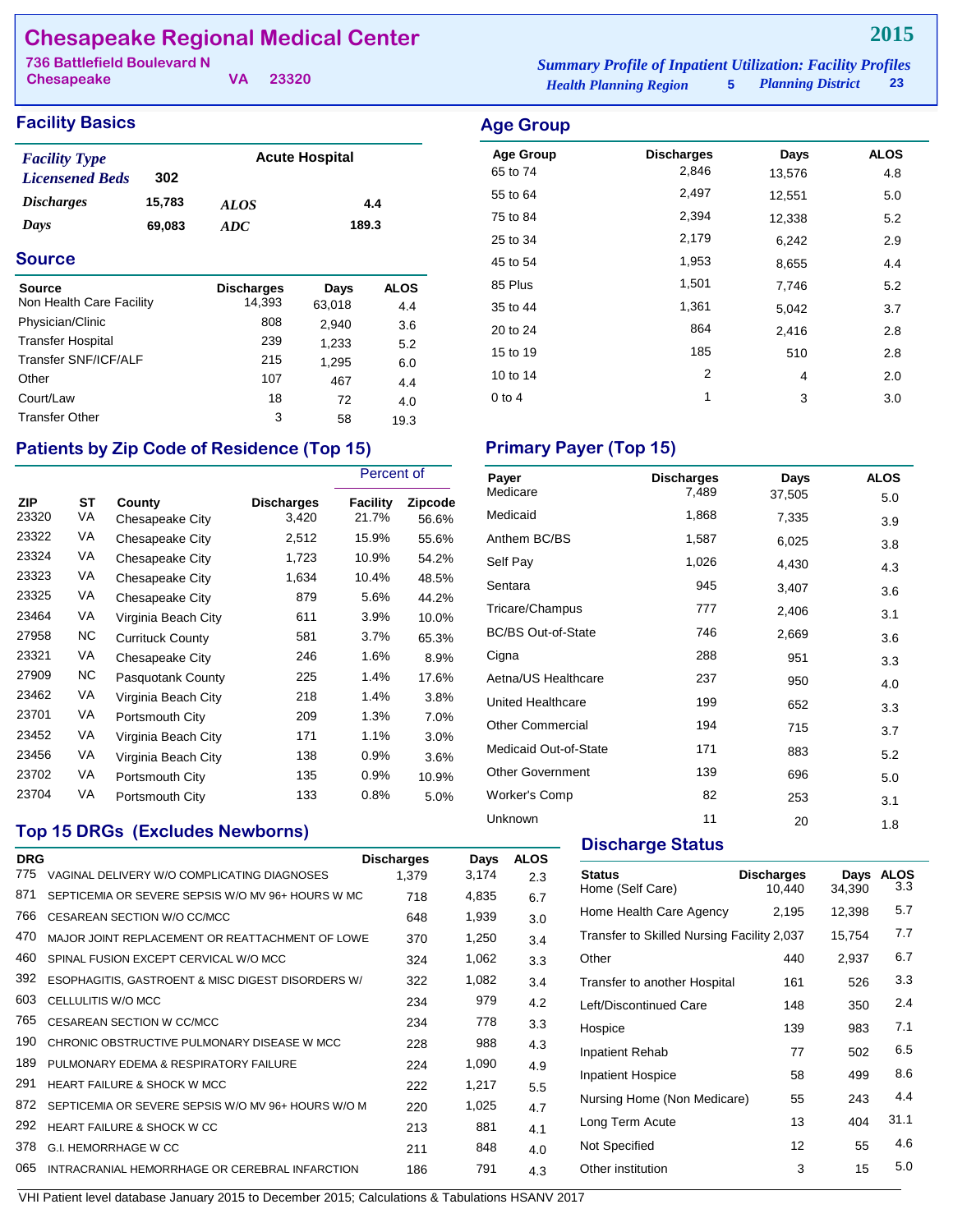# **Children's Hospital of The King's Daughters**

| 601 Children's Lane |  |          | <b>Summary Profile of Inpatient Utilization: Facility Profiles</b> |  |                        |  |
|---------------------|--|----------|--------------------------------------------------------------------|--|------------------------|--|
| <b>Norfolk</b>      |  | VA 23507 | <b>Health Planning Region</b>                                      |  | 5 Planning District 23 |  |

**2015**

| <b>Facility Basics</b>                         |        |                            |        |             | <b>Age G</b>        |
|------------------------------------------------|--------|----------------------------|--------|-------------|---------------------|
| <b>Facility Type</b><br><b>Licensened Beds</b> | 206    | <b>Children's Hospital</b> |        |             | Age G<br>$0$ to $4$ |
| <b>Discharges</b>                              | 4,800  | <b>ALOS</b>                |        | 5.7         | 5 to 9              |
| Days                                           | 27,545 | ADC                        |        | 75.5        | 10 to 1.            |
|                                                |        |                            |        |             | 15 to 1             |
| <b>Source</b>                                  |        |                            |        |             | 20 to 2             |
| <b>Source</b><br>Non Health Care Facility      |        | <b>Discharges</b><br>3,663 | Days   | <b>ALOS</b> | $25$ to $3$         |
| <b>Transfer Hospital</b>                       |        | 1,006                      | 18.741 | 5.1         |                     |
|                                                |        |                            | 8.228  | 8.2         |                     |
| Physician/Clinic                               |        | 127                        | 538    | 4.2         |                     |

Transfer Other 2 11 5.5<br>Not Specified 1 23 23.0 Not Specified 1 23 23.0 Transfer SNF/ICF/ALF 1 4 4.0

| <b>Age Group</b> |            |        |             |
|------------------|------------|--------|-------------|
| <b>Age Group</b> | Discharges | Days   | <b>ALOS</b> |
| $0$ to $4$       | 2,052      | 14,346 | 7.0         |
| 5 to 9           | 939        | 4,309  | 4.6         |
| 10 to 14         | 871        | 3,975  | 4.6         |
| 15 to 19         | 791        | 4,051  | 5.1         |
| 20 to 24         | 141        | 820    | 5.8         |
| 25 to 34         | 6          | 44     | 7.3         |
|                  |            |        |             |

# Patients by Zip Code of Residence (Top 15) Primary Payer (Top 15)

|                     |                 |                               |                          | Percent of       |                 |
|---------------------|-----------------|-------------------------------|--------------------------|------------------|-----------------|
| <b>ZIP</b><br>23452 | <b>ST</b><br>VA | County<br>Virginia Beach City | <b>Discharges</b><br>180 | Facility<br>3.8% | Zipcode<br>3.1% |
| 23464               | VA              | Virginia Beach City           | 170                      | 3.5%             | 2.8%            |
| 23320               | VA              | Chesapeake City               | 155                      | 3.2%             | 2.6%            |
| 23454               | VA              | Virginia Beach City           | 150                      | 3.1%             | 2.8%            |
| 23462               | VA              | Virginia Beach City           | 141                      | 2.9%             | 2.5%            |
| 23453               | VA              | Virginia Beach City           | 128                      | 2.7%             | 4.4%            |
| 23434               | VA              | <b>Suffolk City</b>           | 122                      | 2.5%             | 2.3%            |
| 23323               | VA              | Chesapeake City               | 121                      | 2.5%             | 3.6%            |
| 23322               | VA              | Chesapeake City               | 115                      | 2.4%             | 2.5%            |
| 23608               | VA              | Newport News City             | 111                      | 2.3%             | $3.0\%$         |
| 23504               | VA              | Norfolk City                  | 108                      | 2.3%             | $3.4\%$         |
| 23456               | VA              | Virginia Beach City           | 105                      | 2.2%             | 2.8%            |
| 23455               | VA              | Virginia Beach City           | 103                      | 2.1%             | 2.5%            |
| 23324               | VA              | Chesapeake City               | 95                       | 2.0%             | $3.0\%$         |
| 23513               | VA              | Norfolk City                  | 95                       | 2.0%             | 2.8%            |

# **Top 15 DRGs (Excludes Newborns)**

| <b>DRG</b> |                                                      | <b>Discharges</b> | Days | <b>ALOS</b> |
|------------|------------------------------------------------------|-------------------|------|-------------|
| 203        | BRONCHITIS & ASTHMA W/O CC/MCC                       | 386               | 838  | 2.2         |
| 392        | ESOPHAGITIS, GASTROENT & MISC DIGEST DISORDERS W/    | 166               | 541  | 3.3         |
| 847        | CHEMOTHERAPY W/O ACUTE LEUKEMIA AS SECONDARY DI      | 142               | 390  | 2.8         |
| 812        | RED BLOOD CELL DISORDERS W/O MCC                     | 141               | 502  | 3.6         |
| 641        | MISC DISORDERS OF NUTRITION, METABOLISM, FLUIDS/ELEC | 137               | 615  | 4.5         |
| 195        | SIMPLE PNEUMONIA & PLEURISY W/O CC/MCC               | 134               | 281  | 2.1         |
| 603        | CELLULITIS W/O MCC                                   | 121               | 284  | 2.4         |
| 101        | SEIZURES W/O MCC                                     | 108               | 240  | 2.2         |
| 202        | BRONCHITIS & ASTHMA W CC/MCC                         | 106               | 470  | 4.4         |
| 639        | DIABETES W/O CC/MCC                                  | 105               | 160  | 1.5         |
| 194        | SIMPLE PNEUMONIA & PLEURISY W CC                     | 80                | 273  | 3.4         |
| 690        | KIDNEY & URINARY TRACT INFECTIONS W/O MCC            | 78                | 184  | 2.4         |
| 153        | OTITIS MEDIA & URI W/O MCC                           | 76                | 211  | 2.8         |
| 809        | MAJOR HEMATOL/IMMUN DIAG EXC SICKLE CELL CRISIS & C  | 69                | 277  | 4.0         |
| 165        | MAJOR CHEST PROCEDURES W/O CC/MCC                    | 65                | 260  | 4.0         |

| Payer                     | <b>Discharges</b> | Days   | <b>ALOS</b> |
|---------------------------|-------------------|--------|-------------|
| Medicaid                  | 1,509             | 10,231 | 6.8         |
| Anthem BC/BS              | 1,315             | 7,466  | 5.7         |
| Tricare/Champus           | 552               | 3,379  | 6.1         |
| <b>BC/BS Out-of-State</b> | 371               | 2,093  | 5.6         |
| Sentara                   | 285               | 1,059  | 3.7         |
| HMO/PPO-Unspecified       | 158               | 769    | 4.9         |
| <b>Other Commercial</b>   | 126               | 633    | 5.0         |
| Self Pay                  | 122               | 404    | 3.3         |
| United Healthcare         | 106               | 503    | 4.8         |
| Aetna/US Healthcare       | 95                | 318    | 3.4         |
| Cigna                     | 69                | 265    | 3.8         |
| Medicaid Out-of-State     | 47                | 196    | 4.2         |
| Medicare                  | 21                | 103    | 4.9         |
| <b>Local Government</b>   | 15                | 106    | 7.1         |
| Unknown                   | 6                 | 7      | 1.2         |

## **Discharge Status**

| <b>Status</b><br>Home (Self Care)    | <b>Discharges</b><br>4.082 | Days<br>16.597 | <b>ALOS</b><br>4.1 |
|--------------------------------------|----------------------------|----------------|--------------------|
| Home Health Care Agency              | 520                        | 7,768          | 14.9               |
| Other                                | 43                         | 971            | 22.6               |
| Nursing Home (Non Medicare)          | 43                         | 98             | 2.3                |
| Transfer to another Hospital         | 29                         | 649            | 22.4               |
| Inpatient Rehab                      | 24                         | 562            | 23.4               |
| Long Term Acute                      | 22                         | 405            | 18.4               |
| <b>Cancer Center or Childrens</b>    | 17                         | 369            | 21.7               |
| Not Specified                        | 5                          | 18             | 3.6                |
| Transfer to Intermediate NF          | 4                          | 11             | 2.8                |
| Transfer to Skilled Nursing Facility | 4                          | 71             | 17.8               |
| Left/Discontinued Care               | 3                          | 0              | 0.0                |
| Hospice                              | 2                          | 22             | 11.0               |
|                                      |                            |                |                    |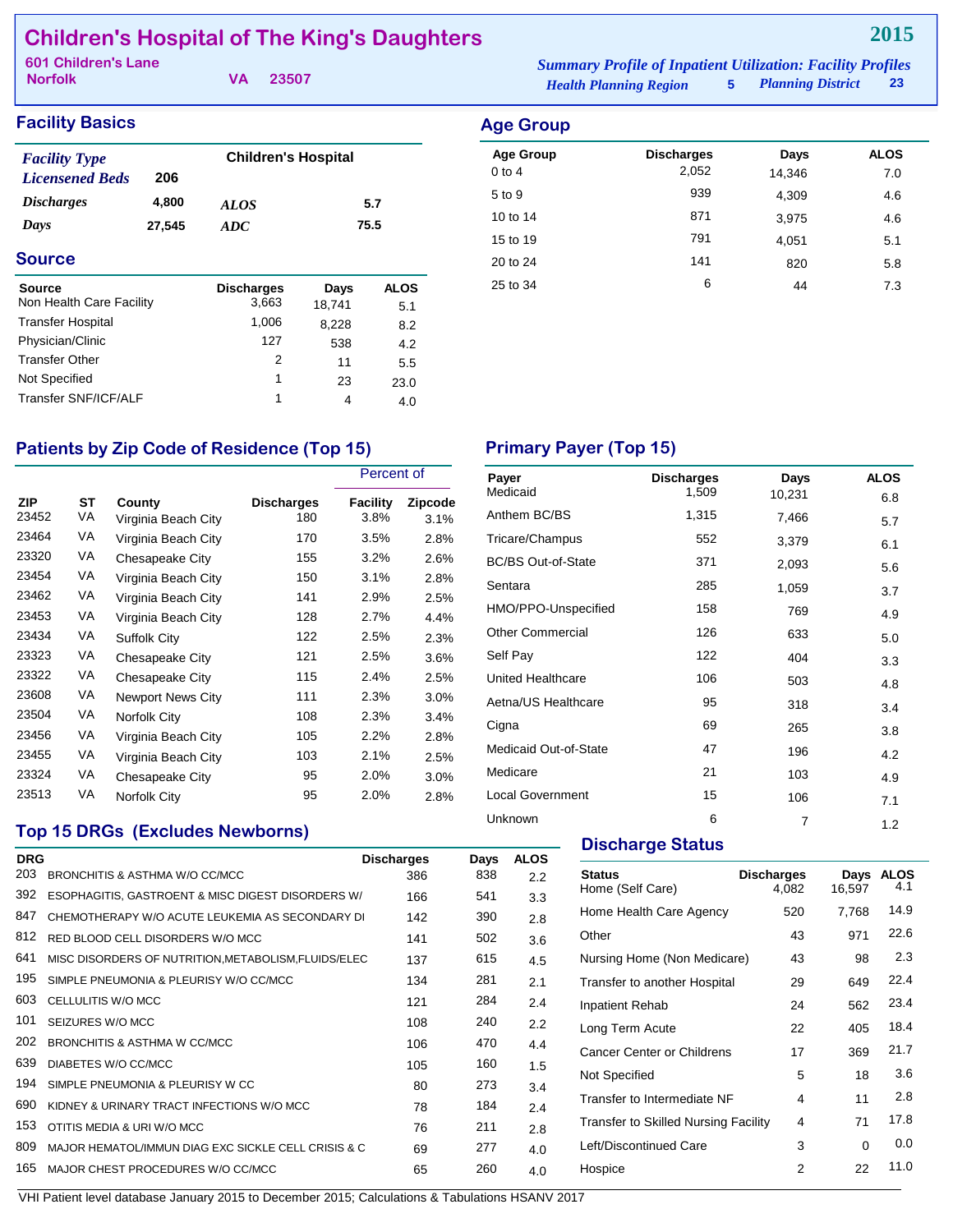# **Hampton Roads Specialty Hospital**

| 245 Chesapeake Avenue, Fo |       |                               | <b>Summary Profile of Inpatient Utilization: Facility Profiles</b> |  |    |
|---------------------------|-------|-------------------------------|--------------------------------------------------------------------|--|----|
| <b>Newport News</b>       | 23607 | <b>Health Planning Region</b> | 5 Planning District                                                |  | 23 |

|  | <b>Facility Basics</b> |  |
|--|------------------------|--|
|  |                        |  |

| <b>Facility Type</b><br><b>Licensened Beds</b> | 25    | Long Term Acute Care Hospital |               |                     |
|------------------------------------------------|-------|-------------------------------|---------------|---------------------|
| <b>Discharges</b>                              | 245   | <b>ALOS</b>                   |               | 31.8                |
| Days                                           | 7,790 | 21.3<br>ADC                   |               |                     |
| <b>Source</b>                                  |       |                               |               |                     |
| Source<br><b>Transfer Hospital</b>             |       | <b>Discharges</b><br>244      | Days<br>7,753 | <b>ALOS</b><br>31.8 |
| Transfer SNF/ICF/ALF                           |       | 1                             | 37            | 37.0                |

| <b>Age Group</b> |                   |       |             |
|------------------|-------------------|-------|-------------|
| <b>Age Group</b> | <b>Discharges</b> | Days  | <b>ALOS</b> |
| 65 to 74         | 79                | 2,420 | 30.6        |
| 75 to 84         | 52                | 1.421 | 27.3        |
| 55 to 64         | 44                | 1,498 | 34.0        |
| 45 to 54         | 28                | 839   | 30.0        |
| 85 Plus          | 17                | 590   | 34.7        |
| 35 to 44         | 15                | 523   | 34.9        |
| 25 to 34         | 8                 | 438   | 54.8        |
| 20 to 24         | 2                 | 61    | 30.5        |

# Patients by Zip Code of Residence (Top 15) **Primary Payer (Top 15)**

|              |          |                          |                         | Percent of              |                 |
|--------------|----------|--------------------------|-------------------------|-------------------------|-----------------|
| ZIP<br>23666 | ST<br>VA | County<br>Hampton City   | <b>Discharges</b><br>23 | <b>Facility</b><br>9.4% | Zipcode<br>0.5% |
| 23602        | VA       | <b>Newport News City</b> | 21                      | 8.6%                    | 0.6%            |
| 23607        | VA       | <b>Newport News City</b> | 20                      | 8.2%                    | 0.7%            |
| 23606        | VA       | <b>Newport News City</b> | 15                      | 6.1%                    | 0.6%            |
| 23669        | VA       | Hampton City             | 14                      | 5.7%                    | 0.4%            |
| 23188        | VA       | James City County        | 13                      | 5.3%                    | 0.3%            |
| 23601        | VA       | <b>Newport News City</b> | 13                      | 5.3%                    | 0.5%            |
| 23605        | VA       | <b>Newport News City</b> | 10                      | 4.1%                    | 0.6%            |
| 23608        | VA       | <b>Newport News City</b> | 9                       | 3.7%                    | 0.2%            |
| 23692        | VA       | York County              | 9                       | 3.7%                    | 0.6%            |
| 23662        | VA       | Poquoson City            | 8                       | 3.3%                    | 0.7%            |
| 23693        | VA       | <b>York County</b>       | 7                       | 2.9%                    | 0.5%            |
| 23072        | VA       | <b>Gloucester County</b> | 6                       | 2.4%                    | 0.5%            |
| 23185        | VA       | <b>Williamsburg City</b> | 6                       | 2.4%                    | 0.2%            |
| 23663        | VA       | Hampton City             | 6                       | 2.4%                    | 0.4%            |

| Payer<br>Medicare         | <b>Discharges</b><br>174 | Days<br>5,514 | <b>ALOS</b><br>31.7 |
|---------------------------|--------------------------|---------------|---------------------|
| Anthem BC/BS              | 37                       | 1,177         | 31.8                |
| Tricare/Champus           | 7                        | 124           | 17.7                |
| <b>BC/BS Out-of-State</b> | 6                        | 160           | 26.7                |
| Self Pay                  | 6                        | 162           | 27.0                |
| Aetna/US Healthcare       | 3                        | 117           | 39.0                |
| Medicaid                  | 3                        | 309           | 103.0               |
| <b>Other Commercial</b>   | 3                        | 59            | 19.7                |
| Unknown                   | 3                        | 120           | 40.0                |
| Cigna                     | 2                        | 17            | 8.5                 |
| <b>United Healthcare</b>  | 1                        | 31            | 31.0                |

## **Top 15 DRGs (Excludes Newborns)**

| <b>DRG</b>                                      |                                       | Days                                                                                                                                                                                                                                                                                                                                             | <b>ALOS</b> |
|-------------------------------------------------|---------------------------------------|--------------------------------------------------------------------------------------------------------------------------------------------------------------------------------------------------------------------------------------------------------------------------------------------------------------------------------------------------|-------------|
|                                                 |                                       |                                                                                                                                                                                                                                                                                                                                                  | 26.9        |
| OSTEOMYELITIS W MCC                             | 16                                    | 664                                                                                                                                                                                                                                                                                                                                              | 41.5        |
|                                                 | 12                                    | 431                                                                                                                                                                                                                                                                                                                                              | 35.9        |
| OSTEOMYELITIS W CC                              | 11                                    | 419                                                                                                                                                                                                                                                                                                                                              | 38.1        |
|                                                 | 10                                    | 508                                                                                                                                                                                                                                                                                                                                              | 50.8        |
| OTHER RESP SYSTEM O.R. PROCEDURES W MCC         | 8                                     | 437                                                                                                                                                                                                                                                                                                                                              | 54.6        |
|                                                 | 8                                     | 172                                                                                                                                                                                                                                                                                                                                              | 21.5        |
|                                                 | 8                                     | 235                                                                                                                                                                                                                                                                                                                                              | 29.4        |
|                                                 | 7                                     | 321                                                                                                                                                                                                                                                                                                                                              | 45.9        |
|                                                 | $\overline{7}$                        | 202                                                                                                                                                                                                                                                                                                                                              | 28.9        |
| POSTOPERATIVE & POST-TRAUMATIC INFECTIONS W MCC | 6                                     | 168                                                                                                                                                                                                                                                                                                                                              | 28.0        |
| AFTERCARE, MUSCULOSKELETAL SYSTEM & CONNECTIVE  | 5                                     | 134                                                                                                                                                                                                                                                                                                                                              | 26.8        |
| AFTERCARE, MUSCULOSKELETAL SYSTEM & CONNECTIVE  | 5                                     | 145                                                                                                                                                                                                                                                                                                                                              | 29.0        |
| COMPLICATIONS OF TREATMENT W CC                 | 5                                     | 225                                                                                                                                                                                                                                                                                                                                              | 45.0        |
| RESPIRATORY INFECTIONS & INFLAMMATIONS W MCC    | 4                                     | 94                                                                                                                                                                                                                                                                                                                                               | 23.5        |
|                                                 | PULMONARY EDEMA & RESPIRATORY FAILURE | <b>Discharges</b><br>16<br>RESPIRATORY SYSTEM DIAGNOSIS W VENTILATOR SUPPOR<br>WND DEBRID & SKN GRFT EXC HAND, FOR MUSCULO-CONN<br>RESPIRATORY SYSTEM DIAGNOSIS W VENTILATOR SUPPOR<br>SEPTICEMIA OR SEVERE SEPSIS W/O MV 96+ HOURS W MC<br>WND DEBRID & SKN GRFT EXC HAND, FOR MUSCULO-CONN<br>POSTOPERATIVE & POST-TRAUMATIC INFECTIONS W/O MC | 431         |

## **Discharge Status**

| <b>Status</b><br>Home Health Care Agency | <b>Discharges</b><br>83 | Days<br>2,632 | ALOS<br>31.7 |
|------------------------------------------|-------------------------|---------------|--------------|
| Transfer to another Hospital             | 59                      | 1,492         | 25.3         |
| Transfer to Skilled Nursing Facility     | 40                      | 1,912         | 47.8         |
| Inpatient Rehab                          | 30                      | 883           | 29.4         |
| Home (Self Care)                         | 16                      | 505           | 31.6         |
| Other                                    | 8                       | 207           | 25.9         |
| Left/Discontinued Care                   | 5                       | 52            | 10.4         |
| Transfer to Intermediate NF              | 2                       | 65            | 32.5         |
| Hospice                                  | 1                       | 22            | 22.0         |
| <b>Inpatient Hospice</b>                 | 1                       | 20            | 20.0         |
|                                          |                         |               |              |
|                                          |                         |               |              |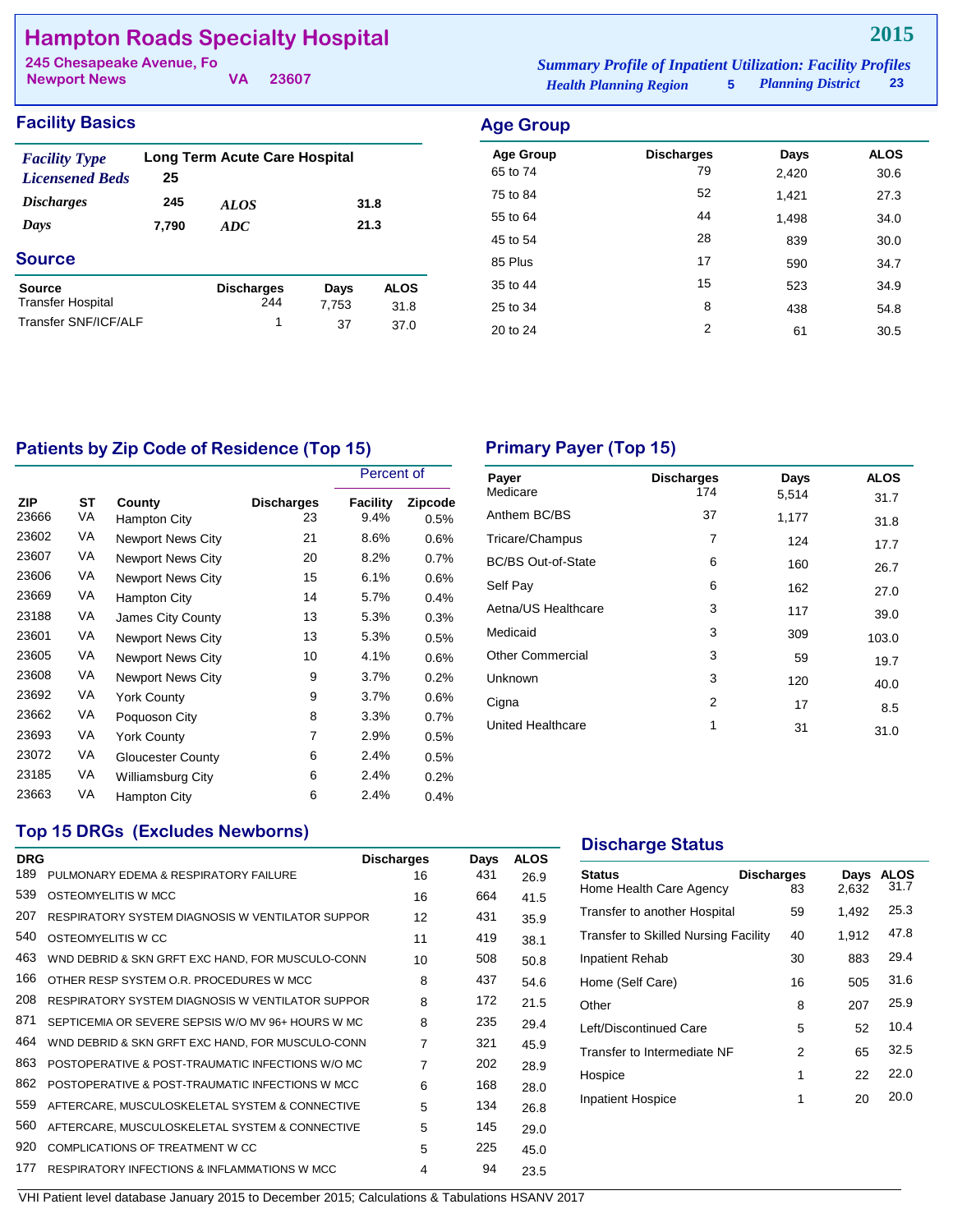# **Hospital for Extended Recovery**

**Norfolk**

**VA 23507**

### *Health Planning Region* **5** *Planning District* **23 600 Gresham Drive, Suite 7** *Summary Profile of Inpatient Utilization: Facility Profiles*

### **Facility Basics Age Group**

| 35    |                          |               |                                                      |
|-------|--------------------------|---------------|------------------------------------------------------|
| 160   | <i>ALOS</i>              |               |                                                      |
| 5,385 | ADC                      |               |                                                      |
|       |                          |               |                                                      |
|       | <b>Discharges</b><br>160 | Days<br>5,385 | <b>ALOS</b><br>33.7                                  |
|       |                          |               | <b>Long Term Acute Care Hospital</b><br>33.7<br>14.8 |

| Aye Group        |                   |       |             |
|------------------|-------------------|-------|-------------|
| <b>Age Group</b> | <b>Discharges</b> | Days  | <b>ALOS</b> |
| 55 to 64         | 51                | 1,703 | 33.4        |
| 65 to 74         | 48                | 1,739 | 36.2        |
| 75 to 84         | 28                | 852   | 30.4        |
| 45 to 54         | 15                | 600   | 40.0        |
| 25 to 34         | 7                 | 182   | 26.0        |
| 85 Plus          | 7                 | 209   | 29.9        |
| 35 to 44         | $\overline{2}$    | 47    | 23.5        |
| 15 to 19         | 1                 | 46    | 46.0        |
| 20 to 24         | 1                 | 7     | 7.0         |
|                  |                   |       |             |

# Patients by Zip Code of Residence (Top 15) **Primary Payer (Top 15)**

|              |          |                               |                         | Percent of       |                        |
|--------------|----------|-------------------------------|-------------------------|------------------|------------------------|
| ZIP<br>23464 | ST<br>VA | County<br>Virginia Beach City | <b>Discharges</b><br>12 | Facility<br>7.5% | <b>Zipcode</b><br>0.2% |
| 23462        | VA       | Virginia Beach City           | 11                      | 6.9%             | 0.2%                   |
| 23513        | VA       | Norfolk City                  | 9                       | 5.6%             | 0.3%                   |
| 23451        | VA       | Virginia Beach City           | 7                       | 4.4%             | 0.2%                   |
| 23452        | VA       | Virginia Beach City           | 7                       | 4.4%             | 0.1%                   |
| 23322        | VA       | Chesapeake City               | 6                       | 3.8%             | 0.1%                   |
| 23323        | VA       | Chesapeake City               | 6                       | 3.8%             | 0.2%                   |
| 23504        | VA       | Norfolk City                  | 6                       | 3.8%             | 0.2%                   |
| 23434        | VA       | <b>Suffolk City</b>           | 5                       | 3.1%             | 0.1%                   |
| 23454        | VA       | Virginia Beach City           | 5                       | 3.1%             | 0.1%                   |
| 23456        | VA       | Virginia Beach City           | 5                       | 3.1%             | 0.1%                   |
| 23508        | VA       | Norfolk City                  | 4                       | 2.5%             | 0.3%                   |
| 27909        | NC.      | Pasquotank County             | 4                       | 2.5%             | 0.3%                   |
| 27944        | NC.      | <b>Perquimans County</b>      | 4                       | 2.5%             | 1.0%                   |
| 23502        | VA       | Norfolk City                  | 3                       | 1.9%             | 0.1%                   |

| Payer<br>Medicare         | <b>Discharges</b> | Days  | <b>ALOS</b> |
|---------------------------|-------------------|-------|-------------|
|                           | 114               | 3,874 | 34.0        |
| Anthem BC/BS              | 16                | 520   | 32.5        |
| Sentara                   | 15                | 395   | 26.3        |
| Tricare/Champus           | 7                 | 401   | 57.3        |
| Cigna                     | 2                 | 29    | 14.5        |
| <b>BC/BS Out-of-State</b> | 1                 | 11    | 11.0        |
| <b>Other Commercial</b>   | 1                 | 14    | 14.0        |
| <b>State Farm</b>         | 1                 | 34    | 34.0        |
| United Healthcare         | 1                 | 20    | 20.0        |
| Unknown                   | 1                 | 38    | 38.0        |
| Worker's Comp             | 1                 | 49    | 49.0        |
|                           |                   |       |             |

# **Top 15 DRGs (Excludes Newborns)**

| <b>DRG</b> |                                                   | <b>Discharges</b> | Days | <b>ALOS</b> |
|------------|---------------------------------------------------|-------------------|------|-------------|
| 189        | PULMONARY EDEMA & RESPIRATORY FAILURE             | 17                | 537  | 31.6        |
| 207        | RESPIRATORY SYSTEM DIAGNOSIS W VENTILATOR SUPPOR  | 13                | 636  | 48.9        |
| 393        | OTHER DIGESTIVE SYSTEM DIAGNOSES W MCC            | 6                 | 187  | 31.2        |
| 862        | POSTOPERATIVE & POST-TRAUMATIC INFECTIONS W MCC   | 6                 | 319  | 53.2        |
| 863        | POSTOPERATIVE & POST-TRAUMATIC INFECTIONS W/O MC  | 5                 | 126  | 25.2        |
| 919        | COMPLICATIONS OF TREATMENT W MCC                  | 5                 | 286  | 57.2        |
| 208        | RESPIRATORY SYSTEM DIAGNOSIS W VENTILATOR SUPPOR  | 4                 | 53   | 13.3        |
| 264        | OTHER CIRCULATORY SYSTEM O.R. PROCEDURES          | 4                 | 221  | 55.3        |
| 871        | SEPTICEMIA OR SEVERE SEPSIS W/O MV 96+ HOURS W MC | 4                 | 126  | 31.5        |
| 949        | AFTERCARE W CC/MCC                                | 4                 | 139  | 34.8        |
| 288        | ACUTE & SUBACUTE ENDOCARDITIS W MCC               | 3                 | 92   | 30.7        |
| 463        | WND DEBRID & SKN GRFT EXC HAND, FOR MUSCULO-CONN  | 3                 | 151  | 50.3        |
| 557        | TENDONITIS, MYOSITIS & BURSITIS W MCC             | 3                 | 101  | 33.7        |
| 065        | INTRACRANIAL HEMORRHAGE OR CEREBRAL INFARCTION    | $\mathfrak{p}$    | 36   | 18.0        |
| 146        | EAR, NOSE, MOUTH & THROAT MALIGNANCY W MCC        | 2                 | 37   | 18.5        |
|            |                                                   |                   |      |             |

### **Discharge Status**

| <b>Status</b><br>Home Health Care Agency    | <b>Discharges</b><br>56 | Days<br>1.901 | ALOS<br>34.0 |
|---------------------------------------------|-------------------------|---------------|--------------|
| <b>Transfer to Skilled Nursing Facility</b> | 56                      | 2.116         | 37.8         |
| Transfer to another Hospital                | 22                      | 558           | 25.4         |
| Other                                       | 11                      | 400           | 36.4         |
| Home (Self Care)                            | 10                      | 273           | 27.3         |
| Hospice                                     | 3                       | 75            | 25.0         |
| Inpatient Rehab                             | 2                       | 62            | 31.0         |
|                                             |                         |               |              |

**2015**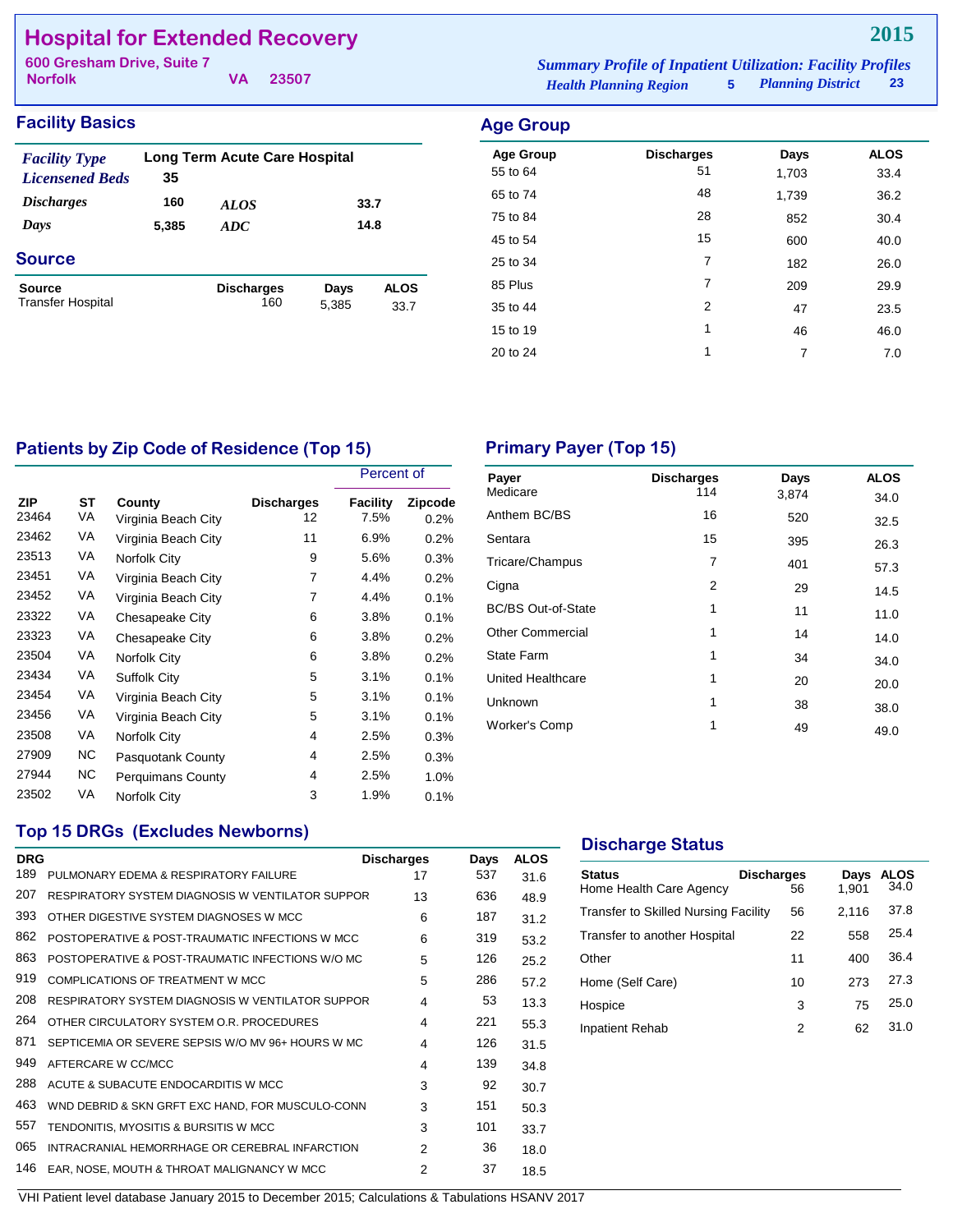# **Kempsville Center for Behavioral Health**

**Norfolk 860 Kempsville Road** *Summary Profile of Inpatient Utilization: Facility Profiles*

**VA 23502**

| <b>Summary Profile of Inpatient Utilization: Facility Profiles</b> |                          |                 |
|--------------------------------------------------------------------|--------------------------|-----------------|
| <b>Health Planning Region</b>                                      | <b>Planning District</b> | 23 <sup>1</sup> |

| <b>Facility Basics</b>                         |        |                             |      |  |
|------------------------------------------------|--------|-----------------------------|------|--|
| <b>Facility Type</b><br><b>Licensened Beds</b> |        | <b>Psychiatric Hospital</b> |      |  |
| <i><b>Discharges</b></i>                       | 1.461  | ALOS                        | 8.7  |  |
| Days                                           | 12.694 | ADC                         | 34.8 |  |

| <b>Age Group</b> |                   |       |             |
|------------------|-------------------|-------|-------------|
| <b>Age Group</b> | <b>Discharges</b> | Days  | <b>ALOS</b> |
| 10 to 14         | 722               | 6.312 | 8.7         |
| 15 to 19         | 617               | 5,248 | 8.5         |
| 5 to 9           | 122               | 1.134 | 9.3         |

### **Source**

| <b>Source</b>            | <b>Discharges</b> | Days  | <b>ALOS</b> |
|--------------------------|-------------------|-------|-------------|
| Non Health Care Facility | 778               | 6,837 | 8.8         |
| <b>Transfer Hospital</b> | 387               | 3,424 | 8.8         |
| Physician/Clinic         | 135               | 1,160 | 8.6         |
| Court/Law                | 105               | 750   | 7.1         |
| <b>Transfer Other</b>    | 33                | 316   | 9.6         |
| Other                    | 19                | 157   | 8.3         |
| Not Specified            | 4                 | 50    | 12.5        |

# Patients by Zip Code of Residence (Top 15) **Primary Payer (Top 15)**

|                     |          |                               |                          | Percent of              |                 |  |
|---------------------|----------|-------------------------------|--------------------------|-------------------------|-----------------|--|
| <b>ZIP</b><br>23464 | SТ<br>VA | County<br>Virginia Beach City | <b>Discharges</b><br>100 | <b>Facility</b><br>6.8% | Zipcode<br>1.6% |  |
| 23452               | VA       | Virginia Beach City           | 86                       | 5.9%                    | 1.5%            |  |
| 23462               | VA       | Virginia Beach City           | 76                       | 5.2%                    | 1.3%            |  |
| 23454               | VA       | Virginia Beach City           | 69                       | 4.7%                    | 1.3%            |  |
| 23456               | VA       | Virginia Beach City           | 67                       | 4.6%                    | 1.8%            |  |
| 23322               | VA       | Chesapeake City               | 59                       | 4.0%                    | $1.3\%$         |  |
| 23320               | VA       | Chesapeake City               | 55                       | 3.8%                    | $0.9\%$         |  |
| 23453               | VA       | Virginia Beach City           | 55                       | 3.8%                    | 1.9%            |  |
| 23455               | VA       | Virginia Beach City           | 55                       | 3.8%                    | $1.3\%$         |  |
| 23504               | VA       | Norfolk City                  | 45                       | 3.1%                    | 1.4%            |  |
| 23505               | VA       | Norfolk City                  | 43                       | 2.9%                    | 1.7%            |  |
| 23324               | VA       | Chesapeake City               | 41                       | 2.8%                    | 1.3%            |  |
| 23434               | VA       | <b>Suffolk City</b>           | 36                       | 2.5%                    | 0.7%            |  |
| 23323               | VA       | Chesapeake City               | 35                       | 2.4%                    | $1.0\%$         |  |
| 23518               | VA       | Norfolk City                  | 33                       | 2.3%                    | 1.1%            |  |

| Payer                     | <b>Discharges</b> | Days  | <b>ALOS</b> |
|---------------------------|-------------------|-------|-------------|
| Medicaid                  | 590               | 4,924 | 8.3         |
| Tricare/Champus           | 391               | 4,165 | 10.7        |
| Anthem BC/BS              | 358               | 2,619 | 7.3         |
| <b>Other Commercial</b>   | 31                | 208   | 6.7         |
| Cigna                     | 28                | 221   | 7.9         |
| Aetna/US Healthcare       | 26                | 242   | 9.3         |
| Sentara                   | 19                | 175   | 9.2         |
| Self Pay                  | 13                | 103   | 7.9         |
| <b>United Healthcare</b>  | 2                 | 17    | 8.5         |
| <b>BC/BS Out-of-State</b> | 1                 | 9     | 9.0         |
| Indigent/Charity          | 1                 | 7     | 7.0         |
| Medicaid Out-of-State     | 1                 | 4     | 4.0         |

# **Top 15 DRGs (Excludes Newborns)**

| <b>DRG</b> |                                                  | <b>Discharges</b> | Days   | <b>ALOS</b> |
|------------|--------------------------------------------------|-------------------|--------|-------------|
| 885        | <b>PSYCHOSES</b>                                 | 1.368             | 12.004 | 8.8         |
| 881        | DEPRESSIVE NEUROSES                              | 61                | 447    | 7.3         |
| 886        | BEHAVIORAL & DEVELOPMENTAL DISORDERS             | 13                | 107    | 8.2         |
| 882        | NEUROSES EXCEPT DEPRESSIVE                       | 9                 | 63     | 7.0         |
| 880        | ACUTE ADJUSTMENT REACTION & PSYCHOSOCIAL DYSFUN  | 4                 | 37     | 9.3         |
| 897        | ALCOHOL/DRUG ABUSE OR DEPENDENCE W/O REHABILITA  | 3                 | 18     | 6.0         |
| 605        | TRAUMA TO THE SKIN, SUBCUT TISS & BREAST W/O MCC |                   | 8      | 8.0         |
| 883        | DISORDERS OF PERSONALITY & IMPULSE CONTROL       |                   |        | 7.0         |
| 951        | OTHER FACTORS INFLUENCING HEALTH STATUS          |                   | 3      | 3.0         |
|            |                                                  |                   |        |             |

## **Discharge Status**

| <b>Status</b><br>Home (Self Care) | <b>Discharges</b><br>1.317 | Days<br>11.212 | <b>ALOS</b><br>8.5 |
|-----------------------------------|----------------------------|----------------|--------------------|
| Long Term Acute                   | 66                         | 716            | 10.9               |
| Cancer Center or Childrens        | 60                         | 665            | 11.1               |
| Left/Discontinued Care            | 12                         | 57             | 4.8                |
| Not Specified                     | 4                          | 30             | 7.5                |
| Home Health Care Agency           | 2                          | 14             | 7 በ                |
|                                   |                            |                |                    |

# **2015**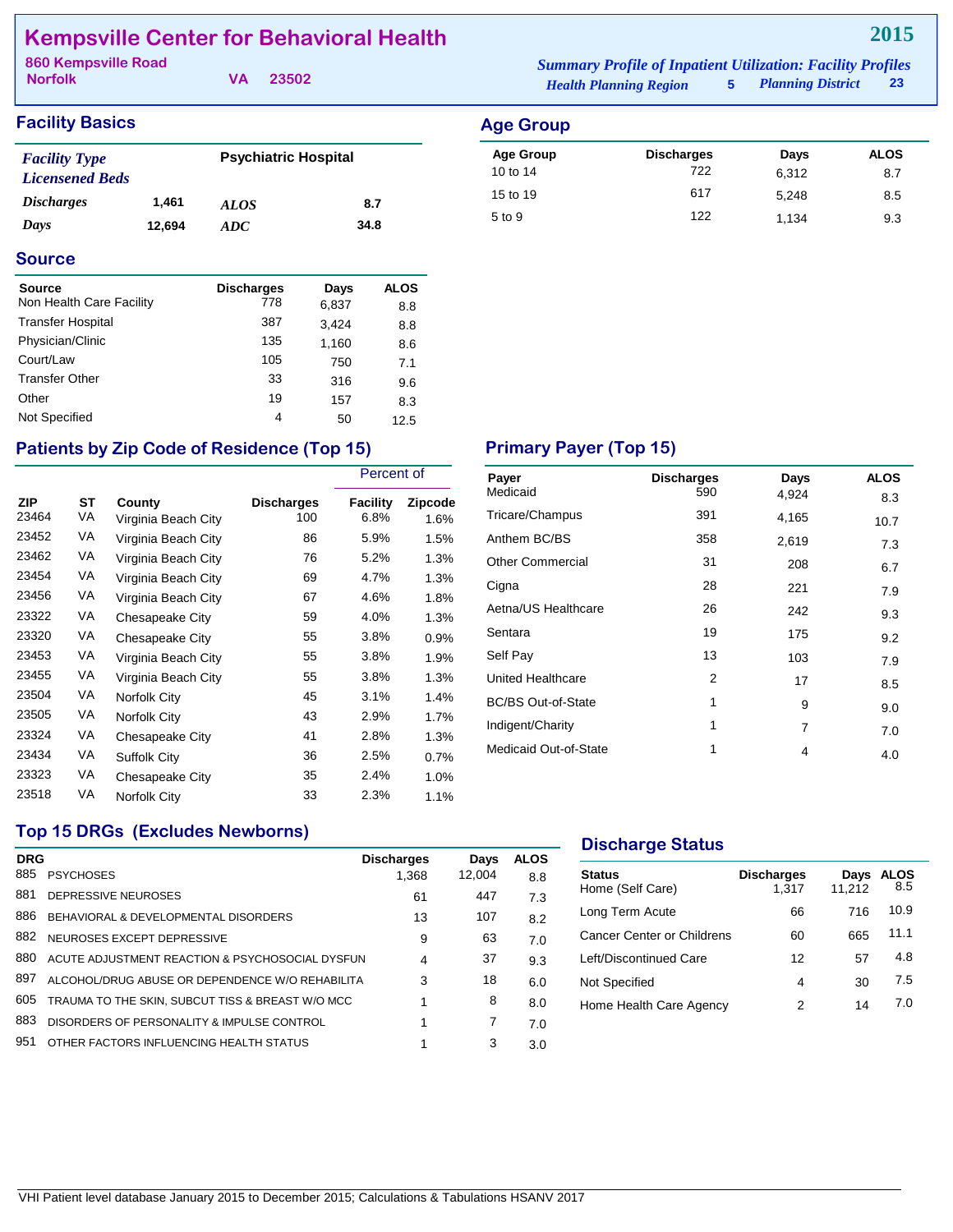# **Lake Taylor Transitional Care Hospital**

| <b>1309 Kempsville Road</b> |  |          |                               | <b>Summary Profile of Inpatient Utilization: Facility Profiles</b> |                     |    |
|-----------------------------|--|----------|-------------------------------|--------------------------------------------------------------------|---------------------|----|
| <b>Norfolk</b>              |  | VA 23502 | <b>Health Planning Region</b> |                                                                    | 5 Planning District | 23 |

## **Facility Basics Age Group**

| <b>Facility Type</b><br><b>Licensened Beds</b> | 104    | <b>Long Term Acute Care Hospital</b> |        |             |
|------------------------------------------------|--------|--------------------------------------|--------|-------------|
| <b>Discharges</b>                              | 217    | <i>ALOS</i>                          |        | 69.7        |
| Days                                           | 15,130 | 41.5<br>ADC                          |        |             |
| <b>Source</b>                                  |        |                                      |        |             |
| Source<br><b>Transfer Hospital</b>             |        | <b>Discharges</b><br>216             | Days   | <b>ALOS</b> |
|                                                |        |                                      | 14,818 | 68.6        |
| <b>Transfer Other</b>                          |        | 1                                    | 312    | 312.0       |

| nya uluw         |                   |       |             |
|------------------|-------------------|-------|-------------|
| <b>Age Group</b> | <b>Discharges</b> | Days  | <b>ALOS</b> |
| 55 to 64         | 59                | 4,400 | 74.6        |
| 65 to 74         | 50                | 3,199 | 64.0        |
| 75 to 84         | 50                | 2,283 | 45.7        |
| 85 Plus          | 14                | 706   | 50.4        |
| 35 to 44         | 13                | 1,520 | 116.9       |
| 45 to 54         | 13                | 1,309 | 100.7       |
| 25 to 34         | 6                 | 157   | 26.2        |
| 10 to 14         | 5                 | 335   | 67.0        |
| $0$ to $4$       | 4                 | 319   | 79.8        |
| 20 to 24         | 3                 | 902   | 300.7       |

# Patients by Zip Code of Residence (Top 15) **Primary Payer (Top 15)**

|              |          |                               |                         |                  | Percent of      |  |
|--------------|----------|-------------------------------|-------------------------|------------------|-----------------|--|
| ZIP<br>23464 | ST<br>VA | County<br>Virginia Beach City | <b>Discharges</b><br>12 | Facility<br>5.5% | Zipcode<br>0.2% |  |
| 23323        | VA       | Chesapeake City               | 10                      | 4.6%             | 0.3%            |  |
| 23509        | VA       | Norfolk City                  | 10                      | 4.6%             | 0.6%            |  |
| 23513        | VA       | Norfolk City                  | 9                       | 4.1%             | 0.3%            |  |
| 23462        | VA       | Virginia Beach City           | 8                       | 3.7%             | 0.1%            |  |
| 23505        | VA       | Norfolk City                  | 8                       | 3.7%             | 0.3%            |  |
| 23701        | VA       | Portsmouth City               | 8                       | 3.7%             | 0.3%            |  |
| 23320        | VA       | Chesapeake City               | $\overline{7}$          | 3.2%             | 0.1%            |  |
| 23322        | VA       | Chesapeake City               | 7                       | 3.2%             | 0.2%            |  |
| 23456        | VA       | Virginia Beach City           | 7                       | 3.2%             | 0.2%            |  |
| 23453        | VA       | Virginia Beach City           | 6                       | 2.8%             | 0.2%            |  |
| 23502        | VA       | Norfolk City                  | 6                       | 2.8%             | 0.2%            |  |
| 23410        | VA       | <b>Accomack County</b>        | 5                       | 2.3%             | 2.2%            |  |
| 23430        | VA       | Isle of Wight County          | 5                       | 2.3%             | 0.3%            |  |
| 23434        | VA       | Suffolk City                  | 5                       | 2.3%             | 0.1%            |  |

| Payer<br>Medicare       | <b>Discharges</b><br>140 | Days<br>9,993 | <b>ALOS</b><br>71.4 |
|-------------------------|--------------------------|---------------|---------------------|
| Medicaid                | 34                       | 3,360         | 98.8                |
| <b>Other Government</b> | 22                       | 1,397         | 63.5                |
| Self Pay                | 14                       | 259           | 18.5                |
| <b>Other Commercial</b> | 4                        | 77            | 19.3                |
| Tricare/Champus         | 3                        | 44            | 14.7                |

## **Top 15 DRGs (Excludes Newborns)**

| <b>DRG</b> |                                                        | <b>Discharges</b> | Days  | <b>ALOS</b> |
|------------|--------------------------------------------------------|-------------------|-------|-------------|
| 207        | RESPIRATORY SYSTEM DIAGNOSIS W VENTILATOR SUPPOR       | 94                | 6,817 | 72.5        |
| 189        | PULMONARY EDEMA & RESPIRATORY FAILURE                  | 70                | 6,422 | 91.7        |
| 682        | <b>RENAL FAILURE W MCC</b>                             | 9                 | 224   | 24.9        |
| 949        | AFTERCARE W CC/MCC                                     | $\overline{7}$    | 220   | 31.4        |
| 314        | OTHER CIRCULATORY SYSTEM DIAGNOSES W MCC               | 5                 | 495   | 99.0        |
| 871        | SEPTICEMIA OR SEVERE SEPSIS W/O MV 96+ HOURS W MC      | 5                 | 111   | 22.2        |
| 539        | OSTEOMYELITIS W MCC                                    | 4                 | 77    | 19.3        |
| 190        | CHRONIC OBSTRUCTIVE PULMONARY DISEASE W MCC            | $\mathfrak{p}$    | 11    | 5.5         |
| 592        | SKIN ULCERS W MCC                                      | 2                 | 62    | 31.0        |
| 602        | <b>CELLULITIS W MCC</b>                                | 2                 | 38    | 19.0        |
| 870        | SEPTICEMIA OR SEVERE SEPSIS W MV 96+ HOURS             | $\mathfrak{p}$    | 82    | 41.0        |
| 052        | SPINAL DISORDERS & INJURIES W CC/MCC                   | 1                 | 15    | 15.0        |
| 100        | SEIZURES W MCC                                         | 1                 | 117   | 117.0       |
| 178        | <b>RESPIRATORY INFECTIONS &amp; INFLAMMATIONS W CC</b> | 1                 | 36    | 36.0        |
| 193        | SIMPLE PNEUMONIA & PLEURISY W MCC                      | 1                 | 22    | 22.0        |
|            |                                                        |                   |       |             |

# **Discharge Status**

| <b>Status</b><br>Transfer to another Hospital | <b>Discharges</b><br>149 | Days<br>12,393 | ALOS<br>83.2 |
|-----------------------------------------------|--------------------------|----------------|--------------|
| <b>Transfer to Skilled Nursing Facility</b>   | 32                       | 939            | 29.3         |
| Other                                         | 16                       | 1,082          | 67.6         |
| Home Health Care Agency                       | 16                       | 581            | 36.3         |
| Not Specified                                 | 2                        | 33             | 16.5         |
| Cancer Center or Childrens                    | 1                        | 55             | 55.0         |
| Home (Self Care)                              | 1                        | 47             | 47.O         |
|                                               |                          |                |              |

### **2015**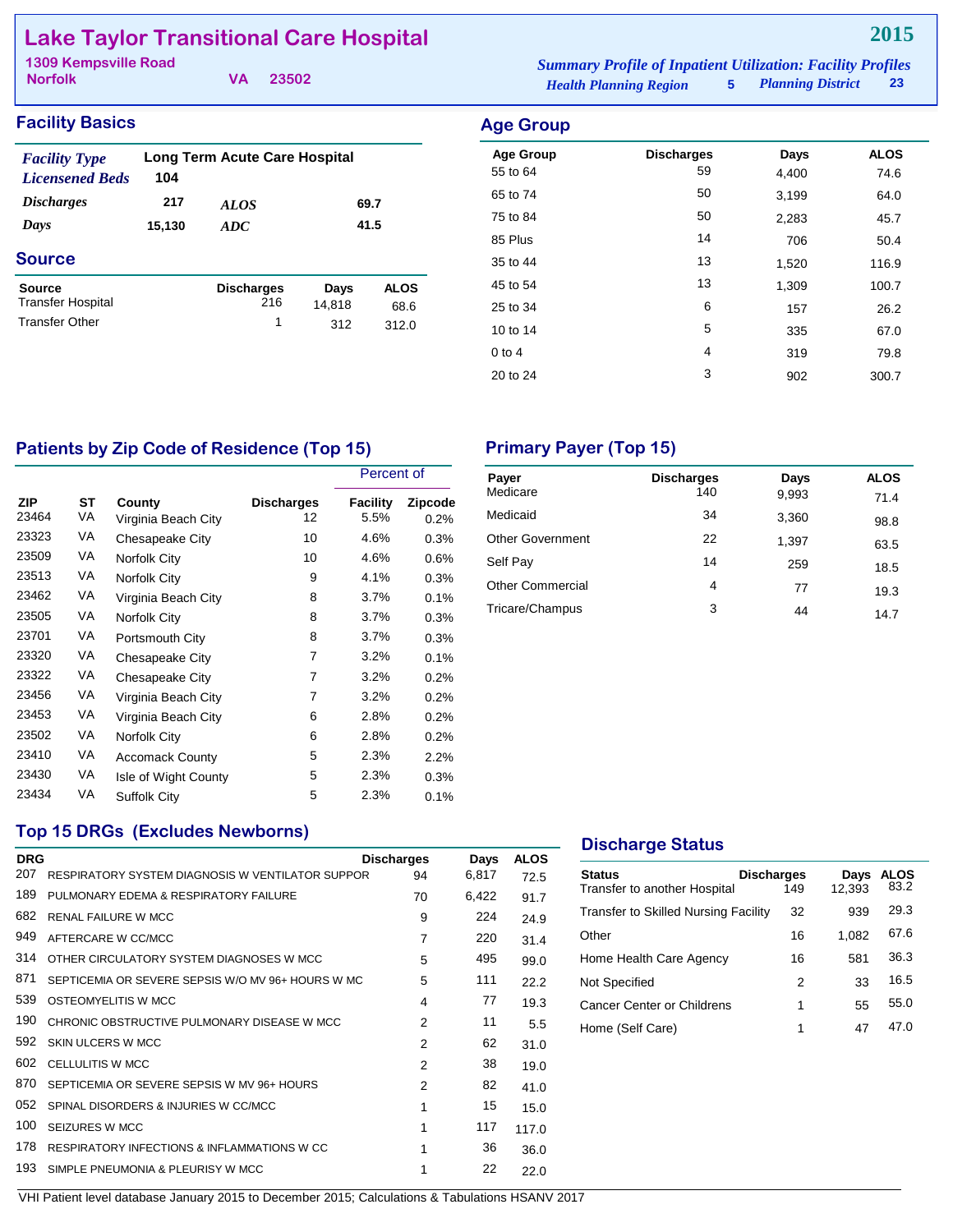# **Riverside Behavioral Health Center**

| <b>2244 Executive Drive</b> |  |       | <b>Summary Profile of Inpatient Utilization: Facility Profiles</b> |    |
|-----------------------------|--|-------|--------------------------------------------------------------------|----|
| Hampton                     |  | 23666 | 5 Planning District<br><b>Health Planning Region</b>               | 23 |

| <b>Facility Basics</b>                         |        |                             |       |             | <b>Age Group</b>             |
|------------------------------------------------|--------|-----------------------------|-------|-------------|------------------------------|
| <b>Facility Type</b><br><b>Licensened Beds</b> |        | <b>Psychiatric Hospital</b> |       |             | <b>Age Group</b><br>25 to 34 |
| <i>Discharges</i><br>1,089                     |        | <b>ALOS</b>                 | 11.3  |             | 45 to 54                     |
| Days                                           | 12,350 | 33.8<br>ADC                 |       |             | 35 to 44                     |
|                                                |        |                             |       |             | 20 to 24                     |
| <b>Source</b>                                  |        |                             |       |             | 15 to 19                     |
| Source                                         |        | <b>Discharges</b>           | Days  | <b>ALOS</b> | 55 to 64                     |
| Physician/Clinic                               |        | 652                         | 7,287 | 11.2        | 10 to 14                     |
| Non Health Care Facility                       |        | 394                         | 4.800 | 12.2        | 65 to 74                     |
| <b>Transfer Other</b>                          |        | 21                          | 90    | 4.3         |                              |
| <b>Transfer Hospital</b>                       |        | 15                          | 117   | 7.8         | 5 to 9                       |
| Court/Law                                      |        | 7                           | 56    | 8.0         | 75 to 84                     |

| <b>Age Group</b> | <b>Discharges</b> | Days  | <b>ALOS</b> |
|------------------|-------------------|-------|-------------|
| 25 to 34         | 253               | 1,422 | 5.6         |
| 45 to 54         | 189               | 1,199 | 6.3         |
| 35 to 44         | 165               | 905   | 5.5         |
| 20 to 24         | 131               | 705   | 5.4         |
| 15 to 19         | 129               | 5,045 | 39.1        |
| 55 to 64         | 112               | 738   | 6.6         |
| 10 to 14         | 72                | 2,014 | 28.0        |
| 65 to 74         | 19                | 184   | 9.7         |
| 5 to 9           | 13                | 99    | 7.6         |
| 75 to 84         | 5                 | 28    | 5.6         |
| 85 Plus          | 1                 | 11    | 11.0        |

# Patients by Zip Code of Residence (Top 15) **Primary Payer (Top 15)**

|              |          |                          |                         | Percent of       |                 |
|--------------|----------|--------------------------|-------------------------|------------------|-----------------|
| ZIP<br>23666 | ST<br>VA | County<br>Hampton City   | <b>Discharges</b><br>80 | Facility<br>7.3% | Zipcode<br>1.7% |
| 23607        | VA       | <b>Newport News City</b> | 77                      | 7.1%             | 2.6%            |
| 23608        | VA       | <b>Newport News City</b> | 75                      | 6.9%             | 2.0%            |
| 23602        | VA       | <b>Newport News City</b> | 71                      | 6.5%             | 2.0%            |
| 23669        | VA       | Hampton City             | 71                      | 6.5%             | 1.9%            |
| 23601        | VA       | <b>Newport News City</b> | 52                      | 4.8%             | 1.9%            |
| 23185        | VA       | Williamsburg City        | 50                      | 4.6%             | $1.3\%$         |
| 23606        | VA       | <b>Newport News City</b> | 43                      | 3.9%             | 1.7%            |
| 23605        | VA       | <b>Newport News City</b> | 38                      | 3.5%             | 2.4%            |
| 23188        | VA       | James City County        | 32                      | 2.9%             | 0.8%            |
| 23661        | VA       | Hampton City             | 31                      | 2.8%             | 2.0%            |
| 23061        | VA       | Gloucester County        | 26                      | 2.4%             | 1.3%            |
| 23663        | VA       | Hampton City             | 25                      | 2.3%             | 1.6%            |
| 23664        | VA       | Hampton City             | 23                      | 2.1%             | 2.6%            |
| 23434        | VA       | Suffolk City             | 20                      | 1.8%             | $0.4\%$         |

| Payer                     | <b>Discharges</b> | Days  | <b>ALOS</b> |
|---------------------------|-------------------|-------|-------------|
| Medicaid                  | 232               | 7,133 | 30.8        |
| Medicare                  | 218               | 1,566 | 7.2         |
| Jail/Detention            | 186               | 529   | 2.8         |
| Anthem BC/BS              | 119               | 633   | 5.3         |
| Tricare/Champus           | 77                | 471   | 6.1         |
| <b>Local Government</b>   | 66                | 577   | 8.7         |
| Self Pay                  | 57                | 388   | 6.8         |
| <b>Other Commercial</b>   | 40                | 515   | 12.9        |
| Sentara                   | 32                | 215   | 6.7         |
| Aetna/US Healthcare       | 12                | 45    | 3.8         |
| Cigna                     | 12                | 54    | 4.5         |
| United Healthcare         | 12                | 71    | 5.9         |
| <b>Other Government</b>   | 11                | 85    | 7.7         |
| <b>BC/BS Out-of-State</b> | 5                 | 20    | 4.0         |
| Unknown                   | 5                 | 23    | 4.6         |

# **Top 15 DRGs (Excludes Newborns)**

| <b>DRG</b><br>885 | <b>PSYCHOSES</b>                                | <b>Discharges</b><br>933 | Days<br>10.914 | <b>ALOS</b><br>11.7 |
|-------------------|-------------------------------------------------|--------------------------|----------------|---------------------|
| 881               | DEPRESSIVE NEUROSES                             | 90                       | 362            | 4.0                 |
| 897               | ALCOHOL/DRUG ABUSE OR DEPENDENCE W/O REHABILITA | 30                       | 101            | 3.4                 |
| 882               | NEUROSES EXCEPT DEPRESSIVE                      | 23                       | 912            | 39.6                |
| 884               | ORGANIC DISTURBANCES & MENTAL RETARDATION       | 7                        | 39             | 5.6                 |
| 880               | ACUTE ADJUSTMENT REACTION & PSYCHOSOCIAL DYSFUN | $\mathcal{P}$            | 9              | 4.5                 |
| 883               | DISORDERS OF PERSONALITY & IMPULSE CONTROL      | 2                        | 4              | 2.0                 |
| 886               | BEHAVIORAL & DEVELOPMENTAL DISORDERS            |                          | 3              | 3.0                 |
| 894               | ALCOHOL/DRUG ABUSE OR DEPENDENCE. LEFT AMA      |                          | 6              | 6.0                 |
|                   |                                                 |                          |                |                     |

## **Discharge Status**

| <b>Status</b><br>Home (Self Care) | <b>Discharges</b><br>989 | Days<br>10,059 | <b>ALOS</b><br>10.2 |
|-----------------------------------|--------------------------|----------------|---------------------|
| <b>Cancer Center or Childrens</b> | 58                       | 2.188          | 37.7                |
| Left/Discontinued Care            | 22                       | 37             | 1.7                 |
| Transfer to another Hospital      | 20                       | 66             | 33                  |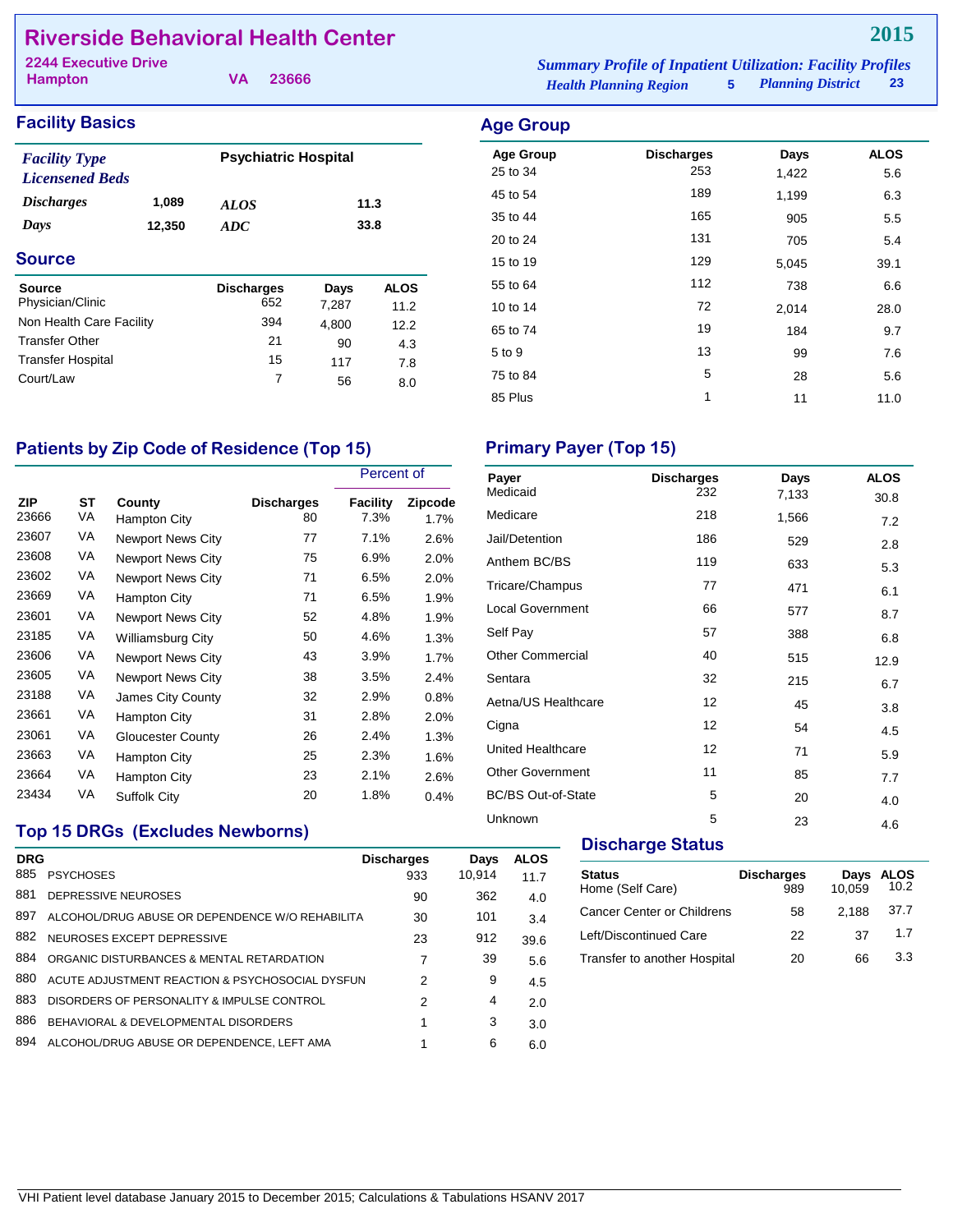# **Riverside Doctors' Hospital Williamsburg**

| <b>1500 Commonwealth Avenu</b> |  |          | <b>Summary Profile of Inpatient Utilization: Facility Profiles</b> |  |                        |  |
|--------------------------------|--|----------|--------------------------------------------------------------------|--|------------------------|--|
| Williamsburg                   |  | VA 23185 | <b>Health Planning Region</b>                                      |  | 5 Planning District 23 |  |

| <b>Facility Basics</b>                         |       |                   |                       |             | <b>Age Group</b>             |                          |             |                    |  |
|------------------------------------------------|-------|-------------------|-----------------------|-------------|------------------------------|--------------------------|-------------|--------------------|--|
| <b>Facility Type</b><br><b>Licensened Beds</b> | 40    |                   | <b>Acute Hospital</b> |             | <b>Age Group</b><br>75 to 84 | <b>Discharges</b><br>285 | Days<br>937 | <b>ALOS</b><br>3.3 |  |
| <b>Discharges</b>                              | 1,423 | <b>ALOS</b>       |                       | 3.0         | 85 Plus                      | 267                      | 846         | 3.2                |  |
| Days                                           | 4,208 | ADC               |                       | 11.5        | 65 to 74                     | 265                      | 774         | 2.9                |  |
|                                                |       |                   |                       |             | 55 to 64                     | 252                      | 775         | 3.1                |  |
| <b>Source</b>                                  |       |                   |                       |             | 45 to 54                     | 156                      | 414         | 2.7                |  |
| <b>Source</b>                                  |       | <b>Discharges</b> | Days                  | <b>ALOS</b> | 35 to 44                     | 100                      | 266         | 2.7                |  |
| Non Health Care Facility                       |       | 1,419             | 4,199                 | 3.0         | 25 to 34                     | 68                       | 132         | 1.9                |  |
| <b>Transfer Hospital</b>                       |       | 3                 | 6                     | 2.0         | 20 to 24                     | 22                       | 48          | 2.2                |  |
| <b>Transfer Other</b>                          |       |                   | 3                     | 3.0         | 15 to 19                     | 8                        | 16          | 2.0                |  |
|                                                |       |                   |                       |             |                              |                          |             |                    |  |

# Patients by Zip Code of Residence (Top 15) **Primary Payer (Top 15)**

|                     |                 |                                    |                          | Percent of        |                  |
|---------------------|-----------------|------------------------------------|--------------------------|-------------------|------------------|
| <b>ZIP</b><br>23185 | <b>ST</b><br>VA | County<br><b>Williamsburg City</b> | <b>Discharges</b><br>745 | Facility<br>52.4% | Zipcode<br>18.8% |
| 23188               | VA              | James City County                  | 274                      | 19.3%             | 7.0%             |
| 23168               | VA              | James City County                  | 34                       | 2.4%              | 5.4%             |
| 23089               | VA              | New Kent County                    | 22                       | 1.5%              | 4.5%             |
| 23608               | VA              | <b>Newport News City</b>           | 19                       | 1.3%              | 0.5%             |
| 23601               | VA              | <b>Newport News City</b>           | 16                       | 1.1%              | 0.6%             |
| 23692               | VA              | York County                        | 16                       | 1.1%              | $1.0\%$          |
| 23607               | VA              | <b>Newport News City</b>           | 15                       | 1.1%              | 0.5%             |
| 23602               | VA              | <b>Newport News City</b>           | 13                       | 0.9%              | 0.4%             |
| 23606               | VA              | Newport News City                  | 12                       | 0.8%              | 0.5%             |
| 23181               | VA              | King William County                | 11                       | 0.8%              | 1.9%             |
| 23666               | VA              | <b>Hampton City</b>                | 11                       | 0.8%              | 0.2%             |
| 23061               | VA              | Gloucester County                  | 10                       | 0.7%              | 0.5%             |
| 23603               | VA              | <b>Newport News City</b>           | 8                        | 0.6%              | 3.6%             |
| 23883               | VA              | <b>Surry County</b>                | 8                        | 0.6%              | 3.4%             |

# **Top 15 DRGs (Excludes Newborns)**

| <b>DRG</b> |                                                      | <b>Discharges</b> | Days | <b>ALOS</b> |
|------------|------------------------------------------------------|-------------------|------|-------------|
| 871        | SEPTICEMIA OR SEVERE SEPSIS W/O MV 96+ HOURS W MC    | 79                | 289  | 3.7         |
| 470        | MAJOR JOINT REPLACEMENT OR REATTACHMENT OF LOWE      | 66                | 216  | 3.3         |
| 872        | SEPTICEMIA OR SEVERE SEPSIS W/O MV 96+ HOURS W/O M   | 44                | 120  | 2.7         |
| 392        | ESOPHAGITIS, GASTROENT & MISC DIGEST DISORDERS W/    | 39                | 95   | 2.4         |
| 291        | <b>HEART FAILURE &amp; SHOCK W MCC</b>               | 38                | 165  | 4.3         |
| 292        | <b>HEART FAILURE &amp; SHOCK W CC</b>                | 32                | 95   | 3.0         |
| 189        | PULMONARY EDEMA & RESPIRATORY FAILURE                | 30                | 79   | 2.6         |
| 640        | MISC DISORDERS OF NUTRITION, METABOLISM, FLUIDS/ELEC | 30                | 108  | 3.6         |
| 065        | INTRACRANIAL HEMORRHAGE OR CEREBRAL INFARCTION       | 28                | 72   | 2.6         |
| 309        | CARDIAC ARRHYTHMIA & CONDUCTION DISORDERS W CC       | 23                | 51   | 2.2         |
| 683        | <b>RENAL FAILURE W CC</b>                            | 23                | 45   | 2.0         |
| 101        | SEIZURES W/O MCC                                     | 19                | 38   | 2.0         |
| 193        | SIMPLE PNEUMONIA & PLEURISY W MCC                    | 19                | 74   | 3.9         |
| 378        | <b>G.I. HEMORRHAGE W CC</b>                          | 19                | 42   | 2.2         |
| 190        | CHRONIC OBSTRUCTIVE PULMONARY DISEASE W MCC          | 18                | 58   | 3.2         |
|            |                                                      |                   |      |             |

| Payer                     | <b>Discharges</b> | Days  | <b>ALOS</b> |
|---------------------------|-------------------|-------|-------------|
| Medicare                  | 851               | 2,618 | 3.1         |
| Anthem BC/BS              | 203               | 588   | 2.9         |
| Self Pay                  | 88                | 220   | 2.5         |
| Medicaid                  | 52                | 146   | 2.8         |
| Aetna/US Healthcare       | 46                | 108   | 2.4         |
| <b>Other Commercial</b>   | 42                | 146   | 3.5         |
| Tricare/Champus           | 42                | 110   | 2.6         |
| <b>BC/BS Out-of-State</b> | 25                | 68    | 2.7         |
| Cigna                     | 16                | 57    | 3.6         |
| Sentara                   | 14                | 28    | 2.0         |
| United Healthcare         | 14                | 48    | 3.4         |
| <b>Other Government</b>   | 10                | 24    | 2.4         |
| Jail/Detention            | 9                 | 21    | 2.3         |
| <b>Worker's Comp</b>      | $\overline{7}$    | 20    | 2.9         |
| Medicaid Out-of-State     | 3                 | 5     | 1.7         |

## **Discharge Status**

| <b>Status</b><br>Home (Self Care)           | <b>Discharges</b><br>680 | Days<br>1.679 | <b>ALOS</b><br>2.5 |
|---------------------------------------------|--------------------------|---------------|--------------------|
| <b>Transfer to Skilled Nursing Facility</b> | 271                      | 1,071         | 4.0                |
| Home Health Care Agency                     | 261                      | 879           | 3.4                |
| Transfer to another Hospital                | 70                       | 113           | 1.6                |
| Other                                       | 37                       | 96            | 2.6                |
| Hospice                                     | 35                       | 153           | 4.4                |
| Inpatient Rehab                             | 15                       | 62            | 4.1                |
| Nursing Home (Non Medicare)                 | 14                       | 23            | 1.6                |
| <b>Inpatient Hospice</b>                    | 12                       | 48            | 4.0                |
| Left/Discontinued Care                      | 12                       | 12            | 1.0                |
| Not Specified                               | 7                        | 18            | 2.6                |
| <b>Cancer Center or Childrens</b>           | 4                        | 16            | 4.0                |
| Long Term Acute                             | 3                        | 32            | 10.7               |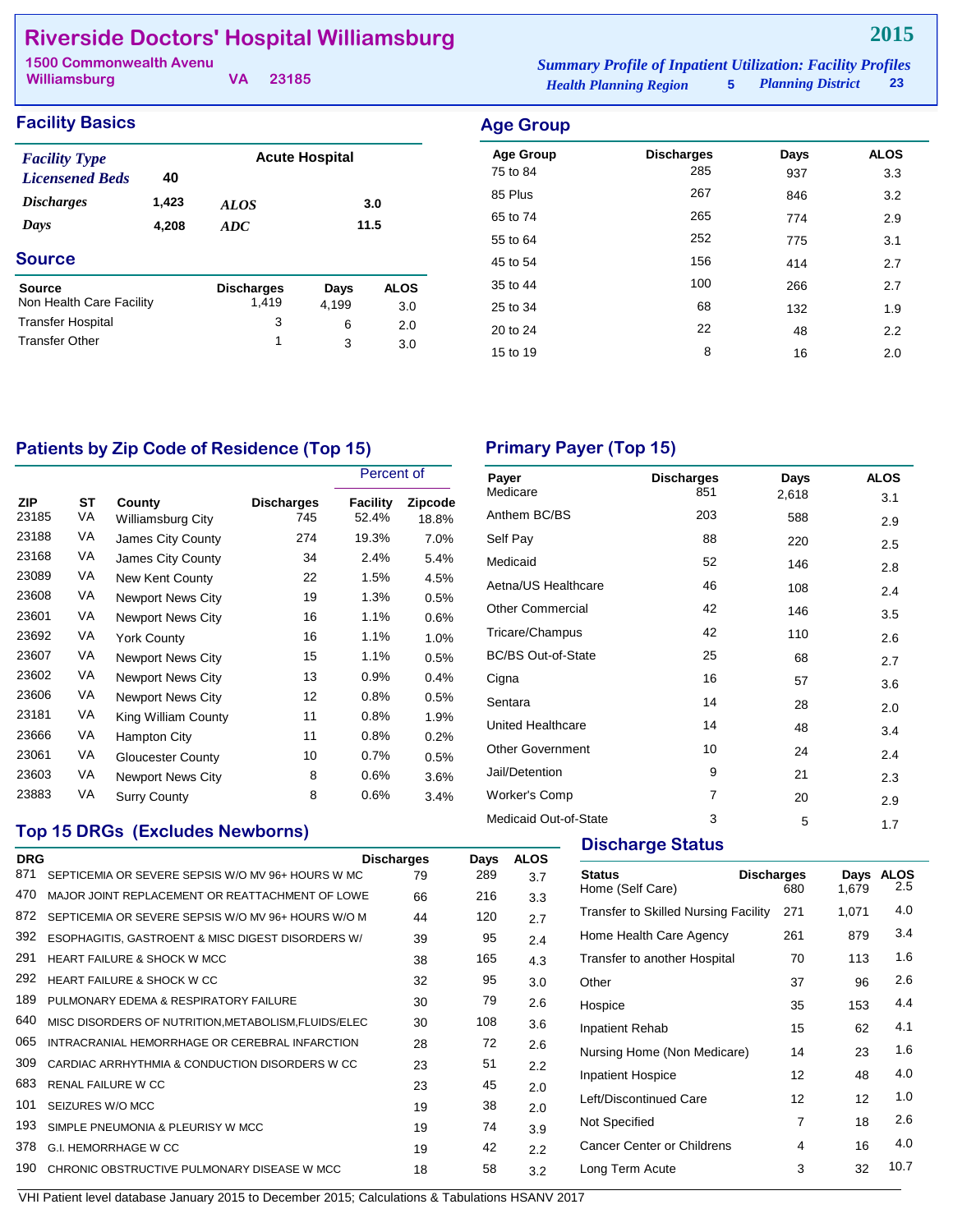# **Riverside Regional Medical Center**

| 500 J. Clyde Morris Bouleva |  | <b>Summary Profile of Inpatient Utilization: Facility Profiles</b> |                               |                     |    |
|-----------------------------|--|--------------------------------------------------------------------|-------------------------------|---------------------|----|
| <b>Newport News</b>         |  | VA 23601                                                           | <b>Health Planning Region</b> | 5 Planning District | 23 |

## **Facility Basics Age Group**

| <b>Facility Type</b>     |        |             | <b>Acute Hospital</b> |
|--------------------------|--------|-------------|-----------------------|
| <b>Licensened Beds</b>   | 450    |             |                       |
| <i><b>Discharges</b></i> | 18,551 | <i>ALOS</i> | 4.6                   |
| Days                     | 86.259 | ADC.        | 236.3                 |

### **Source**

| <b>Source</b>            | <b>Discharges</b> | Days   | <b>ALOS</b> |
|--------------------------|-------------------|--------|-------------|
| Non Health Care Facility | 18,470            | 85,780 | 4.6         |
| <b>Transfer Other</b>    | 67                | 436    | 6.5         |
| Transfer SNF/ICF/ALF     | 9                 | 26     | 2.9         |
| Physician/Clinic         | 3                 | 12     | 4.0         |
| Court/Law                | 1                 | 3      | 3.0         |
| <b>Transfer Hospital</b> | 1                 | っ      | 2.0         |

# Patients by Zip Code of Residence (Top 15) **Primary Payer (Top 15)**

|              |          |                             |                            | Percent of              |                         |
|--------------|----------|-----------------------------|----------------------------|-------------------------|-------------------------|
| ZIP<br>23602 | ST<br>VA | County<br>Newport News City | <b>Discharges</b><br>1,695 | <b>Facility</b><br>9.1% | <b>Zipcode</b><br>48.6% |
| 23601        | VA       | <b>Newport News City</b>    | 1,666                      | $9.0\%$                 | 61.9%                   |
| 23607        | VA       | <b>Newport News City</b>    | 1,590                      | 8.6%                    | 53.6%                   |
| 23606        | VA       | <b>Newport News City</b>    | 1,531                      | 8.3%                    | 62.1%                   |
| 23608        | VA       | <b>Newport News City</b>    | 1,452                      | 7.8%                    | 39.4%                   |
| 23666        | VA       | Hampton City                | 1,452                      | 7.8%                    | 30.1%                   |
| 23669        | VA       | Hampton City                | 978                        | 5.3%                    | 26.5%                   |
| 23605        | VA       | <b>Newport News City</b>    | 904                        | 4.9%                    | 57.5%                   |
| 23692        | VA       | <b>York County</b>          | 620                        | 3.3%                    | 38.2%                   |
| 23693        | VA       | York County                 | 610                        | 3.3%                    | 46.7%                   |
| 23661        | VA       | Hampton City                | 495                        | 2.7%                    | 31.7%                   |
| 23662        | VA       | Poquoson City               | 469                        | 2.5%                    | 43.5%                   |
| 23061        | VA       | <b>Gloucester County</b>    | 446                        | 2.4%                    | 21.9%                   |
| 23185        | VA       | Williamsburg City           | 410                        | 2.2%                    | 10.4%                   |
| 23430        | VA       | Isle of Wight County        | 373                        | 2.0%                    | 22.4%                   |

# **Top 15 DRGs (Excludes Newborns)**

| <b>DRG</b><br>775 | VAGINAL DELIVERY W/O COMPLICATING DIAGNOSES       | <b>Discharges</b><br>1,434 | Days<br>3,348 | <b>ALOS</b> |
|-------------------|---------------------------------------------------|----------------------------|---------------|-------------|
| 885               | <b>PSYCHOSES</b>                                  | 1,066                      | 7,364         | 2.3<br>6.9  |
| 871               | SEPTICEMIA OR SEVERE SEPSIS W/O MV 96+ HOURS W MC | 621                        | 4,120         | 6.6         |
| 766               | CESAREAN SECTION W/O CC/MCC                       | 346                        | 965           | 2.8         |
| 765               | CESAREAN SECTION W CC/MCC                         | 328                        | 1,208         | 3.7         |
| 291               | <b>HEART FAILURE &amp; SHOCK W MCC</b>            | 316                        | 1,685         | 5.3         |
| 774               | VAGINAL DELIVERY W COMPLICATING DIAGNOSES         | 308                        | 926           | 3.0         |
| 470               | MAJOR JOINT REPLACEMENT OR REATTACHMENT OF LOWE   | 271                        | 869           | 3.2         |
| 065               | INTRACRANIAL HEMORRHAGE OR CEREBRAL INFARCTION    | 257                        | 961           | 3.7         |
| 392               | ESOPHAGITIS, GASTROENT & MISC DIGEST DISORDERS W/ | 245                        | 741           | 3.0         |
| 292               | HEART FAILURE & SHOCK W CC                        | 238                        | 873           | 3.7         |
| 460               | SPINAL FUSION EXCEPT CERVICAL W/O MCC             | 231                        | 749           | 3.2         |
| 189               | PULMONARY EDEMA & RESPIRATORY FAILURE             | 199                        | 924           | 4.6         |
| 247               | PERC CARDIOVASC PROC W DRUG-ELUTING STENT W/O MC  | 189                        | 494           | 2.6         |
| 064               | INTRACRANIAL HEMORRHAGE OR CEREBRAL INFARCTION    | 187                        | 1.104         | 5.9         |
|                   |                                                   |                            |               |             |

| Age Group        |                   |        |             |
|------------------|-------------------|--------|-------------|
| <b>Age Group</b> | <b>Discharges</b> | Days   | <b>ALOS</b> |
| 65 to 74         | 3,227             | 15,978 | 5.0         |
| 55 to 64         | 3,148             | 16,602 | 5.3         |
| 75 to 84         | 2,644             | 13,125 | 5.0         |
| 25 to 34         | 2,579             | 8,567  | 3.3         |
| 45 to 54         | 2,235             | 10,876 | 4.9         |
| 85 Plus          | 1,557             | 7,383  | 4.7         |
| 35 to 44         | 1,493             | 6,134  | 4.1         |
| 20 to 24         | 1,220             | 4,382  | 3.6         |
| 15 to 19         | 366               | 2,379  | 6.5         |
| 10 to 14         | 63                | 672    | 10.7        |
| 5 to 9           | 17                | 146    | 8.6         |
|                  | 1                 | 5      | 5.0         |

| Payer                     | <b>Discharges</b> | Days   | <b>ALOS</b> |
|---------------------------|-------------------|--------|-------------|
| Medicare                  | 8,310             | 40,706 | 4.9         |
| Anthem BC/BS              | 4,504             | 17,856 | 4.0         |
| Medicaid                  | 1,266             | 7,606  | 6.0         |
| Self Pay                  | 1,259             | 5,945  | 4.7         |
| Tricare/Champus           | 659               | 2,512  | 3.8         |
| <b>BC/BS Out-of-State</b> | 465               | 1,883  | 4.0         |
| Aetna/US Healthcare       | 459               | 1,832  | 4.0         |
| <b>Other Commercial</b>   | 365               | 1,617  | 4.4         |
| <b>Other Government</b>   | 324               | 1,730  | 5.3         |
| Jail/Detention            | 233               | 1,166  | 5.0         |
| Cigna                     | 188               | 850    | 4.5         |
| United Healthcare         | 173               | 800    | 4.6         |
| <b>Worker's Comp</b>      | 124               | 559    | 4.5         |
| Sentara                   | 122               | 583    | 4.8         |
| Medicaid Out-of-State     | 27                | 116    | 4.3         |

### **Discharge Status**

| <b>Status</b><br>Home (Self Care)          | <b>Discharges</b><br>11,309 | Days<br>38,797 | <b>ALOS</b><br>3.4 |
|--------------------------------------------|-----------------------------|----------------|--------------------|
| Home Health Care Agency                    | 2,972                       | 15,956         | 5.4                |
| Transfer to Skilled Nursing Facility 2,137 |                             | 15.745         | 7.4                |
| Inpatient Rehab                            | 609                         | 4.766          | 7.8                |
| Other                                      | 577                         | 4,235          | 7.3                |
| Hospice                                    | 307                         | 2,024          | 6.6                |
| Long Term Acute                            | 181                         | 2,482          | 13.7               |
| Left/Discontinued Care                     | 138                         | 276            | 2.0                |
| Transfer to another Hospital               | 130                         | 763            | 5.9                |
| <b>Inpatient Hospice</b>                   | 61                          | 449            | 7.4                |
| Nursing Home (Non Medicare)                | 57                          | 260            | 4.6                |
| Not Specified                              | 51                          | 314            | 6.2                |
| Cancer Center or Childrens                 | 16                          | 136            | 8.5                |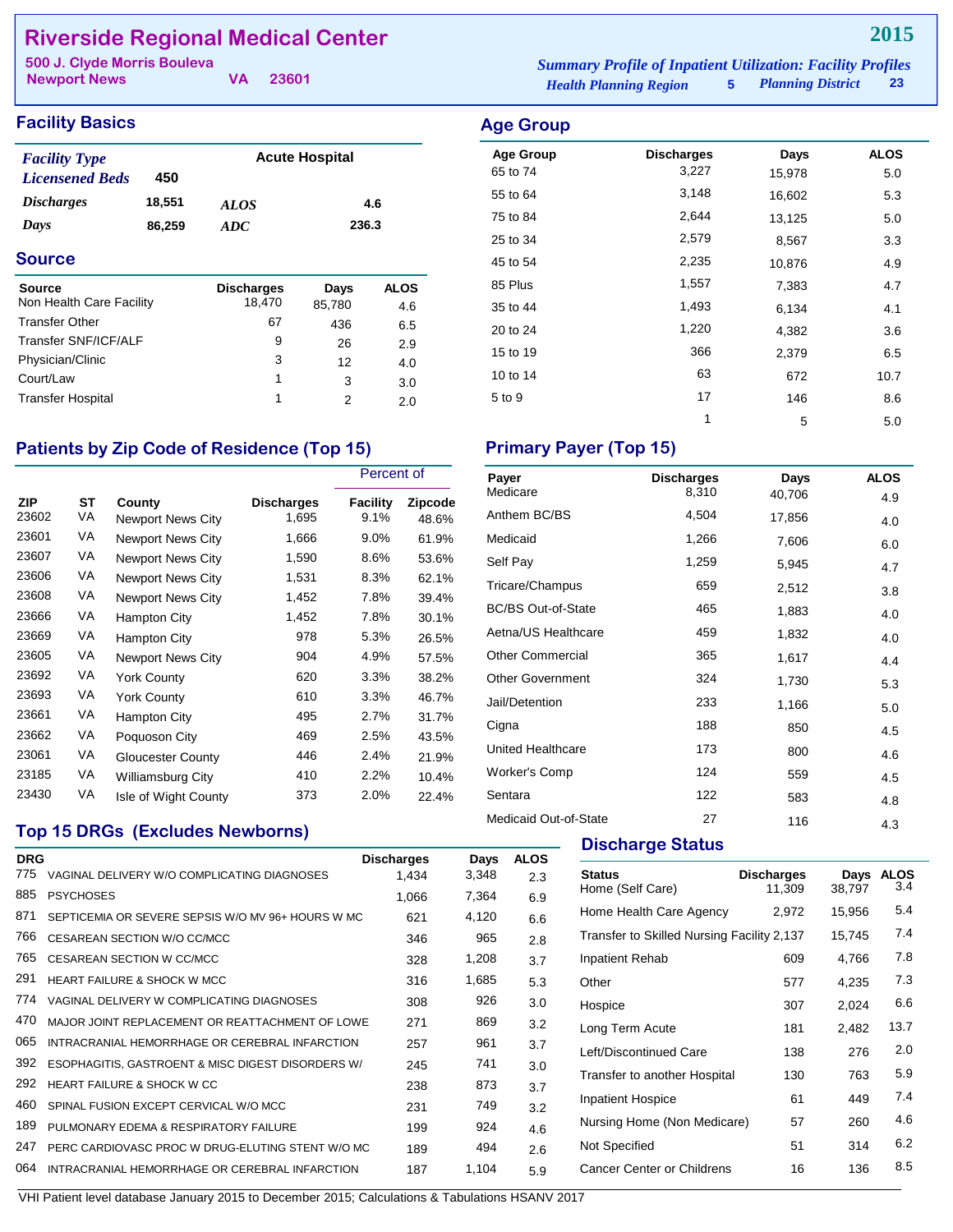# **Riverside Rehabilitation Institute**

| 245 Chesapeake Avenue |          | <b>Summary Profile of Inpatient Utilization: Facility Profiles</b> |                            |    |
|-----------------------|----------|--------------------------------------------------------------------|----------------------------|----|
| <b>Newport News</b>   | VA 23607 | <b>Health Planning Region</b>                                      | <b>5</b> Planning District | 23 |

## **Facility Basics Age Group**

| <b>Facility Type</b>                      |        | <b>Rehabilitation Hospital</b> |                |                     |
|-------------------------------------------|--------|--------------------------------|----------------|---------------------|
| <b>Licensened Beds</b>                    | 50     |                                |                |                     |
| <i><b>Discharges</b></i>                  | 723    | <i>ALOS</i>                    | 15.1           |                     |
| Days                                      | 10,934 | ADC                            | 30.0           |                     |
| <b>Source</b>                             |        |                                |                |                     |
| <b>Source</b><br>Non Health Care Facility |        | <b>Discharges</b><br>723       | Days<br>10,934 | <b>ALOS</b><br>15.1 |
|                                           |        |                                |                |                     |

| nyu ulup         |                   |       |             |
|------------------|-------------------|-------|-------------|
| <b>Age Group</b> | <b>Discharges</b> | Days  | <b>ALOS</b> |
| 65 to 74         | 190               | 2,834 | 14.9        |
| 55 to 64         | 165               | 2,459 | 14.9        |
| 75 to 84         | 155               | 2,338 | 15.1        |
| 45 to 54         | 92                | 1,328 | 14.4        |
| 85 Plus          | 62                | 884   | 14.3        |
| 35 to 44         | 27                | 590   | 21.9        |
| 25 to 34         | 15                | 231   | 15.4        |
| 20 to 24         | 12                | 198   | 16.5        |
| 15 to 19         | 5                 | 72    | 14.4        |
|                  |                   |       |             |

# Patients by Zip Code of Residence (Top 15) **Primary Payer (Top 15)**

|                     |          |                          |                         | Percent of        |                 |
|---------------------|----------|--------------------------|-------------------------|-------------------|-----------------|
| <b>ZIP</b><br>23666 | ST<br>VA | County<br>Hampton City   | <b>Discharges</b><br>93 | Facility<br>12.9% | Zipcode<br>1.9% |
| 23669               | VA       | Hampton City             | 76                      | 10.5%             | 2.1%            |
| 23607               | VA       | <b>Newport News City</b> | 68                      | 9.4%              | 2.3%            |
| 23602               | VA       | <b>Newport News City</b> | 52                      | 7.2%              | 1.5%            |
| 23601               | VA       | <b>Newport News City</b> | 44                      | 6.1%              | 1.6%            |
| 23608               | VA       | Newport News City        | 44                      | 6.1%              | 1.2%            |
| 23606               | VA       | <b>Newport News City</b> | 30                      | 4.1%              | 1.2%            |
| 23692               | VA       | <b>York County</b>       | 30                      | 4.1%              | 1.8%            |
| 23661               | VA       | Hampton City             | 26                      | 3.6%              | 1.7%            |
| 23605               | VA       | <b>Newport News City</b> | 25                      | 3.5%              | 1.6%            |
| 23662               | VA       | Poquoson City            | 22                      | 3.0%              | 2.0%            |
| 23430               | VA       | Isle of Wight County     | 21                      | 2.9%              | 1.3%            |
| 23188               | VA       | James City County        | 18                      | 2.5%              | 0.5%            |
| 23185               | VA       | <b>Williamsburg City</b> | 17                      | 2.4%              | 0.4%            |
| 23693               | VA       | York County              | 17                      | 2.4%              | 1.3%            |

| Payer                     | <b>Discharges</b> | Days  | <b>ALOS</b> |
|---------------------------|-------------------|-------|-------------|
| Medicare                  | 424               | 6,318 | 14.9        |
| Anthem BC/BS              | 159               | 2,184 | 13.7        |
| Medicaid                  | 28                | 454   | 16.2        |
| Tricare/Champus           | 24                | 375   | 15.6        |
| Self Pay                  | 23                | 614   | 26.7        |
| Aetna/US Healthcare       | 18                | 348   | 19.3        |
| <b>BC/BS Out-of-State</b> | 13                | 171   | 13.2        |
| <b>Other Commercial</b>   | 10                | 170   | 17.0        |
| <b>Worker's Comp</b>      | 10                | 138   | 13.8        |
| Cigna                     | 6                 | 56    | 9.3         |
| United Healthcare         | 6                 | 87    | 14.5        |
| <b>Other Government</b>   | 1                 | 10    | 10.0        |
| Sentara                   | 1                 | 9     | 9.0         |
|                           |                   |       |             |

## **Top 15 DRGs (Excludes Newborns)**

| <b>DRG</b><br>945 | REHABILITATION W CC/MCC                          | <b>Discharges</b><br>459 | Days<br>7,037 | <b>ALOS</b><br>15.3 |
|-------------------|--------------------------------------------------|--------------------------|---------------|---------------------|
| 946               | REHABILITATION W/O CC/MCC                        | 71                       | 813           | 11.4                |
| 057               | DEGENERATIVE NERVOUS SYSTEM DISORDERS W/O MCC    | 40                       | 698           | 17.4                |
| 560               | AFTERCARE, MUSCULOSKELETAL SYSTEM & CONNECTIVE   | 33                       | 484           | 14.7                |
| 949               | AFTERCARE W CC/MCC                               | 19                       | 263           | 13.8                |
| 561               | AFTERCARE, MUSCULOSKELETAL SYSTEM & CONNECTIVE   | 14                       | 180           | 12.9                |
| 056               | DEGENERATIVE NERVOUS SYSTEM DISORDERS W MCC      | 10                       | 187           | 18.7                |
| 939               | O.R. PROC W DIAGNOSES OF OTHER CONTACT W HEALTH  | 9                        | 225           | 25.0                |
| 092               | OTHER DISORDERS OF NERVOUS SYSTEM W CC.          | 5                        | 82            | 16.4                |
| 559               | AFTERCARE, MUSCULOSKELETAL SYSTEM & CONNECTIVE   | 5                        | 86            | 17.2                |
| 940               | O.R. PROC W DIAGNOSES OF OTHER CONTACT W HEALTH  | 5                        | 92            | 18.4                |
| 950               | AFTERCARE W/O CC/MCC                             | 5                        | 64            | 12.8                |
| 552               | MEDICAL BACK PROBLEMS W/O MCC                    | 4                        | 49            | 12.3                |
| 189               | PULMONARY EDEMA & RESPIRATORY FAILURE            | 3                        | 18            | 6.0                 |
| 464               | WND DEBRID & SKN GRFT EXC HAND. FOR MUSCULO-CONN | 3                        | 58            | 19.3                |

## **Discharge Status**

| <b>Status</b><br>Home Health Care Agency | <b>Discharges</b><br>379 | Days<br>5.911 | ALOS<br>15.6 |
|------------------------------------------|--------------------------|---------------|--------------|
| Home (Self Care)                         | 137                      | 1,852         | 13.5         |
| Transfer to another Hospital             | 100                      | 971           | 9.7          |
| Transfer to Skilled Nursing Facility     | 94                       | 1,901         | 20.2         |
| Transfer to Intermediate NF              | 7                        | 222           | 31.7         |
| Not Specified                            | 1                        | 13            | 13.0         |
| <b>Cancer Center or Childrens</b>        | 1                        | 28            | 28.0         |
| Other                                    | 1                        | 6             | 6.0          |
| Inpatient Rehab                          | 1                        | 14            | 14.0         |
| Left/Discontinued Care                   | 1                        | 3             | 3.0          |
| Nursing Home (Non Medicare)              | 1                        | 13            | 13.0         |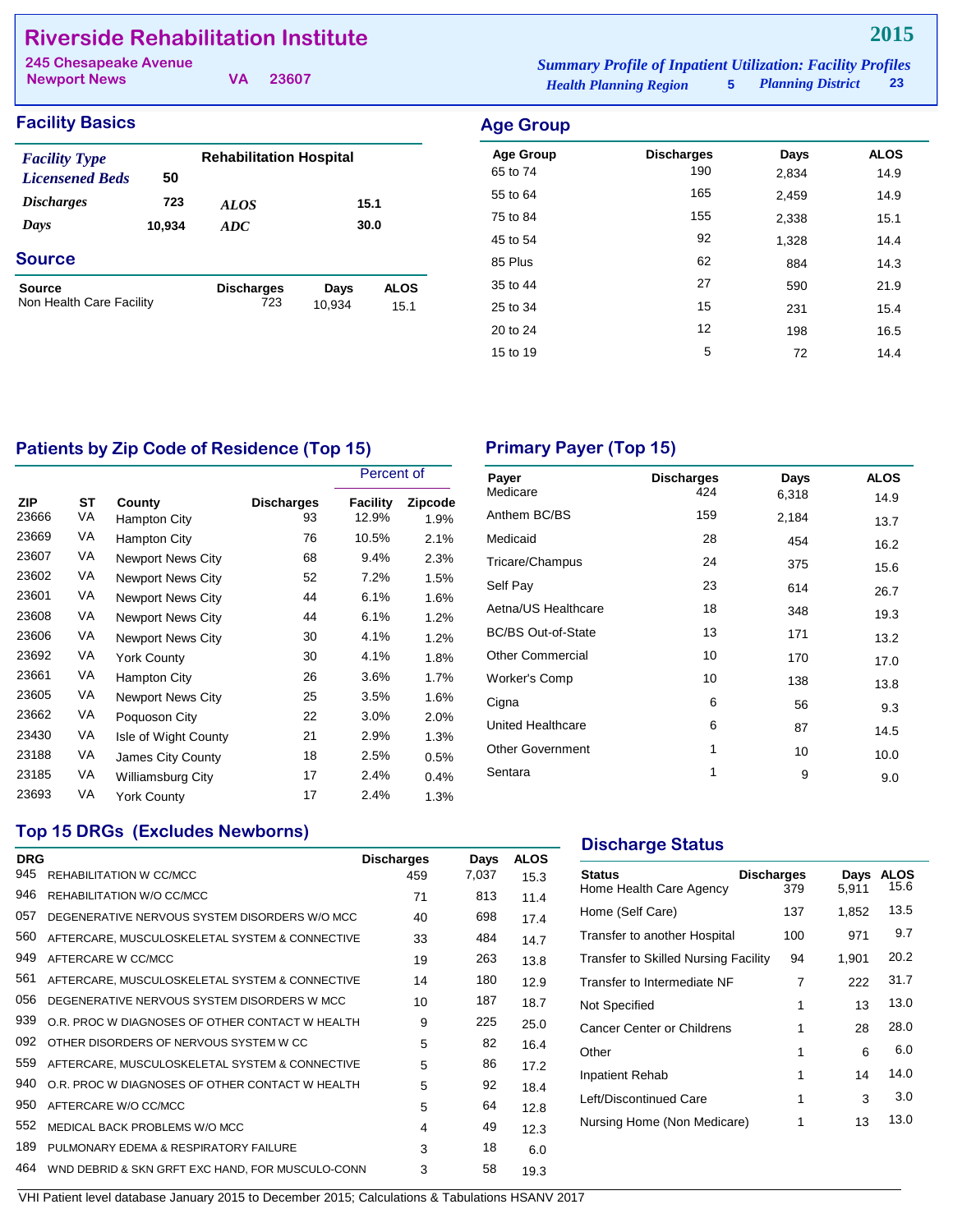# **Sentara Careplex Hospital**

**Hampton 3000 Coliseum Drive Summary Profile of Inpatient UK and Inpatient UK and Input<br>Facility Profile of Inpatient Profiles<br>Facility Profiless Profiless Profiless Profiless Profiless Profiless Profiless Profiless Profiless Pr** 

**VA 23666**

| <b>Iummary Profile of Inpatient Utilization: Facility Profiles</b> |                          |           |
|--------------------------------------------------------------------|--------------------------|-----------|
| <b>Health Planning Region</b>                                      | <b>Planning District</b> | <b>23</b> |

# **Facility Basics Age Group**

| <b>Facility Type</b><br><b>Licensened Beds</b> | 224   |                            | <b>Acute Hospital</b> |                    |
|------------------------------------------------|-------|----------------------------|-----------------------|--------------------|
| <i><b>Discharges</b></i>                       | 8,439 | <b>ALOS</b>                |                       | 4.7                |
| Days<br>39,259                                 |       | ADC                        | 107.6                 |                    |
| <b>Source</b>                                  |       |                            |                       |                    |
| <b>Source</b><br>Physician/Clinic              |       | <b>Discharges</b><br>7,651 | Days<br>34,824        | <b>ALOS</b><br>4.5 |
| Transfer SNF/ICF/ALF                           |       | 394                        | 2,698                 | 6.8                |
| Non Health Care Facility                       |       | 384                        | 1,692                 | 4.4                |
| <b>Transfer Other</b>                          |       | 7                          | 34                    | 4.9                |
| Court/Law                                      |       | 3                          | 11                    | 3.7                |

| Age Group        |                   |       |             |
|------------------|-------------------|-------|-------------|
| <b>Age Group</b> | <b>Discharges</b> | Days  | <b>ALOS</b> |
| 55 to 64         | 1,863             | 8,885 | 4.8         |
| 65 to 74         | 1,858             | 9,033 | 4.9         |
| 75 to 84         | 1,517             | 7,460 | 4.9         |
| 45 to 54         | 1,158             | 5,069 | 4.4         |
| 85 Plus          | 849               | 4,286 | 5.0         |
| 35 to 44         | 609               | 2,076 | 3.4         |
| 25 to 34         | 388               | 1,661 | 4.3         |
| 20 to 24         | 157               | 625   | 4.0         |
| 15 to 19         | 39                | 157   | 4.0         |
|                  | 1                 | 7     | 7.0         |
|                  |                   |       |             |

# Patients by Zip Code of Residence (Top 15) **Primary Payer (Top 15)**

|                     |          |                          |                            | Percent of               |                         |
|---------------------|----------|--------------------------|----------------------------|--------------------------|-------------------------|
| <b>ZIP</b><br>23666 | ST<br>VA | County<br>Hampton City   | <b>Discharges</b><br>1,957 | <b>Facility</b><br>23.2% | <b>Zipcode</b><br>40.6% |
| 23669               | VA       | Hampton City             | 1,604                      | 19.0%                    | 43.4%                   |
| 23663               | VA       | Hampton City             | 694                        | 8.2%                     | 45.7%                   |
| 23661               | VA       | Hampton City             | 637                        | 7.5%                     | 40.8%                   |
| 23607               | VA       | <b>Newport News City</b> | 590                        | 7.0%                     | 19.9%                   |
| 23664               | VA       | Hampton City             | 393                        | 4.7%                     | 44.2%                   |
| 23601               | VA       | <b>Newport News City</b> | 284                        | 3.4%                     | 10.6%                   |
| 23605               | VA       | <b>Newport News City</b> | 272                        | 3.2%                     | 17.3%                   |
| 23602               | VA       | <b>Newport News City</b> | 209                        | 2.5%                     | 6.0%                    |
| 23662               | VA       | Poquoson City            | 208                        | 2.5%                     | 19.3%                   |
| 23608               | VA       | <b>Newport News City</b> | 205                        | 2.4%                     | 5.6%                    |
| 23606               | VA       | <b>Newport News City</b> | 167                        | 2.0%                     | 6.8%                    |
| 23693               | VA       | <b>York County</b>       | 157                        | 1.9%                     | 12.0%                   |
| 23692               | VA       | York County              | 102                        | 1.2%                     | 6.3%                    |
| 23430               | VA       | Isle of Wight County     | 81                         | 1.0%                     | 4.9%                    |

## **Top 15 DRGs (Excludes Newborns)**

| <b>DRG</b> |                                                    | <b>Discharges</b> | Days  | <b>ALOS</b> |
|------------|----------------------------------------------------|-------------------|-------|-------------|
| 871        | SEPTICEMIA OR SEVERE SEPSIS W/O MV 96+ HOURS W MC  | 481               | 3,074 | 6.4         |
| 470        | MAJOR JOINT REPLACEMENT OR REATTACHMENT OF LOWE    | 446               | 907   | 2.0         |
| 291        | <b>HEART FAILURE &amp; SHOCK W MCC</b>             | 275               | 1,445 | 5.3         |
| 292        | HEART FAILURE & SHOCK W CC                         | 192               | 836   | 4.3         |
| 621        | O.R. PROCEDURES FOR OBESITY W/O CC/MCC             | 192               | 21    | 0.1         |
| 392        | ESOPHAGITIS, GASTROENT & MISC DIGEST DISORDERS W/  | 161               | 597   | 3.7         |
| 065        | INTRACRANIAL HEMORRHAGE OR CEREBRAL INFARCTION     | 159               | 691   | 4.3         |
| 872        | SEPTICEMIA OR SEVERE SEPSIS W/O MV 96+ HOURS W/O M | 145               | 627   | 4.3         |
| 189        | PULMONARY EDEMA & RESPIRATORY FAILURE              | 143               | 633   | 4.4         |
| 683        | <b>RENAL FAILURE W CC</b>                          | 137               | 605   | 4.4         |
| 378        | G.I. HEMORRHAGE W CC                               | 133               | 456   | 3.4         |
| 287        | CIRCULATORY DISORDERS EXCEPT AMI, W CARD CATH W/O  | 113               | 290   | 2.6         |
| 638        | <b>DIABETES W CC</b>                               | 110               | 402   | 3.6         |
| 682        | <b>RENAL FAILURE W MCC</b>                         | 109               | 715   | 6.6         |
| 812        | RED BLOOD CELL DISORDERS W/O MCC                   | 107               | 552   | 5.2         |

| Payer                     | <b>Discharges</b> | Days   | <b>ALOS</b> |
|---------------------------|-------------------|--------|-------------|
| Medicare                  | 4,642             | 22,858 | 4.9         |
| Self Pay                  | 753               | 3,123  | 4.2         |
| Medicaid                  | 737               | 3,998  | 5.4         |
| Anthem BC/BS              | 708               | 3,054  | 4.3         |
| <b>BC/BS Out-of-State</b> | 412               | 1,277  | 3.1         |
| Sentara                   | 304               | 1,196  | 3.9         |
| <b>Other Commercial</b>   | 208               | 967    | 4.7         |
| Tricare/Champus           | 172               | 663    | 3.9         |
| <b>Other Government</b>   | 151               | 779    | 5.2         |
| Aetna/US Healthcare       | 116               | 425    | 3.7         |
| Cigna                     | 78                | 271    | 3.5         |
| United Healthcare         | 59                | 215    | 3.6         |
| HMO/PPO-Unspecified       | 43                | 185    | 4.3         |
| <b>Worker's Comp</b>      | 26                | 69     | 2.6         |
| Medicaid Out-of-State     | 12                | 89     | 7.4         |

# **Discharge Status**

| <b>Status</b><br>Home (Self Care)          | <b>Discharges</b><br>4,239 | Days<br>14,788 | <b>ALOS</b><br>3.5 |
|--------------------------------------------|----------------------------|----------------|--------------------|
| Home Health Care Agency                    | 2,013                      | 9.845          | 4.9                |
| Transfer to Skilled Nursing Facility 1,129 |                            | 8,276          | 7.3                |
| Other                                      | 315                        | 2,135          | 6.8                |
| Hospice                                    | 187                        | 1,299          | 7.0                |
| Transfer to another Hospital               | 177                        | 508            | 2.9                |
| Transfer to Intermediate NF                | 134                        | 885            | 6.6                |
| <b>Inpatient Rehab</b>                     | 96                         | 636            | 6.6                |
| Left/Discontinued Care                     | 52                         | 153            | 2.9                |
| Nursing Home (Non Medicare)                | 33                         | 140            | 4.2                |
| Not Specified                              | 25                         | 98             | 3.9                |
| Long Term Acute                            | 20                         | 382            | 19.1               |
| Inpatient Hospice                          | 15                         | 109            | 7.3                |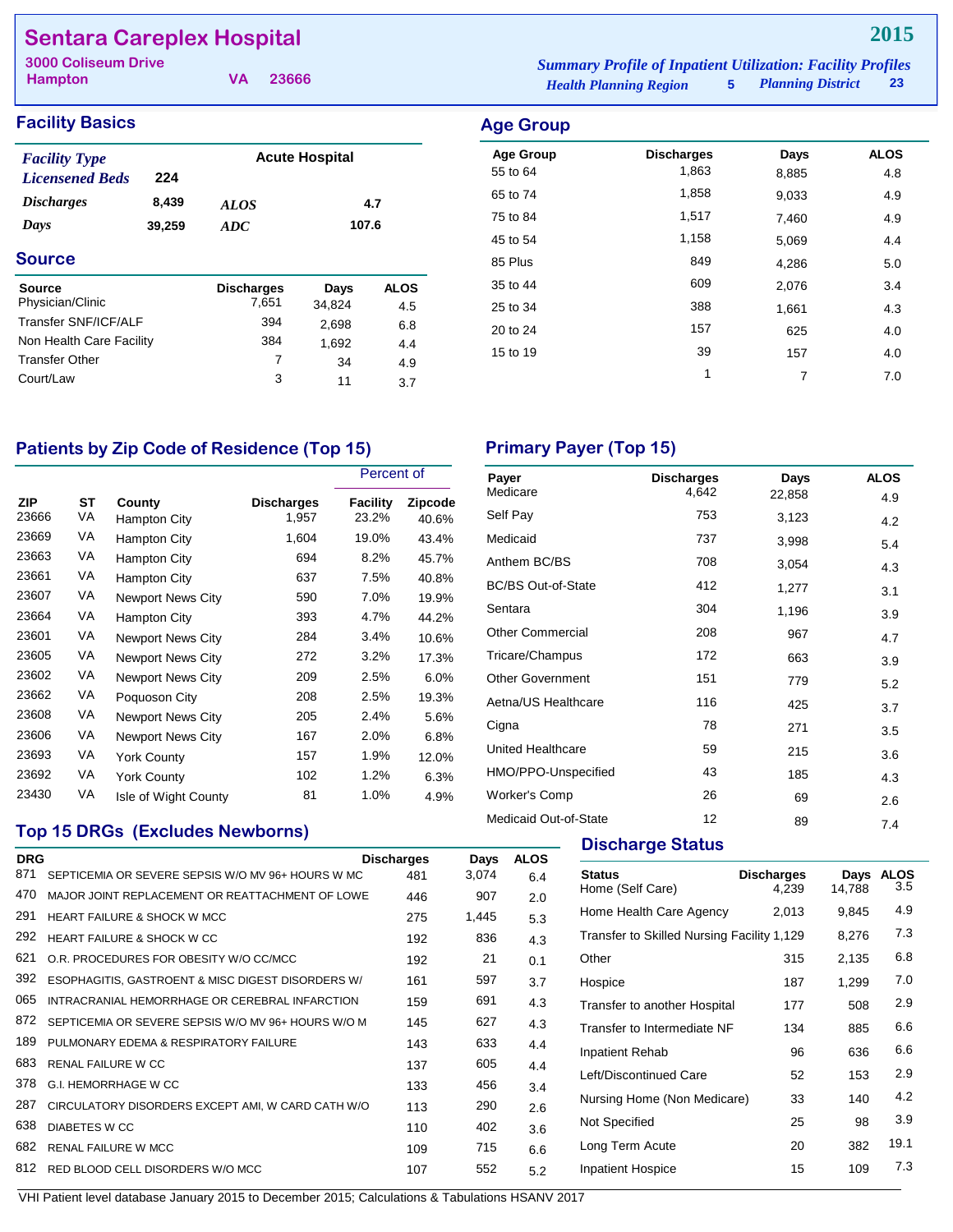# **Sentara Leigh Hospital**

| 830 Kempsville Road |          | <b>Summary Profile of Inpatient Utilization: Facility Profiles</b> |                        |  |
|---------------------|----------|--------------------------------------------------------------------|------------------------|--|
| <b>Norfolk</b>      | VA 23502 | <b>Health Planning Region</b>                                      | 5 Planning District 23 |  |

Age Group **Discharges** Days ALOS 65 to 74 2,809 12,148 4.3 55 to 64 2,679 12,311 4.6

35 to 44 1,108 4,159 3.8 20 to 24 **656** 1,935 2.9 15 to 19 166 166 167 2.7 10 to 14 1.3

**2015**

## **Facility Basics Age Group**

| <b>Facility Type</b>   |        |             | <b>Acute Hospital</b> |
|------------------------|--------|-------------|-----------------------|
| <b>Licensened Beds</b> | 250    |             |                       |
| <b>Discharges</b>      | 14,415 | <b>ALOS</b> | 4.2                   |
| Days                   | 60,170 | ADC.        | 164.8                 |

### **Source**

| <b>Source</b>            | <b>Discharges</b> | Days   | <b>ALOS</b> |
|--------------------------|-------------------|--------|-------------|
| Non Health Care Facility | 8,043             | 36,140 | 4.5         |
| Physician/Clinic         | 5,214             | 16,506 | 3.2         |
| Transfer SNF/ICF/ALF     | 1,040             | 6.744  | 6.5         |
| <b>Transfer Other</b>    | 83                | 494    | 6.0         |
| <b>Transfer Hospital</b> | 32                | 279    | 8.7         |
| Court/Law                | 2                 | 5      | 2.5         |
| Not Specified            | 1                 | 2      | 2.0         |

## 75 to 84 2,306 10,619 4.6 25 to 34 1,690 4,885 2.9 45 to 54 1,549 6,981 4.5 85 Plus 1,449 6,676 4.6

# Patients by Zip Code of Residence (Top 15) Primary Payer (Top 15)

|                     |          |                               |                            | Percent of               |                  |
|---------------------|----------|-------------------------------|----------------------------|--------------------------|------------------|
| <b>ZIP</b><br>23462 | ST<br>VA | County<br>Virginia Beach City | <b>Discharges</b><br>1,773 | <b>Facility</b><br>12.3% | Zipcode<br>31.3% |
| 23464               | VA       | Virginia Beach City           | 1,628                      | 11.3%                    | 26.8%            |
| 23502               | VA       | Norfolk City                  | 1,403                      | 9.7%                     | 51.4%            |
| 23455               | VA       | Virginia Beach City           | 1,121                      | 7.8%                     | 26.9%            |
| 23513               | VA       | Norfolk City                  | 1,103                      | 7.7%                     | 32.8%            |
| 23518               | VA       | Norfolk City                  | 946                        | 6.6%                     | 31.4%            |
| 23452               | VA       | Virginia Beach City           | 523                        | 3.6%                     | 9.1%             |
| 23320               | VA       | Chesapeake City               | 496                        | 3.4%                     | 8.2%             |
| 23503               | VA       | Norfolk City                  | 412                        | 2.9%                     | 14.5%            |
| 23322               | VA       | Chesapeake City               | 382                        | 2.7%                     | 8.5%             |
| 23325               | VA       | Chesapeake City               | 366                        | 2.5%                     | 18.4%            |
| 23504               | VA       | Norfolk City                  | 348                        | 2.4%                     | 11.0%            |
| 23454               | VA       | Virginia Beach City           | 304                        | 2.1%                     | 5.6%             |
| 23456               | VA       | Virginia Beach City           | 303                        | 2.1%                     | 7.9%             |
| 23509               | VA       | Norfolk City                  | 281                        | 1.9%                     | 16.9%            |

| Payer                     | <b>Discharges</b> | Days   | <b>ALOS</b> |
|---------------------------|-------------------|--------|-------------|
| Medicare                  | 7,247             | 33,293 | 4.6         |
| Medicaid                  | 1,745             | 6,869  | 3.9         |
| Sentara                   | 1,318             | 4,515  | 3.4         |
| Anthem BC/BS              | 1,166             | 4,403  | 3.8         |
| Self Pay                  | 914               | 3,776  | 4.1         |
| <b>BC/BS Out-of-State</b> | 641               | 2,100  | 3.3         |
| Tricare/Champus           | 459               | 1,598  | 3.5         |
| <b>Other Commercial</b>   | 223               | 974    | 4.4         |
| Aetna/US Healthcare       | 199               | 678    | 3.4         |
| <b>United Healthcare</b>  | 167               | 535    | 3.2         |
| Cigna                     | 128               | 451    | 3.5         |
| <b>Other Government</b>   | 122               | 610    | 5.0         |
| HMO/PPO-Unspecified       | 25                | 102    | 4.1         |
| <b>Worker's Comp</b>      | 25                | 100    | 4.0         |
| Medicaid Out-of-State     | 18                | 78     | 4.3         |

## **Top 15 DRGs (Excludes Newborns)**

| <b>DRG</b> |                                                    | <b>Discharges</b> | Days  | <b>ALOS</b> |
|------------|----------------------------------------------------|-------------------|-------|-------------|
| 470        | MAJOR JOINT REPLACEMENT OR REATTACHMENT OF LOWE    | 1.676             | 4,877 | 2.9         |
| 775        | VAGINAL DELIVERY W/O COMPLICATING DIAGNOSES        | 1,149             | 2,520 | 2.2         |
| 871        | SEPTICEMIA OR SEVERE SEPSIS W/O MV 96+ HOURS W MC  | 846               | 5,221 | 6.2         |
| 766        | CESAREAN SECTION W/O CC/MCC                        | 468               | 1,377 | 2.9         |
| 291        | <b>HEART FAILURE &amp; SHOCK W MCC</b>             | 370               | 1,958 | 5.3         |
| 189        | PULMONARY EDEMA & RESPIRATORY FAILURE              | 247               | 1,077 | 4.4         |
| 392        | ESOPHAGITIS, GASTROENT & MISC DIGEST DISORDERS W/  | 245               | 861   | 3.5         |
| 872        | SEPTICEMIA OR SEVERE SEPSIS W/O MV 96+ HOURS W/O M | 224               | 984   | 4.4         |
| 683        | <b>RENAL FAILURE W CC</b>                          | 214               | 877   | 4.1         |
| 292        | <b>HEART FAILURE &amp; SHOCK W CC</b>              | 212               | 783   | 3.7         |
| 765        | CESAREAN SECTION W CC/MCC                          | 203               | 653   | 3.2         |
| 378        | <b>G.I. HEMORRHAGE W CC</b>                        | 175               | 588   | 3.4         |
| 682        | <b>RENAL FAILURE W MCC</b>                         | 160               | 876   | 5.5         |
| 603        | CELLULITIS W/O MCC                                 | 155               | 503   | 3.3         |
| 774        | VAGINAL DELIVERY W COMPLICATING DIAGNOSES          | 137               | 351   | 2.6         |

### **Discharge Status**

| <b>Status</b><br>Home (Self Care)          | <b>Discharges</b><br>7,312 | Days<br>23,125 | <b>ALOS</b><br>3.2 |
|--------------------------------------------|----------------------------|----------------|--------------------|
| Home Health Care Agency                    | 3,226                      | 14,673         | 4.5                |
| Transfer to Skilled Nursing Facility 2,399 |                            | 13,770         | 5.7                |
| Other                                      | 308                        | 1,937          | 6.3                |
| Transfer to Intermediate NF                | 261                        | 1,695          | 6.5                |
| Transfer to another Hospital               | 258                        | 914            | 3.5                |
| Hospice                                    | 253                        | 1,437          | 5.7                |
| Inpatient Hospice                          | 121                        | 769            | 6.4                |
| Long Term Acute                            | 110                        | 1,315          | 11.9               |
| Left/Discontinued Care                     | 85                         | 195            | 2.3                |
| Nursing Home (Non Medicare)                | 44                         | 194            | 4.4                |
| Not Specified                              | 14                         | 48             | 3.4                |
| Inpatient Rehab                            | 12                         | 71             | 5.9                |
|                                            |                            |                |                    |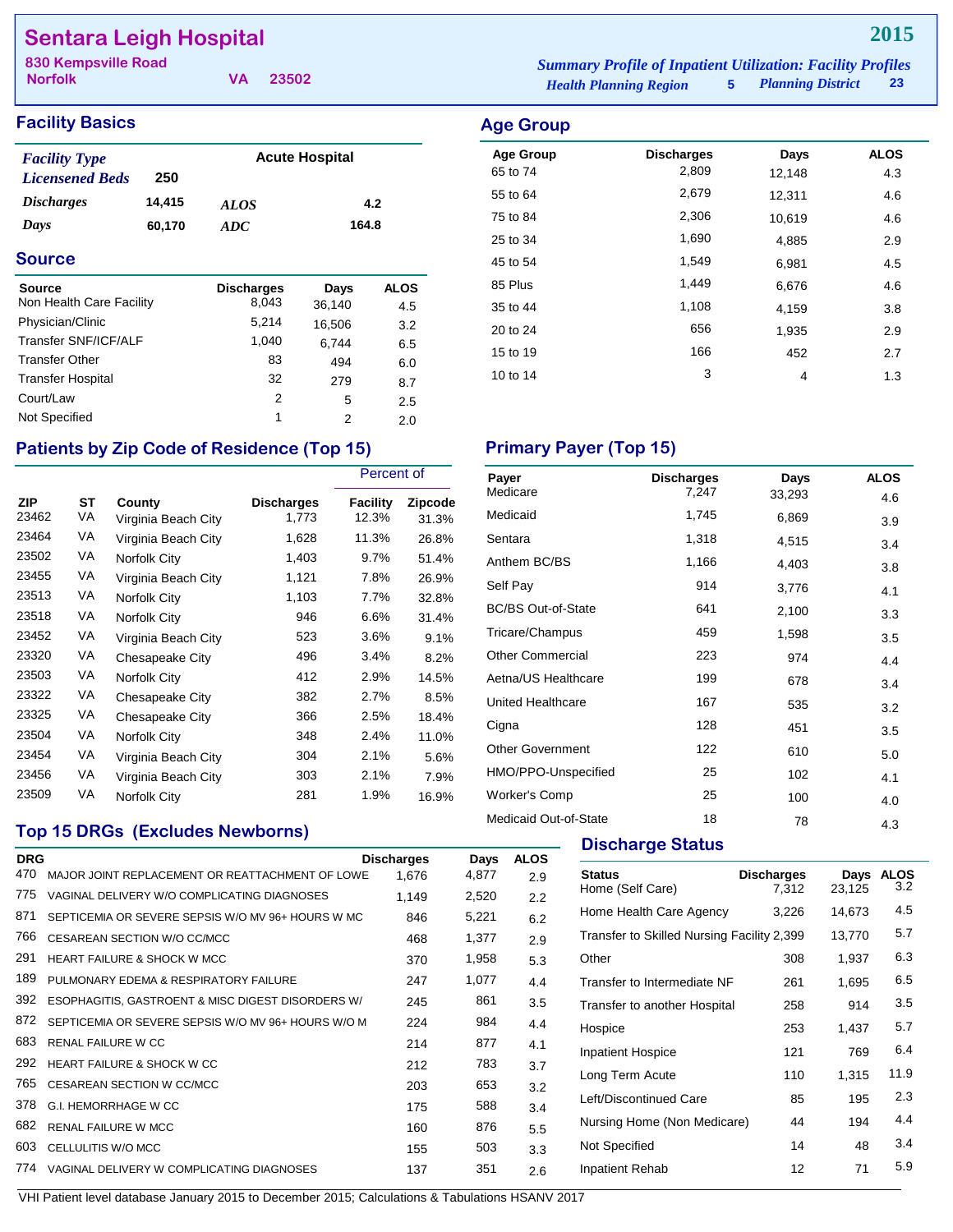# **Sentara Norfolk General Hospital**

**Norfolk**

**VA 23507**

# **Facility Basics Age Group Age Group**

| <b>Facility Type</b>     |         | <b>Acute Hospital</b> |       |
|--------------------------|---------|-----------------------|-------|
| <b>Licensened Beds</b>   | 525     |                       |       |
| <i><b>Discharges</b></i> | 25.262  | <i>ALOS</i>           | 6.1   |
| Days                     | 154.408 | ADC.                  | 423.0 |

### **Source**

| Source                   | <b>Discharges</b> | Days   | <b>ALOS</b> |
|--------------------------|-------------------|--------|-------------|
| Non Health Care Facility | 14,895            | 84,053 | 5.6         |
| Physician/Clinic         | 6,272             | 35,466 | 5.7         |
| <b>Transfer Hospital</b> | 2,695             | 21.854 | 8.1         |
| Not Specified            | 692               | 6,816  | 9.8         |
| Transfer SNF/ICF/ALF     | 583               | 5.412  | 9.3         |
| <b>Transfer Other</b>    | 104               | 640    | 6.2         |
| Court/Law                | 21                | 167    | 8.0         |

# Patients by Zip Code of Residence (Top 15) Primary Payer (Top 15)

|                     |                 |                        |                            | Percent of       |                  |
|---------------------|-----------------|------------------------|----------------------------|------------------|------------------|
| <b>ZIP</b><br>23504 | <b>ST</b><br>VA | County<br>Norfolk City | <b>Discharges</b><br>1,978 | Facility<br>7.8% | Zipcode<br>62.8% |
| 23513               | VA              | Norfolk City           | 1,032                      | 4.1%             | 30.7%            |
| 23508               | VA              | Norfolk City           | 820                        | 3.2%             | 59.8%            |
| 23505               | VA              | Norfolk City           | 796                        | 3.2%             | 31.0%            |
| 23523               | VA              | Norfolk City           | 791                        | 3.1%             | 64.1%            |
| 23462               | VA              | Virginia Beach City    | 765                        | 3.0%             | 13.5%            |
| 23464               | VA              | Virginia Beach City    | 751                        | 3.0%             | 12.3%            |
| 23503               | VA              | Norfolk City           | 751                        | 3.0%             | 26.4%            |
| 23509               | VA              | Norfolk City           | 711                        | 2.8%             | 42.9%            |
| 23320               | VA              | Chesapeake City        | 707                        | 2.8%             | 11.7%            |
| 23502               | VA              | Norfolk City           | 686                        | 2.7%             | 25.2%            |
| 23518               | VA              | Norfolk City           | 678                        | 2.7%             | 22.5%            |
| 23434               | VA              | <b>Suffolk City</b>    | 627                        | 2.5%             | 11.9%            |
| 23324               | VA              | Chesapeake City        | 622                        | 2.5%             | 19.6%            |
| 27909               | NC.             | Pasquotank County      | 558                        | 2.2%             | 43.7%            |

# **Top 15 DRGs (Excludes Newborns)**

| <b>DRG</b> |                                                   | <b>Discharges</b> | Days  | <b>ALOS</b> |
|------------|---------------------------------------------------|-------------------|-------|-------------|
| 775        | VAGINAL DELIVERY W/O COMPLICATING DIAGNOSES       | 1,056             | 3,025 | 2.9         |
| 765        | <b>CESAREAN SECTION W CC/MCC</b>                  | 787               | 4,497 | 5.7         |
| 885        | <b>PSYCHOSES</b>                                  | 764               | 6,364 | 8.3         |
| 774        | VAGINAL DELIVERY W COMPLICATING DIAGNOSES         | 523               | 1,877 | 3.6         |
| 871        | SEPTICEMIA OR SEVERE SEPSIS W/O MV 96+ HOURS W MC | 501               | 3,920 | 7.8         |
| 292        | HEART FAILURE & SHOCK W CC                        | 416               | 2,051 | 4.9         |
| 247        | PERC CARDIOVASC PROC W DRUG-ELUTING STENT W/O MC  | 382               | 828   | 2.2         |
| 291        | <b>HEART FAILURE &amp; SHOCK W MCC</b>            | 379               | 2,747 | 7.3         |
| 766        | CESAREAN SECTION W/O CC/MCC                       | 361               | 1,429 | 4.0         |
| 781        | OTHER ANTEPARTUM DIAGNOSES W MEDICAL COMPLICATI   | 345               | 1,191 | 3.5         |
| 287        | CIRCULATORY DISORDERS EXCEPT AMI, W CARD CATH W/O | 326               | 1,416 | 4.3         |
| 812        | RED BLOOD CELL DISORDERS W/O MCC                  | 302               | 1,729 | 5.7         |
| 392        | ESOPHAGITIS, GASTROENT & MISC DIGEST DISORDERS W/ | 295               | 1,021 | 3.5         |
| 621        | O.R. PROCEDURES FOR OBESITY W/O CC/MCC            | 294               | 590   | 2.0         |
| 313        | <b>CHEST PAIN</b>                                 | 283               | 704   | 2.5         |
|            |                                                   |                   |       |             |

*Health Planning Region* **5** *Planning District* **23 600 Gresham Drive** *Summary Profile of Inpatient Utilization: Facility Profiles*

| <b>Age Group</b> |                   |        |             |  |
|------------------|-------------------|--------|-------------|--|
| <b>Age Group</b> | <b>Discharges</b> | Days   | <b>ALOS</b> |  |
| 55 to 64         | 4,979             | 34,143 | 6.9         |  |
| 65 to 74         | 4,236             | 28,958 | 6.8         |  |
| 25 to 34         | 3,581             | 16,817 | 4.7         |  |
| 45 to 54         | 3,539             | 22,249 | 6.3         |  |
| 75 to 84         | 2,800             | 19,246 | 6.9         |  |
| 35 to 44         | 2,794             | 14,743 | 5.3         |  |
| 20 to 24         | 1,513             | 7,383  | 4.9         |  |
| 85 Plus          | 1,367             | 8,517  | 6.2         |  |
| 15 to 19         | 438               | 2,175  | 5.0         |  |
| 10 to 14         | 9                 | 66     | 7.3         |  |
| $0$ to 4         | 6                 | 111    | 18.5        |  |
|                  |                   |        |             |  |

| Payer                     | <b>Discharges</b> | Days   | <b>ALOS</b> |
|---------------------------|-------------------|--------|-------------|
| Medicare                  | 10,406            | 71,105 | 6.8         |
| Medicaid                  | 4,504             | 25,283 | 5.6         |
| Self Pay                  | 2,405             | 12,587 | 5.2         |
| Anthem BC/BS              | 2,102             | 12,028 | 5.7         |
| Sentara                   | 1,649             | 9,153  | 5.5         |
| <b>BC/BS Out-of-State</b> | 1,266             | 7,032  | 5.5         |
| Tricare/Champus           | 727               | 3,792  | 5.2         |
| <b>Other Commercial</b>   | 523               | 3,601  | 6.9         |
| Cigna                     | 370               | 2,148  | 5.8         |
| <b>Other Government</b>   | 370               | 2,130  | 5.8         |
| Aetna/US Healthcare       | 289               | 1,616  | 5.6         |
| United Healthcare         | 248               | 1,257  | 5.1         |
| <b>Worker's Comp</b>      | 149               | 1,029  | 6.9         |
| Medicaid Out-of-State     | 59                | 333    | 5.6         |
| Jail/Detention            | 55                | 525    | 9.6         |

### **Discharge Status**

| <b>Status</b><br>Home (Self Care)          | <b>Discharges</b><br>15,452 | Days<br>64,107 | <b>ALOS</b><br>4.2 |
|--------------------------------------------|-----------------------------|----------------|--------------------|
| Home Health Care Agency                    | 5,634                       | 45,501         | 8.1                |
| Transfer to Skilled Nursing Facility 2,198 |                             | 24,874         | 11.3               |
| Other                                      | 653                         | 6,040          | 9.3                |
| Inpatient Rehab                            | 339                         | 4,704          | 13.9               |
| Left/Discontinued Care                     | 189                         | 639            | 3.4                |
| Transfer to Intermediate NF                | 166                         | 1,805          | 10.9               |
| Hospice                                    | 158                         | 1,385          | 8.8                |
| Long Term Acute                            | 122                         | 2,266          | 18.6               |
| Not Specified                              | 99                          | 829            | 8.4                |
| Transfer to another Hospital               | 90                          | 744            | 8.3                |
| Nursing Home (Non Medicare)                | 77                          | 729            | 9.5                |
| Other institution                          | 52                          | 376            | 7.2                |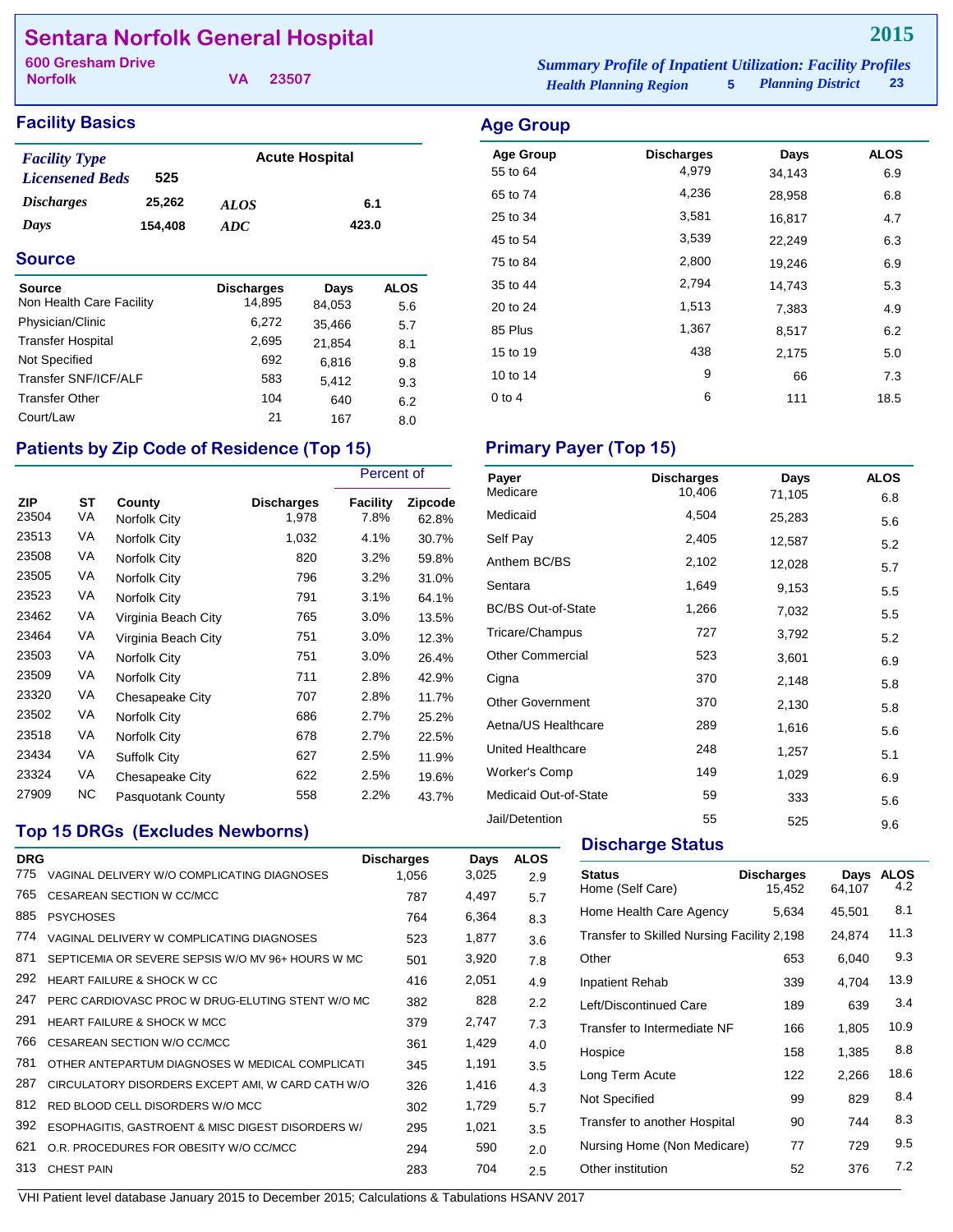# **Sentara Obici Hospital**

**Suffolk 2800 Godwin Boulevard** *Summary Profile of Inpatient Utilization: Facility Profiles*

**VA 23434**

| <b>Iummary Profile of Inpatient Utilization: Facility Profiles</b> |                          |    |
|--------------------------------------------------------------------|--------------------------|----|
| <b>Health Planning Region</b>                                      | <b>Planning District</b> | 23 |

# **Facility Basics Age Group**

| <b>Facility Type</b>     |        |             | <b>Acute Hospital</b> |
|--------------------------|--------|-------------|-----------------------|
| <b>Licensened Beds</b>   | 168    |             |                       |
| <i><b>Discharges</b></i> | 9.116  | <b>ALOS</b> | 4.1                   |
| Days                     | 37,588 | ADC.        | 103.0                 |

### **Source**

| <b>Source</b><br>Physician/Clinic | <b>Discharges</b><br>8,263 | Days<br>32,446 | <b>ALOS</b><br>3.9 |
|-----------------------------------|----------------------------|----------------|--------------------|
| Transfer SNF/ICF/ALF              | 397                        | 2,375          | 6.0                |
| Not Specified                     | 206                        | 1,557          | 7.6                |
| Non Health Care Facility          | 108                        | 393            | 3.6                |
| <b>Transfer Other</b>             | 88                         | 465            | 5.3                |
| <b>Transfer Hospital</b>          | 42                         | 283            | 6.7                |
| Court/Law                         | 12                         | 69             | 5.8                |

# Patients by Zip Code of Residence (Top 15) Primary Payer (Top 15)

|                     |          |                        |                            | Percent of        |                         |
|---------------------|----------|------------------------|----------------------------|-------------------|-------------------------|
| <b>ZIP</b><br>23434 | ST<br>VA | County<br>Suffolk City | <b>Discharges</b><br>3,423 | Facility<br>37.5% | <b>Zipcode</b><br>65.2% |
| 23430               | VA       | Isle of Wight County   | 660                        | 7.2%              | 39.6%                   |
| 23435               | VA       | Suffolk City           | 509                        | 5.6%              | 26.5%                   |
| 23487               | VA       | Isle of Wight County   | 430                        | 4.7%              | 60.1%                   |
| 23851               | VA       | <b>Franklin City</b>   | 414                        | 4.5%              | 22.2%                   |
| 23321               | VA       | Chesapeake City        | 327                        | 3.6%              | 11.8%                   |
| 23437               | VA       | Suffolk City           | 246                        | 2.7%              | 52.5%                   |
| 23703               | VA       | Portsmouth City        | 245                        | 2.7%              | 10.0%                   |
| 27937               | ΝC       | <b>Gates County</b>    | 205                        | 2.2%              | 61.9%                   |
| 23701               | VA       | Portsmouth City        | 151                        | 1.7%              | 5.1%                    |
| 23314               | VA       | Isle of Wight County   | 144                        | 1.6%              | 23.2%                   |
| 23438               | VA       | Suffolk City           | 130                        | 1.4%              | 62.8%                   |
| 23898               | VA       | Isle of Wight County   | 126                        | 1.4%              | 54.8%                   |
| 23866               | VA       | Southampton County     | 115                        | 1.3%              | 52.3%                   |
| 23837               | VA       | Southampton County     | 106                        | 1.2%              | 20.1%                   |

# **Top 15 DRGs (Excludes Newborns)**

| <b>DRG</b> |                                                    | <b>Discharges</b> | Days  | <b>ALOS</b> |
|------------|----------------------------------------------------|-------------------|-------|-------------|
| 775        | VAGINAL DELIVERY W/O COMPLICATING DIAGNOSES        | 827               | 1,840 | 2.2         |
| 871        | SEPTICEMIA OR SEVERE SEPSIS W/O MV 96+ HOURS W MC  | 367               | 2,317 | 6.3         |
| 885        | <b>PSYCHOSES</b>                                   | 286               | 2,257 | 7.9         |
| 470        | MAJOR JOINT REPLACEMENT OR REATTACHMENT OF LOWE    | 258               | 782   | 3.0         |
| 292        | HEART FAILURE & SHOCK W CC                         | 235               | 878   | 3.7         |
| 291        | <b>HEART FAILURE &amp; SHOCK W MCC</b>             | 232               | 1,274 | 5.5         |
| 766        | CESAREAN SECTION W/O CC/MCC                        | 223               | 572   | 2.6         |
| 765        | CESAREAN SECTION W CC/MCC                          | 184               | 516   | 2.8         |
| 872        | SEPTICEMIA OR SEVERE SEPSIS W/O MV 96+ HOURS W/O M | 178               | 786   | 4.4         |
| 392        | ESOPHAGITIS, GASTROENT & MISC DIGEST DISORDERS W/  | 156               | 496   | 3.2         |
| 378        | <b>G.I. HEMORRHAGE W CC</b>                        | 148               | 540   | 3.6         |
| 683        | <b>RENAL FAILURE W CC</b>                          | 139               | 566   | 4.1         |
| 812        | RED BLOOD CELL DISORDERS W/O MCC                   | 124               | 383   | 3.1         |
| 065        | INTRACRANIAL HEMORRHAGE OR CEREBRAL INFARCTION     | 122               | 463   | 3.8         |
| 603        | CELLULITIS W/O MCC                                 | 111               | 411   | 3.7         |
|            |                                                    |                   |       |             |

| <b>Age Group</b> | <b>Discharges</b> | Days  | <b>ALOS</b> |
|------------------|-------------------|-------|-------------|
| 65 to 74         | 1.614             | 6.991 | 4.3         |
| 55 to 64         | 1,585             | 7.050 | 4.4         |

| 75 to 84 | 1,353 | 6,561 | 4.8 |
|----------|-------|-------|-----|
| 25 to 34 | 1,240 | 3,545 | 2.9 |
| 45 to 54 | 1,109 | 4,724 | 4.3 |
| 85 Plus  | 857   | 3,768 | 4.4 |
| 35 to 44 | 781   | 3,098 | 4.0 |
| 20 to 24 | 454   | 1,430 | 3.1 |
| 15 to 19 | 122   | 419   | 3.4 |
| 10 to 14 | 1     | 2     | 2.0 |

| Payer<br>Medicare         | <b>Discharges</b><br>4,410 | Days   | <b>ALOS</b> |
|---------------------------|----------------------------|--------|-------------|
|                           |                            | 19,936 | 4.5         |
| Medicaid                  | 1,349                      | 5,551  | 4.1         |
| Anthem BC/BS              | 1,073                      | 3,948  | 3.7         |
| Self Pay                  | 572                        | 2,266  | 4.0         |
| Sentara                   | 431                        | 1,450  | 3.4         |
| <b>BC/BS Out-of-State</b> | 430                        | 1,378  | 3.2         |
| Tricare/Champus           | 253                        | 730    | 2.9         |
| Cigna                     | 130                        | 404    | 3.1         |
| <b>Other Commercial</b>   | 124                        | 476    | 3.8         |
| United Healthcare         | 92                         | 378    | 4.1         |
| Aetna/US Healthcare       | 77                         | 268    | 3.5         |
| Indigent/Charity          | 65                         | 262    | 4.0         |
| <b>Other Government</b>   | 31                         | 148    | 4.8         |
| Jail/Detention            | 26                         | 185    | 7.1         |
| <b>Worker's Comp</b>      | 22                         | 72     | 3.3         |

# **Discharge Status**

| <b>Status</b><br>Home (Self Care)          | <b>Discharges</b><br>4,962 | Days<br>15,998 | <b>ALOS</b><br>3.2 |
|--------------------------------------------|----------------------------|----------------|--------------------|
| Home Health Care Agency                    | 1,968                      | 8,939          | 4.5                |
| Transfer to Skilled Nursing Facility 1,154 |                            | 7,599          | 6.6                |
| Transfer to another Hospital               | 195                        | 753            | 3.9                |
| Other                                      | 188                        | 1,110          | 5.9                |
| Hospice                                    | 180                        | 1,058          | 5.9                |
| Other institution                          | 158                        | 495            | 3.1                |
| Left/Discontinued Care                     | 92                         | 220            | 2.4                |
| Transfer to Intermediate NF                | 79                         | 467            | 5.9                |
| <b>Inpatient Rehab</b>                     | 45                         | 236            | 5.2                |
| Nursing Home (Non Medicare)                | 39                         | 240            | 6.2                |
| Not Specified                              | 34                         | 142            | 4.2                |
| Long Term Acute                            | 15                         | 282            | 18.8               |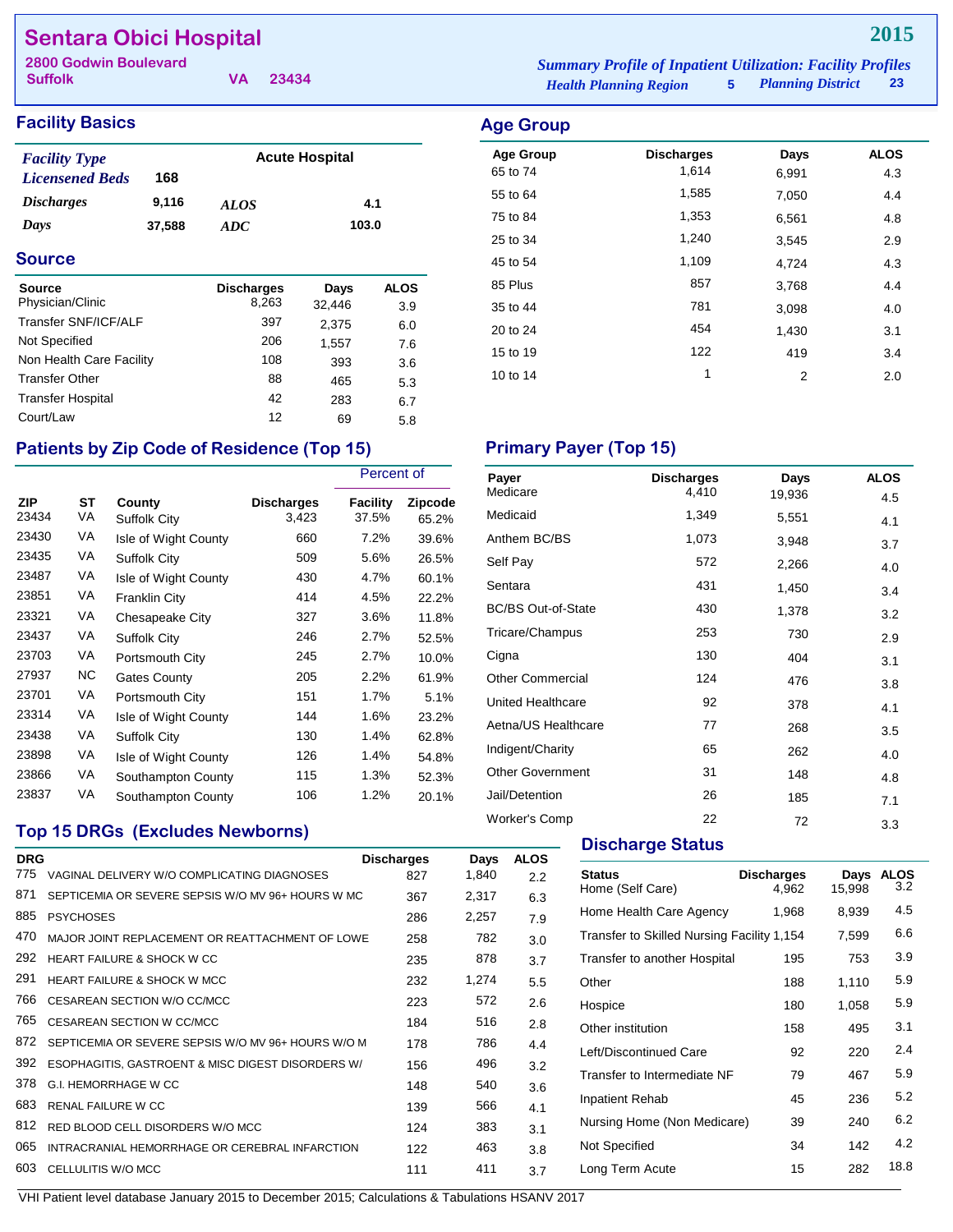# **Sentara Princess Anne Hospital**

| <b>2025 Glenn Mitchell Drive</b> |          | <b>Summary Profile of Inpatient Utilization: Facility Profiles</b> |                            |    |
|----------------------------------|----------|--------------------------------------------------------------------|----------------------------|----|
| Virginia Beach                   | VA 23456 | <b>Health Planning Region</b>                                      | <b>5</b> Planning District | 23 |

Age Group **Discharges** Days ALOS 25 to 34 2,365 6,968 2.9 65 to 74 1,886 9,554 5.1 55 to 64 1,729 8,417 4.9 75 to 84 1,467 7,739 5.3 45 to 54 **1,250** 5,823 4.7 35 to 44 20 3.8 85 Plus 848 4,398 5.2 20 to 24 2,252 3.2 15 to 19 119 339 2.8 0 to 4  $8$  84 10.5

### **Facility Basics Age Group Age Group**

| <b>Facility Type</b>     |        |             | <b>Acute Hospital</b> |
|--------------------------|--------|-------------|-----------------------|
| <b>Licensened Beds</b>   | 160    |             |                       |
| <i><b>Discharges</b></i> | 11,533 | <i>ALOS</i> | 4.3                   |
| Days                     | 49.961 | ADC.        | 136.9                 |

### **Source**

| <b>Source</b>            | <b>Discharges</b> | Days   | <b>ALOS</b> |
|--------------------------|-------------------|--------|-------------|
| Non Health Care Facility | 9,681             | 42,479 | 4.4         |
| Physician/Clinic         | 1.527             | 5.128  | 3.4         |
| Transfer SNF/ICF/ALF     | 260               | 2,001  | 7.7         |
| <b>Transfer Other</b>    | 32                | 188    | 5.9         |
| Court/Law                | 21                | 105    | 5.0         |
| <b>Transfer Hospital</b> | 12                | 60     | 5.0         |

### Patients by Zip Code of Residence (Top 15) Primary Payer (Top 15)

|                     |          |                               |                            | Percent of        |                         |
|---------------------|----------|-------------------------------|----------------------------|-------------------|-------------------------|
| <b>ZIP</b><br>23456 | ST<br>VA | County<br>Virginia Beach City | <b>Discharges</b><br>1,802 | Facility<br>15.6% | <b>Zipcode</b><br>47.3% |
| 23464               | VA       | Virginia Beach City           | 1,646                      | 14.3%             | 27.1%                   |
| 23452               | VA       | Virginia Beach City           | 1,584                      | 13.7%             | 27.4%                   |
| 23453               | VA       | Virginia Beach City           | 1,391                      | 12.1%             | 48.2%                   |
| 23462               | VA       | Virginia Beach City           | 1,117                      | $9.7\%$           | 19.7%                   |
| 23454               | VA       | Virginia Beach City           | 1,067                      | 9.3%              | 19.7%                   |
| 23451               | VA       | Virginia Beach City           | 453                        | 3.9%              | 11.5%                   |
| 23455               | VA       | Virginia Beach City           | 412                        | $3.6\%$           | 9.9%                    |
| 23320               | VA       | Chesapeake City               | 257                        | 2.2%              | 4.3%                    |
| 23322               | VA       | Chesapeake City               | 250                        | $2.2\%$           | 5.5%                    |
| 23457               | VA       | Virginia Beach City           | 200                        | $1.7\%$           | 48.5%                   |
| 23518               | VA       | Norfolk City                  | 76                         | $0.7\%$           | 2.5%                    |
| 23325               | VA       | Chesapeake City               | 73                         | 0.6%              | 3.7%                    |
| 23323               | VA       | Chesapeake City               | 69                         | 0.6%              | 2.0%                    |
| 23513               | VA       | Norfolk City                  | 67                         | 0.6%              | 2.0%                    |

## **Top 15 DRGs (Excludes Newborns)**

| <b>DRG</b> |                                                    | <b>Discharges</b> | Days  | <b>ALOS</b> |
|------------|----------------------------------------------------|-------------------|-------|-------------|
| 775        | VAGINAL DELIVERY W/O COMPLICATING DIAGNOSES        | 1,601             | 3,554 | 2.2         |
| 871        | SEPTICEMIA OR SEVERE SEPSIS W/O MV 96+ HOURS W MC  | 562               | 3,782 | 6.7         |
| 766        | CESAREAN SECTION W/O CC/MCC                        | 493               | 1,453 | 3.0         |
| 765        | CESAREAN SECTION W CC/MCC                          | 327               | 1,126 | 3.4         |
| 774        | VAGINAL DELIVERY W COMPLICATING DIAGNOSES          | 269               | 721   | 2.7         |
| 392        | ESOPHAGITIS, GASTROENT & MISC DIGEST DISORDERS W/  | 260               | 885   | 3.4         |
| 872        | SEPTICEMIA OR SEVERE SEPSIS W/O MV 96+ HOURS W/O M | 244               | 976   | 4.0         |
| 470        | MAJOR JOINT REPLACEMENT OR REATTACHMENT OF LOWE    | 216               | 653   | 3.0         |
| 291        | <b>HEART FAILURE &amp; SHOCK W MCC</b>             | 212               | 1,472 | 6.9         |
| 292        | HEART FAILURE & SHOCK W CC                         | 170               | 738   | 4.3         |
| 190        | CHRONIC OBSTRUCTIVE PULMONARY DISEASE W MCC        | 146               | 888   | 6.1         |
| 378        | <b>G.I. HEMORRHAGE W CC</b>                        | 139               | 497   | 3.6         |
| 287        | CIRCULATORY DISORDERS EXCEPT AMI, W CARD CATH W/O  | 127               | 307   | 2.4         |
| 683        | <b>RENAL FAILURE W CC</b>                          | 119               | 453   | 3.8         |
| 313        | <b>CHEST PAIN</b>                                  | 113               | 215   | 1.9         |

| Payer                     | <b>Discharges</b> | Days   | <b>ALOS</b> |
|---------------------------|-------------------|--------|-------------|
| Medicare                  | 4,639             | 24,286 | 5.2         |
| Medicaid                  | 1,379             | 5,696  | 4.1         |
| Sentara                   | 1,299             | 4,766  | 3.7         |
| Tricare/Champus           | 1,080             | 3,283  | 3.0         |
| Anthem BC/BS              | 1,001             | 3,827  | 3.8         |
| Self Pay                  | 622               | 2,469  | 4.0         |
| <b>BC/BS Out-of-State</b> | 608               | 2,130  | 3.5         |
| <b>Other Commercial</b>   | 223               | 877    | 3.9         |
| Aetna/US Healthcare       | 200               | 857    | 4.3         |
| <b>United Healthcare</b>  | 186               | 639    | 3.4         |
| Cigna                     | 170               | 598    | 3.5         |
| <b>Other Government</b>   | 56                | 239    | 4.3         |
| <b>Worker's Comp</b>      | 27                | 82     | 3.0         |
| HMO/PPO-Unspecified       | 19                | 83     | 4.4         |
| Medicaid Out-of-State     | 12                | 53     | 4.4         |

### **Discharge Status**

| <b>Status</b><br>Home (Self Care)          | <b>Discharges</b><br>7.353 | Days<br>23,638 | <b>ALOS</b><br>3.2 |
|--------------------------------------------|----------------------------|----------------|--------------------|
| Home Health Care Agency                    | 2,107                      | 11,812         | 5.6                |
| Transfer to Skilled Nursing Facility 1,211 |                            | 9,523          | 7.9                |
| Transfer to another Hospital               | 286                        | 987            | 3.5                |
| Other                                      | 158                        | 1,256          | 8.0                |
| Hospice                                    | 100                        | 726            | 7.3                |
| Left/Discontinued Care                     | 61                         | 118            | 1.9                |
| Not Specified                              | 48                         | 223            | 4.7                |
| <b>Inpatient Hospice</b>                   | 46                         | 415            | 9.0                |
| Inpatient Rehab                            | 46                         | 280            | 6.1                |
| Nursing Home (Non Medicare)                | 45                         | 179            | 4.0                |
| Transfer to Intermediate NF                | 30                         | 262            | 8.7                |
| Other institution                          | 25                         | 81             | 3.2                |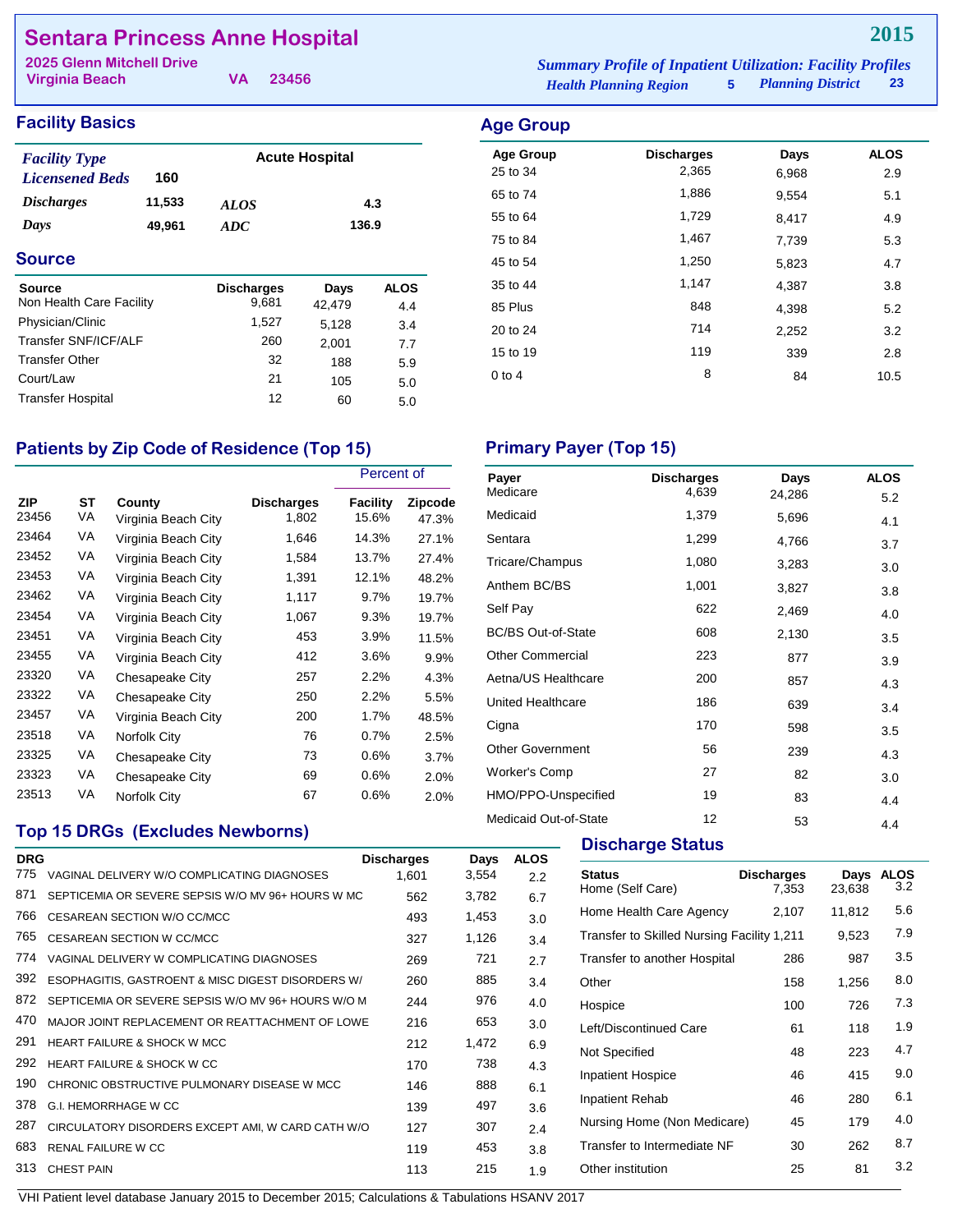# **Sentara Virginia Beach General Hospital**

| 1060 First Colonial Road |          | <b>Summary Profile of Inpatient Utilization: Facility Profiles</b> |                     |    |
|--------------------------|----------|--------------------------------------------------------------------|---------------------|----|
| Virginia Beach           | VA 23454 | <b>Health Planning Region</b>                                      | 5 Planning District | 23 |

Age Group **Discharges** Days ALOS 55 to 64 2,559 13,856 5.4 65 to 74 2,541 14,136 5.6 75 to 84 2,401 12,321 5.1 45 to 54 1,812 8,948 4.9 85 Plus 1,784 8,941 5.0 35 to 44 925 4,217 4.6 25 to 34 and 3,883 and 3,883 and 4.8

### **Facility Basics Age Group Age Group**

| <b>Facility Type</b>   |        |             | <b>Acute Hospital</b> |
|------------------------|--------|-------------|-----------------------|
| <b>Licensened Beds</b> | 276    |             |                       |
| <b>Discharges</b>      | 13,273 | <b>ALOS</b> | 5.1                   |
| Days                   | 68.248 | ADC.        | 187.0                 |

### **Source**

| <b>Source</b>            | <b>Discharges</b> | Days   | <b>ALOS</b> |
|--------------------------|-------------------|--------|-------------|
| Non Health Care Facility | 9.214             | 46,212 | 5.0         |
| Physician/Clinic         | 2,452             | 10,499 | 4.3         |
| Transfer SNF/ICF/ALF     | 910               | 6,073  | 6.7         |
| <b>Transfer Hospital</b> | 377               | 2,465  | 6.5         |
| Not Specified            | 295               | 2.841  | 9.6         |
| <b>Transfer Other</b>    | 20                | 137    | 6.8         |
| Court/Law                | 5                 | 21     | 4.2         |

# Patients by Zip Code of Residence (Top 15) Primary Payer (Top 15)

|                     |          |                               |                            | Percent of        |                  |
|---------------------|----------|-------------------------------|----------------------------|-------------------|------------------|
| <b>ZIP</b><br>23454 | ST<br>VA | County<br>Virginia Beach City | <b>Discharges</b><br>2,643 | Facility<br>19.9% | Zipcode<br>48.7% |
| 23451               | VA       | Virginia Beach City           | 2,269                      | 17.1%             | 57.5%            |
| 23452               | VA       | Virginia Beach City           | 2,012                      | 15.2%             | 34.9%            |
| 23455               | VA       | Virginia Beach City           | 1,415                      | 10.7%             | 34.0%            |
| 23462               | VA       | Virginia Beach City           | 934                        | 7.0%              | 16.5%            |
| 23456               | VA       | Virginia Beach City           | 556                        | 4.2%              | 14.6%            |
| 23464               | VA       | Virginia Beach City           | 509                        | 3.8%              | 8.4%             |
| 23453               | VA       | Virginia Beach City           | 435                        | 3.3%              | 15.1%            |
| 23320               | VA       | Chesapeake City               | 204                        | 1.5%              | 3.4%             |
| 27909               | NC.      | Pasquotank County             | 157                        | 1.2%              | 12.3%            |
| 23518               | VA       | Norfolk City                  | 145                        | 1.1%              | 4.8%             |
| 23322               | VA       | Chesapeake City               | 118                        | 0.9%              | 2.6%             |
| 23503               | VA       | Norfolk City                  | 102                        | 0.8%              | 3.6%             |
| 23502               | VA       | Norfolk City                  | 99                         | 0.7%              | 3.6%             |
| 23457               | VA       | Virginia Beach City           | 71                         | 0.5%              | 17.2%            |

# 20 to 24 and 22 and 22 and 232 and 24 and 24 and 24 and 24 and 24 and 25 and 26 and 26 and 26 and 26 and 26 an 15 to 19 114 541 4.7 10 to 14 2 6 3.0

| Payer                     | <b>Discharges</b> | Days   | <b>ALOS</b> |
|---------------------------|-------------------|--------|-------------|
| Medicare                  | 7,347             | 39,000 | 5.3         |
| Self Pay                  | 1,054             | 4,855  | 4.6         |
| Medicaid                  | 1,026             | 5,862  | 5.7         |
| Sentara                   | 905               | 4,348  | 4.8         |
| Anthem BC/BS              | 846               | 4,107  | 4.8         |
| <b>BC/BS Out-of-State</b> | 505               | 2,078  | 4.1         |
| Tricare/Champus           | 504               | 2,315  | 4.6         |
| <b>Other Commercial</b>   | 321               | 1,772  | 5.5         |
| Aetna/US Healthcare       | 172               | 887    | 5.2         |
| <b>United Healthcare</b>  | 137               | 648    | 4.7         |
| Cigna                     | 124               | 601    | 4.8         |
| Jail/Detention            | 112               | 786    | 7.0         |
| <b>Other Government</b>   | 83                | 407    | 4.9         |
| <b>Worker's Comp</b>      | 57                | 169    | 3.0         |
| Medicaid Out-of-State     | 35                | 211    | 6.0         |

## **Top 15 DRGs (Excludes Newborns)**

| <b>DRG</b> |                                                    | <b>Discharges</b> | Days  | <b>ALOS</b> |
|------------|----------------------------------------------------|-------------------|-------|-------------|
| 885        | <b>PSYCHOSES</b>                                   | 787               | 5,607 | 7.1         |
| 871        | SEPTICEMIA OR SEVERE SEPSIS W/O MV 96+ HOURS W MC  | 590               | 4,108 | 7.0         |
| 470        | MAJOR JOINT REPLACEMENT OR REATTACHMENT OF LOWE    | 400               | 1,141 | 2.9         |
| 291        | <b>HEART FAILURE &amp; SHOCK W MCC</b>             | 250               | 1,586 | 6.3         |
| 247        | PERC CARDIOVASC PROC W DRUG-ELUTING STENT W/O MC   | 244               | 623   | 2.5         |
| 392        | ESOPHAGITIS, GASTROENT & MISC DIGEST DISORDERS W/  | 242               | 824   | 3.4         |
| 872        | SEPTICEMIA OR SEVERE SEPSIS W/O MV 96+ HOURS W/O M | 218               | 968   | 4.4         |
| 292        | <b>HEART FAILURE &amp; SHOCK W CC</b>              | 208               | 869   | 4.2         |
| 378        | <b>G.I. HEMORRHAGE W CC</b>                        | 188               | 573   | 3.0         |
| 190        | CHRONIC OBSTRUCTIVE PULMONARY DISEASE W MCC        | 184               | 1,124 | 6.1         |
| 313        | <b>CHEST PAIN</b>                                  | 178               | 360   | 2.0         |
| 603        | CELLULITIS W/O MCC                                 | 174               | 641   | 3.7         |
| 683        | <b>RENAL FAILURE W CC</b>                          | 169               | 651   | 3.9         |
| 065        | INTRACRANIAL HEMORRHAGE OR CEREBRAL INFARCTION     | 163               | 625   | 3.8         |
| 287        | CIRCULATORY DISORDERS EXCEPT AMI, W CARD CATH W/O  | 160               | 544   | 3.4         |

### **Discharge Status**

|       | 27,715                                                                                                                                            | 3.9 |
|-------|---------------------------------------------------------------------------------------------------------------------------------------------------|-----|
| 2,538 | 14,375                                                                                                                                            | 5.7 |
|       | 16,970                                                                                                                                            | 7.6 |
| 357   | 2,447                                                                                                                                             | 6.8 |
| 176   | 1,546                                                                                                                                             | 8.8 |
| 159   | 963                                                                                                                                               | 6.1 |
| 137   | 1,029                                                                                                                                             | 7.5 |
| 136   | 457                                                                                                                                               | 3.4 |
| 105   | 274                                                                                                                                               | 2.6 |
| 100   | 863                                                                                                                                               | 8.6 |
| 88    | 529                                                                                                                                               | 6.0 |
| 39    | 350                                                                                                                                               | 9.0 |
| 24    | 180                                                                                                                                               | 7.5 |
|       | 7,150<br>Transfer to Skilled Nursing Facility 2,245<br>Transfer to Intermediate NF<br>Nursing Home (Non Medicare)<br>Transfer to another Hospital |     |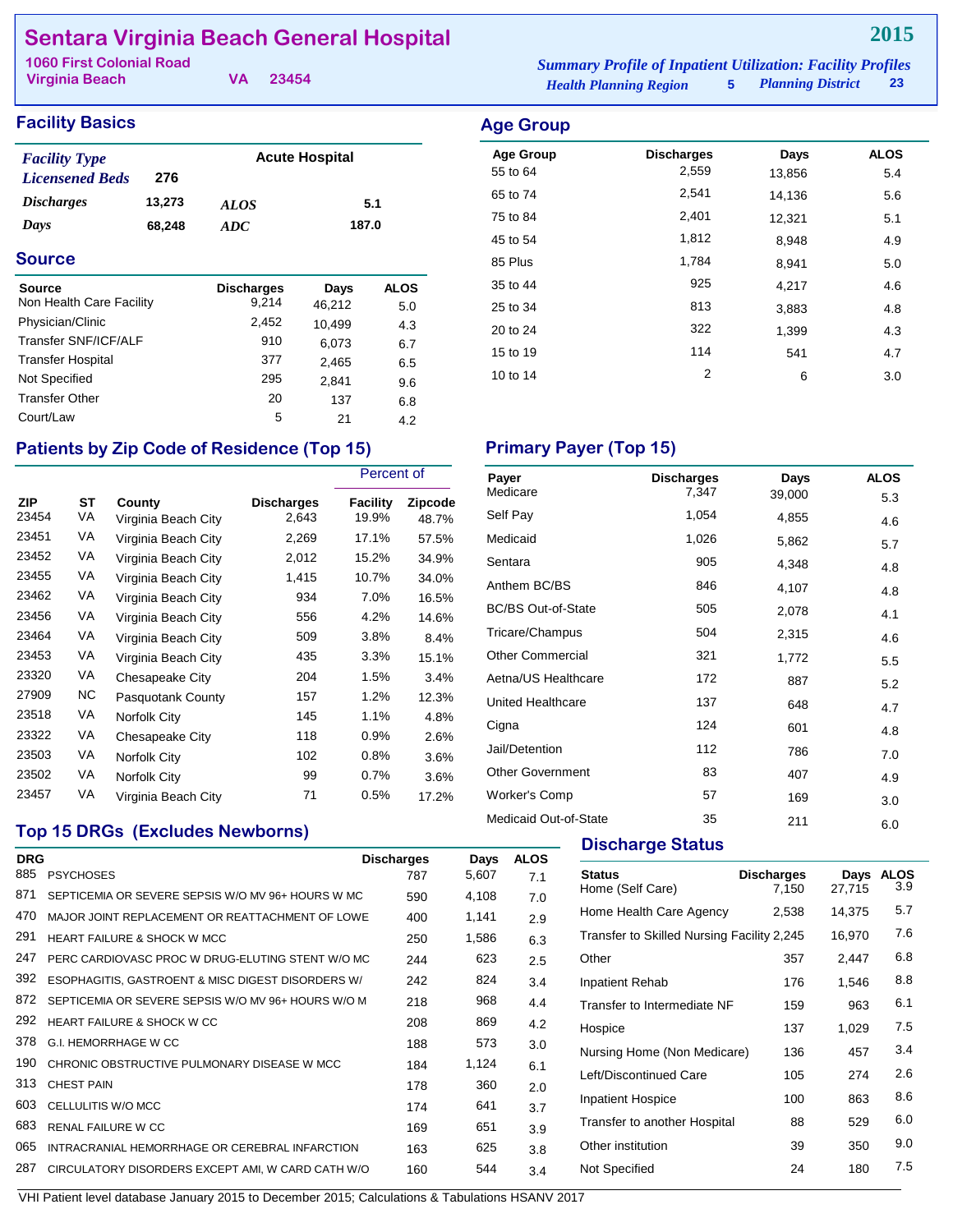# **Sentara Williamsburg Regional Medical Center**

| <b>100 Sentara Circle</b> |          | <b>Summary Profile of Inpatient Utilization: Facility Profiles</b> |                        |  |
|---------------------------|----------|--------------------------------------------------------------------|------------------------|--|
| Williamsburg              | VA 23188 | <b>Health Planning Region</b>                                      | 5 Planning District 23 |  |

### **Facility Basics Age Group Age Group**

| <b>Facility Type</b>     |        | <b>Acute Hospital</b> |      |  |
|--------------------------|--------|-----------------------|------|--|
| <b>Licensened Beds</b>   | 145    |                       |      |  |
| <i><b>Discharges</b></i> | 6.494  | <b>ALOS</b>           | 3.9  |  |
| Days                     | 25,088 | ADC                   | 68.7 |  |

### **Source**

| <b>Source</b><br>Physician/Clinic | <b>Discharges</b><br>5,928 | Days   | <b>ALOS</b> |
|-----------------------------------|----------------------------|--------|-------------|
|                                   |                            | 22,074 | 3.7         |
| Non Health Care Facility          | 206                        | 651    | 3.2         |
| Transfer SNF/ICF/ALF              | 192                        | 1,046  | 5.5         |
| <b>Transfer Other</b>             | 92                         | 584    | 6.3         |
| Not Specified                     | 68                         | 686    | 10.1        |
| Court/Law                         | 4                          | 14     | 3.5         |
| <b>Transfer Hospital</b>          | 4                          | 33     | 8.3         |

## Patients by Zip Code of Residence (Top 15) Primary Payer (Top 15)

|                     |          |                             |                            | Percent of        |                         |
|---------------------|----------|-----------------------------|----------------------------|-------------------|-------------------------|
| <b>ZIP</b><br>23188 | ST<br>VA | County<br>James City County | <b>Discharges</b><br>2,272 | Facility<br>35.0% | <b>Zipcode</b><br>57.9% |
| 23185               | VA       | <b>Williamsburg City</b>    | 1,755                      | 27.0%             | 44.4%                   |
| 23168               | VA       | James City County           | 389                        | 6.0%              | 61.7%                   |
| 23181               | VA       | King William County         | 264                        | 4.1%              | 45.0%                   |
| 23089               | VA       | New Kent County             | 236                        | 3.6%              | 48.7%                   |
| 23061               | VA       | Gloucester County           | 83                         | 1.3%              | 4.1%                    |
| 23030               | VA       | <b>Charles City County</b>  | 79                         | 1.2%              | 12.0%                   |
| 23072               | VA       | Gloucester County           | 78                         | 1.2%              | 6.8%                    |
| 23011               | VA       | New Kent County             | 75                         | 1.2%              | 61.0%                   |
| 23156               | VA       | King and Queen County       | 56                         | 0.9%              | 30.1%                   |
| 23140               | VA       | <b>New Kent County</b>      | 50                         | 0.8%              | 10.5%                   |
| 23608               | VA       | <b>Newport News City</b>    | 46                         | 0.7%              | 1.2%                    |
| 23602               | VA       | <b>Newport News City</b>    | 37                         | 0.6%              | 1.1%                    |
| 23692               | VA       | <b>York County</b>          | 37                         | 0.6%              | 2.3%                    |
| 23090               | VA       | James City                  | 36                         | 0.6%              | 65.5%                   |

# Age Group **Discharges** Days ALOS 65 to 74 1,409 5,644 4.0 75 to 84 1,251 5,056 4.0 55 to 64 and 55 to 64 and 55 to 64 and 50 and 51 and 51 and 51 and 51 and 51 and 51 and 51 and 51 and 51 and 5 85 Plus 2010 120 2010 1310 14.7 25 to 34 773 2,133 2.8 45 to 54 **536** 2,110 3.9 35 to 44 200 1,321 3.3 20 to 24 258 696 2.7 15 to 19 66 183 2.8 0 to 4  $20$   $30$   $1.5$ 5 to 9 13 25 1.9 10 to 14 9 16 1.8

| Payer                     | <b>Discharges</b> | Days   | <b>ALOS</b> |
|---------------------------|-------------------|--------|-------------|
| Medicare                  | 3,686             | 15,633 | 4.2         |
| Anthem BC/BS              | 672               | 2,345  | 3.5         |
| Medicaid                  | 624               | 1,959  | 3.1         |
| Self Pay                  | 373               | 1,364  | 3.7         |
| <b>BC/BS Out-of-State</b> | 289               | 953    | 3.3         |
| Tricare/Champus           | 192               | 527    | 2.7         |
| Sentara                   | 184               | 643    | 3.5         |
| <b>Other Commercial</b>   | 118               | 466    | 4.0         |
| Cigna                     | 95                | 350    | 3.7         |
| United Healthcare         | 87                | 301    | 3.5         |
| Aetna/US Healthcare       | 78                | 228    | 2.9         |
| <b>Other Government</b>   | 23                | 80     | 3.5         |
| HMO/PPO-Unspecified       | 20                | 69     | 3.5         |
| Indigent/Charity          | 18                | 53     | 2.9         |
| <b>Worker's Comp</b>      | 15                | 55     | 3.7         |

# **Top 15 DRGs (Excludes Newborns)**

| <b>DRG</b> |                                                    | <b>Discharges</b> | Days  | <b>ALOS</b> |
|------------|----------------------------------------------------|-------------------|-------|-------------|
| 775        | VAGINAL DELIVERY W/O COMPLICATING DIAGNOSES        | 614               | 1,351 | 2.2         |
| 470        | MAJOR JOINT REPLACEMENT OR REATTACHMENT OF LOWE    | 405               | 1,099 | 2.7         |
| 871        | SEPTICEMIA OR SEVERE SEPSIS W/O MV 96+ HOURS W MC  | 214               | 1,174 | 5.5         |
| 392        | ESOPHAGITIS, GASTROENT & MISC DIGEST DISORDERS W/  | 171               | 543   | 3.2         |
| 766        | CESAREAN SECTION W/O CC/MCC                        | 137               | 417   | 3.0         |
| 603        | CELLULITIS W/O MCC                                 | 119               | 453   | 3.8         |
| 291        | <b>HEART FAILURE &amp; SHOCK W MCC</b>             | 110               | 554   | 5.0         |
| 189        | PULMONARY EDEMA & RESPIRATORY FAILURE              | 102               | 446   | 4.4         |
| 872        | SEPTICEMIA OR SEVERE SEPSIS W/O MV 96+ HOURS W/O M | 102               | 403   | 4.0         |
| 690        | KIDNEY & URINARY TRACT INFECTIONS W/O MCC          | 101               | 393   | 3.9         |
| 378        | G.I. HEMORRHAGE W CC                               | 96                | 332   | 3.5         |
| 194        | SIMPLE PNEUMONIA & PLEURISY W CC                   | 91                | 345   | 3.8         |
| 193        | SIMPLE PNEUMONIA & PLEURISY W MCC                  | 88                | 504   | 5.7         |
| 292        | HEART FAILURE & SHOCK W CC                         | 88                | 322   | 3.7         |
| 190        | CHRONIC OBSTRUCTIVE PULMONARY DISEASE W MCC        | 84                | 394   | 4.7         |
|            |                                                    |                   |       |             |

### **Discharge Status**

| <b>Status</b><br>Home (Self Care)    | <b>Discharges</b><br>3.740 | Days<br>11,430 | <b>ALOS</b><br>3.1 |
|--------------------------------------|----------------------------|----------------|--------------------|
| Home Health Care Agency              | 1,291                      | 5,779          | 4.5                |
| Transfer to Skilled Nursing Facility | 769                        | 4,610          | 6.0                |
| Transfer to another Hospital         | 191                        | 626            | 3.3                |
| Hospice                              | 134                        | 882            | 6.6                |
| Other                                | 111                        | 560            | 5.0                |
| Nursing Home (Non Medicare)          | 79                         | 382            | 4.8                |
| Inpatient Rehab                      | 67                         | 330            | 4.9                |
| <b>Inpatient Hospice</b>             | 32                         | 130            | 4.1                |
| Transfer to Intermediate NF          | 28                         | 121            | 4.3                |
| Left/Discontinued Care               | 23                         | 58             | 2.5                |
| Not Specified                        | 11                         | 72             | 6.5                |
| Other institution                    | 9                          | 23             | 2.6                |
|                                      |                            |                |                    |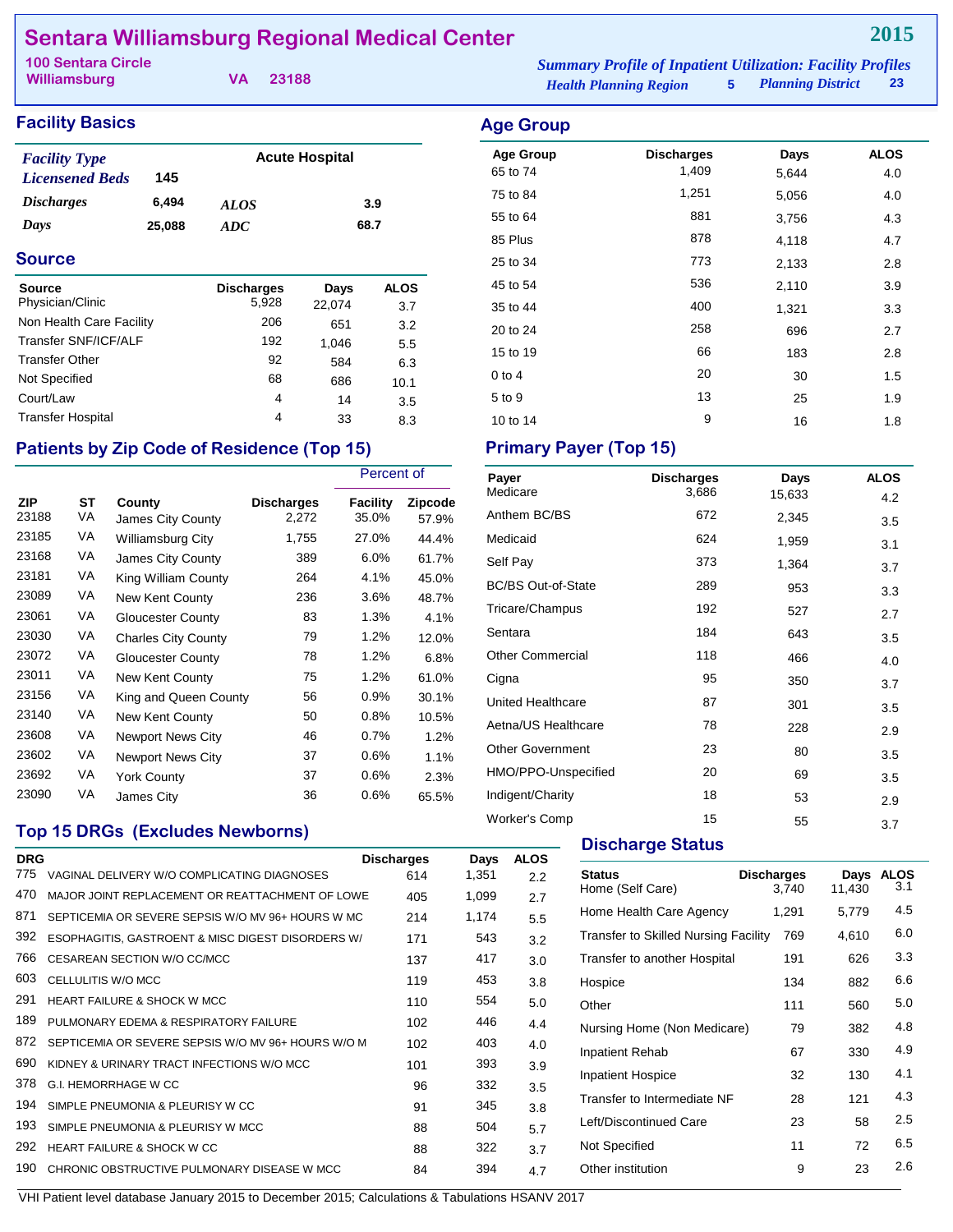# **Southampton Memorial Hospital**

| <b>100 Fairview Drive</b> |          |                               | <b>Summary Profile of Inpatient Utilization: Facility Profiles</b> |                     |    |
|---------------------------|----------|-------------------------------|--------------------------------------------------------------------|---------------------|----|
| <b>Franklin</b>           | VA 23851 | <b>Health Planning Region</b> |                                                                    | 5 Planning District | 23 |

# **Facility Basics Age Group**

| <b>Facility Type</b>       |       |                    | <b>Acute Hospital</b> |             |
|----------------------------|-------|--------------------|-----------------------|-------------|
| <b>Licensened Beds</b>     | 90    |                    |                       |             |
| <b>Discharges</b><br>1,864 |       | <i>ALOS</i>        | 3.3                   |             |
| Days                       | 6,192 | 17.0<br><b>ADC</b> |                       |             |
| <b>Source</b>              |       |                    |                       |             |
| <b>Source</b>              |       | <b>Discharges</b>  | Days                  | <b>ALOS</b> |
| Non Health Care Facility   |       | 1,849              | 6,069                 | 3.3         |
| Transfer SNF/ICF/ALF       |       | 14                 | 118                   | 8.4         |

Transfer Hospital 1 5 5.0

| <b>Age Group</b><br>65 to 74 | <b>Discharges</b><br>320 | Days<br>1,073 | <b>ALOS</b><br>3.4 |
|------------------------------|--------------------------|---------------|--------------------|
| 55 to 64                     | 286                      | 997           | 3.5                |
| 75 to 84                     | 284                      | 951           | 3.3                |
| 85 Plus                      | 224                      | 791           | 3.5                |
| 45 to 54                     | 216                      | 715           | 3.3                |
| 25 to 34                     | 182                      | 662           | 3.6                |
| 35 to 44                     | 172                      | 546           | 3.2                |
| 20 to 24                     | 103                      | 299           | 2.9                |
| 15 to 19                     | 47                       | 113           | 2.4                |
| $0$ to 4                     | 19                       | 23            | 1.2                |
| 10 to 14                     | 7                        | 13            | 1.9                |
| 5 to 9                       | 4                        | 9             | 2.3                |

# Patients by Zip Code of Residence (Top 15) Primary Payer (Top 15)

|              |          |                                |                          | Percent of        |                         |
|--------------|----------|--------------------------------|--------------------------|-------------------|-------------------------|
| ZIP<br>23851 | ST<br>VA | County<br><b>Franklin City</b> | <b>Discharges</b><br>791 | Facility<br>42.4% | <b>Zipcode</b><br>42.4% |
| 23837        | VA       | Southampton County             | 194                      | 10.4%             | 36.7%                   |
| 23827        | VA       | Southampton County             | 73                       | 3.9%              | 37.2%                   |
| 23829        | VA       | Southampton County             | 73                       | 3.9%              | 30.2%                   |
| 23847        | VA       | Emporia City                   | 64                       | 3.4%              | 3.2%                    |
| 23437        | VA       | <b>Suffolk City</b>            | 49                       | 2.6%              | 10.4%                   |
| 23874        | VA       | Southampton County             | 45                       | 2.4%              | 36.6%                   |
| 23878        | VA       | Southampton County             | 43                       | 2.3%              | 32.6%                   |
| 23434        | VA       | <b>Suffolk City</b>            | 36                       | 1.9%              | 0.7%                    |
| 23315        | VA       | Isle of Wight County           | 34                       | 1.8%              | 19.8%                   |
| 27855        | NC.      | <b>Hertford County</b>         | 28                       | 1.5%              | 19.9%                   |
| 27818        | NC.      | <b>Hertford County</b>         | 21                       | 1.1%              | 33.9%                   |
| 23828        | VA       | Southampton County             | 19                       | 1.0%              | 35.2%                   |
| 27937        | NC.      | Gates County                   | 16                       | 0.9%              | 4.8%                    |
| 23487        | VA       | Isle of Wight County           | 15                       | 0.8%              | 2.1%                    |

| Payer<br>Medicare        | <b>Discharges</b> | Days  | <b>ALOS</b>      |
|--------------------------|-------------------|-------|------------------|
|                          | 962               | 3,390 | 3.5              |
| Medicaid                 | 387               | 1,310 | 3.4              |
| Anthem BC/BS             | 293               | 842   | 2.9              |
| Self Pay                 | 86                | 206   | 2.4              |
| Tricare/Champus          | 33                | 114   | 3.5              |
| Sentara                  | 29                | 106   | 3.7              |
| Cigna                    | 23                | 50    | $2.2\phantom{0}$ |
| <b>Other Commercial</b>  | 17                | 55    | 3.2              |
| <b>United Healthcare</b> | 15                | 60    | 4.0              |
| Aetna/US Healthcare      | 8                 | 32    | 4.0              |
| HMO/PPO-Unspecified      | 6                 | 9     | 1.5              |
| <b>Worker's Comp</b>     | 3                 | 6     | 2.0              |
| Kaiser Permanente        | 1                 | 6     | 6.0              |
| Southern Health          | 1                 | 6     | 6.0              |

# **Top 15 DRGs (Excludes Newborns)**

| <b>DRG</b> |                                                      | <b>Discharges</b> | Days  | <b>ALOS</b> |
|------------|------------------------------------------------------|-------------------|-------|-------------|
| 897        | ALCOHOL/DRUG ABUSE OR DEPENDENCE W/O REHABILITA      | 199               | 1,142 | 5.7         |
| 470        | MAJOR JOINT REPLACEMENT OR REATTACHMENT OF LOWE      | 76                | 231   | 3.0         |
| 775        | VAGINAL DELIVERY W/O COMPLICATING DIAGNOSES          | 66                | 152   | 2.3         |
| 292        | HEART FAILURE & SHOCK W CC                           | 44                | 127   | 2.9         |
| 690        | KIDNEY & URINARY TRACT INFECTIONS W/O MCC            | 44                | 113   | 2.6         |
| 766        | CESAREAN SECTION W/O CC/MCC                          | 40                | 126   | 3.1         |
| 392        | ESOPHAGITIS, GASTROENT & MISC DIGEST DISORDERS W/    | 38                | 83    | 2.2         |
| 894        | ALCOHOL/DRUG ABUSE OR DEPENDENCE, LEFT AMA           | 38                | 84    | 2.2         |
| 641        | MISC DISORDERS OF NUTRITION, METABOLISM, FLUIDS/ELEC | 37                | 91    | 2.5         |
| 193        | SIMPLE PNEUMONIA & PLEURISY W MCC                    | 33                | 112   | 3.4         |
| 871        | SEPTICEMIA OR SEVERE SEPSIS W/O MV 96+ HOURS W MC    | 33                | 140   | 4.2         |
| 194        | SIMPLE PNEUMONIA & PLEURISY W CC                     | 31                | 109   | 3.5         |
| 195        | SIMPLE PNEUMONIA & PLEURISY W/O CC/MCC               | 31                | 85    | 2.7         |
| 378        | <b>G.I. HEMORRHAGE W CC</b>                          | 31                | 98    | 3.2         |
| 603        | CELLULITIS W/O MCC                                   | 30                | 79    | 2.6         |
|            |                                                      |                   |       |             |

# **Discharge Status**

| <b>Status</b><br>Home (Self Care)           | <b>Discharges</b><br>1,178 | Days<br>3,743 | <b>ALOS</b><br>3.2 |
|---------------------------------------------|----------------------------|---------------|--------------------|
| Home Health Care Agency                     | 153                        | 532           | 3.5                |
| <b>Transfer to Skilled Nursing Facility</b> | 151                        | 765           | 5.1                |
| Transfer to another Hospital                | 115                        | 245           | 2.1                |
| Not Specified                               | 87                         | 302           | 3.5                |
| Left/Discontinued Care                      | 50                         | 108           | 2.2                |
| Transfer to Intermediate NF                 | 40                         | 146           | 3.6                |
| Other                                       | 29                         | 93            | 3.2                |
| Swing Bed                                   | 17                         | 81            | 4.8                |
| Inpatient Rehab                             | 15                         | 76            | 5.1                |
| Hospice                                     | 13                         | 42            | 3.2                |
| Nursing Home (Non Medicare)                 | 10                         | 16            | 1.6                |
| <b>Inpatient Hospice</b>                    | 5                          | 27            | 5.4                |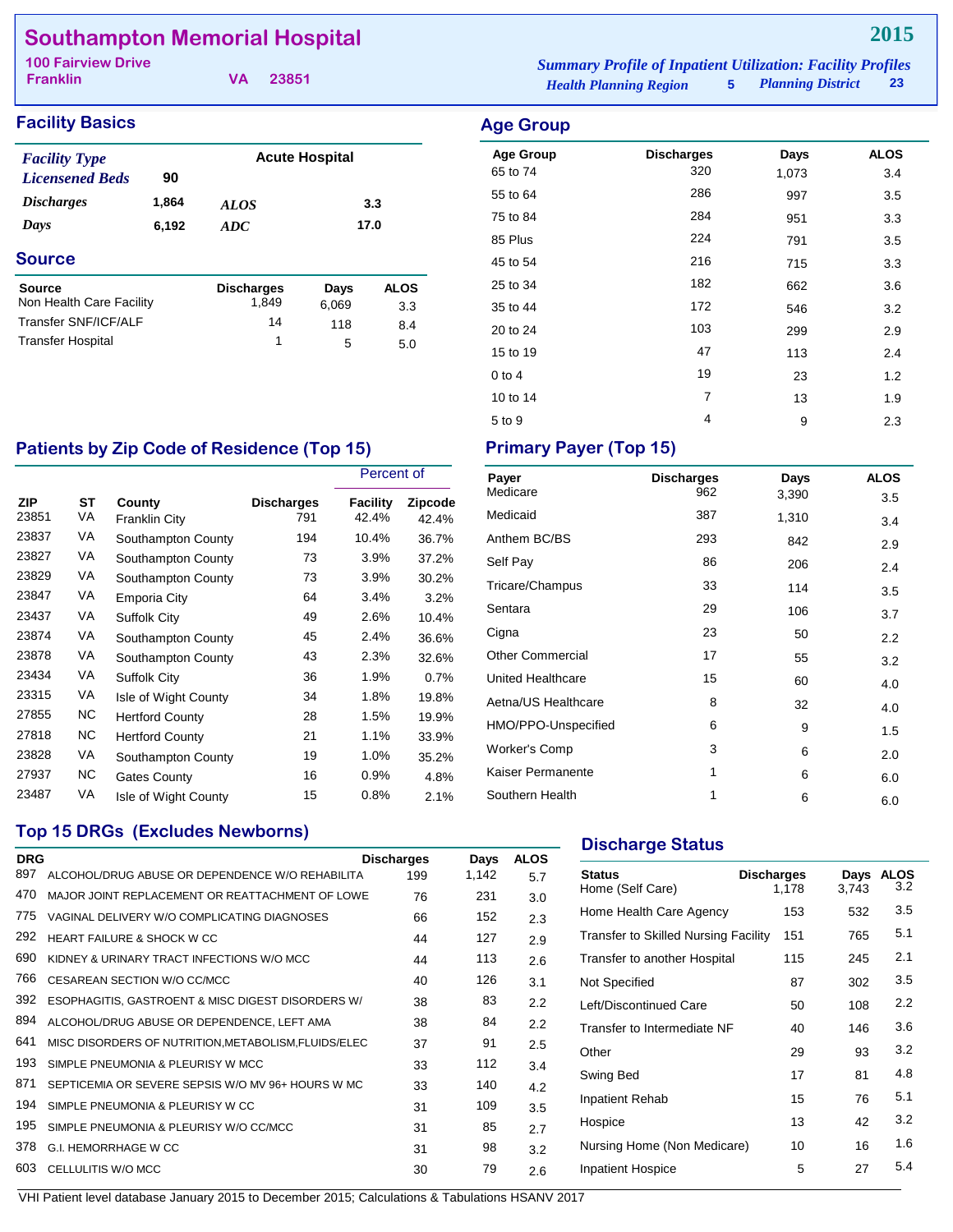# **The Pavilion at Williamsburg Place**

**Williamsburg**

**VA 23188**

### *Health Planning Region* **5** *Planning District* **23 5483 Mooretown Road** *Summary Profile of Inpatient Utilization: Facility Profiles*

Age Group **Discharges** Days ALOS 25 to 34 273 2,058 7.5 35 to 44 226 1,700 7.5 45 to 54 211 2,160 2012 55 to 64 169 1,613 9.5 20 to 24 **165** 1,145 6.9 65 to 74 127 2,967 23.4 75 to 84 2,095 22.8 85 Plus 21.9 15 to 19 308 6.2

| <b>Facility Type</b>     |        | <b>Psychiatric Hospital</b> |      |
|--------------------------|--------|-----------------------------|------|
| <b>Licensened Beds</b>   | 57     |                             |      |
| <i><b>Discharges</b></i> | 1,369  | <i>ALOS</i>                 | 11.2 |
| Days                     | 15.275 | ADC                         | 41.8 |
| <b>Source</b>            |        |                             |      |

| <b>Source</b><br>Court/Law | <b>Discharges</b><br>697 | Days<br>9,575 | <b>ALOS</b><br>13.7 |
|----------------------------|--------------------------|---------------|---------------------|
| Physician/Clinic           | 405                      | 3.487         | 8.6                 |
| Non Health Care Facility   | 257                      | 1.979         | 7.7                 |
| Transfer SNF/ICF/ALF       | 4                        | 84            | 21.0                |
| <b>Transfer Hospital</b>   | 3                        | 113           | 37.7                |
| Other                      | 3                        | 37            | 12.3                |

## Patients by Zip Code of Residence (Top 15) Primary Payer (Top 15)

|                     |          |                             |                         |                         | Percent of             |  |
|---------------------|----------|-----------------------------|-------------------------|-------------------------|------------------------|--|
| <b>ZIP</b><br>23188 | ST<br>VA | County<br>James City County | <b>Discharges</b><br>89 | <b>Facility</b><br>6.5% | <b>Zipcode</b><br>2.3% |  |
|                     | ХX       |                             | 59                      | 4.3%                    |                        |  |
| 23185               | VA       | <b>Williamsburg City</b>    | 56                      | 4.1%                    | 1.4%                   |  |
| 23434               | VA       | Suffolk City                | 32                      | 2.3%                    | $0.6\%$                |  |
| 23666               | VA       | <b>Hampton City</b>         | 22                      | 1.6%                    | $0.5\%$                |  |
| 23061               | VA       | Gloucester County           | 21                      | 1.5%                    | 1.0%                   |  |
| 23602               | VA       | <b>Newport News City</b>    | 21                      | 1.5%                    | $0.6\%$                |  |
| 23454               | VA       | Virginia Beach City         | 20                      | 1.5%                    | 0.4%                   |  |
| 23607               | VA       | <b>Newport News City</b>    | 16                      | 1.2%                    | $0.5\%$                |  |
| 23320               | VA       | Chesapeake City             | 15                      | 1.1%                    | $0.2\%$                |  |
| 23601               | VA       | Newport News City           | 15                      | 1.1%                    | $0.6\%$                |  |
| 23452               | VA       | Virginia Beach City         | 14                      | 1.0%                    | 0.2%                   |  |
| 23608               | VA       | <b>Newport News City</b>    | 14                      | 1.0%                    | 0.4%                   |  |
| 24401               | VA       | Staunton City               | 14                      | 1.0%                    | 0.3%                   |  |
| 24592               | VA       | Halifax County              | 14                      | 1.0%                    | $0.9\%$                |  |

| Payer                   | <b>Discharges</b> | Days  | <b>ALOS</b> |
|-------------------------|-------------------|-------|-------------|
| Medicare                | 419               | 8,026 | 19.2        |
| Jail/Detention          | 312               | 1,638 | 5.3         |
| Anthem BC/BS            | 278               | 2,282 | 8.2         |
| <b>Other Commercial</b> | 97                | 1,275 | 13.1        |
| Sentara                 | 92                | 849   | 9.2         |
| Tricare/Champus         | 70                | 371   | 5.3         |
| Aetna/US Healthcare     | 36                | 310   | 8.6         |
| United Healthcare       | 35                | 351   | 10.0        |
| Cigna                   | 22                | 135   | 6.1         |
| HMO/PPO-Unspecified     | 5                 | 28    | 5.6         |
| Unknown                 | 2                 | 9     | 4.5         |
| Medicaid                | 1                 | 1     | 1.0         |

### **Top 15 DRGs (Excludes Newborns)**

|                                               | <b>Discharges</b>              | Days                                                                                                                                                                      | <b>ALOS</b><br>9.6 |
|-----------------------------------------------|--------------------------------|---------------------------------------------------------------------------------------------------------------------------------------------------------------------------|--------------------|
|                                               |                                |                                                                                                                                                                           |                    |
|                                               |                                |                                                                                                                                                                           | 7.3                |
| ORGANIC DISTURBANCES & MENTAL RETARDATION     | 97                             | 2,775                                                                                                                                                                     | 28.6               |
| DEPRESSIVE NEUROSES                           | 57                             | 307                                                                                                                                                                       | 5.4                |
| DEGENERATIVE NERVOUS SYSTEM DISORDERS W/O MCC | 42                             | 927                                                                                                                                                                       | 22.1               |
| NEUROSES EXCEPT DEPRESSIVE                    | 38                             | 256                                                                                                                                                                       | 6.7                |
|                                               | 11                             | 84                                                                                                                                                                        | 7.6                |
| DISORDERS OF PERSONALITY & IMPULSE CONTROL    | $\overline{7}$                 | 52                                                                                                                                                                        | 7.4                |
| DEGENERATIVE NERVOUS SYSTEM DISORDERS W MCC   | 2                              | 25                                                                                                                                                                        | 12.5               |
| <b>HYPERTENSION W/O MCC</b>                   | 2                              | 10                                                                                                                                                                        | 5.0                |
| DIABETES W/O CC/MCC                           | 2                              | 57                                                                                                                                                                        | 28.5               |
|                                               | 2                              | 51                                                                                                                                                                        | 25.5               |
| OTHER FACTORS INFLUENCING HEALTH STATUS       | $\mathfrak{p}$                 | 8                                                                                                                                                                         | 4.0                |
| BRONCHITIS & ASTHMA W/O CC/MCC                | 1                              | 87                                                                                                                                                                        | 87.0               |
| ATHEROSCLEROSIS W/O MCC                       | 1                              | 24                                                                                                                                                                        | 24.0               |
|                                               | <b>DRG</b><br><b>PSYCHOSES</b> | 1,000<br>ALCOHOL/DRUG ABUSE OR DEPENDENCE W/O REHABILITA<br>98<br>ACUTE ADJUSTMENT REACTION & PSYCHOSOCIAL DYSFUN<br>MISC DISORDERS OF NUTRITION, METABOLISM, FLUIDS/ELEC | 9,591<br>715       |

### **Discharge Status**

| <b>Status</b><br>Home (Self Care)           | <b>Discharges</b><br>1,195 | Days<br>11,431 | <b>ALOS</b><br>9.6 |
|---------------------------------------------|----------------------------|----------------|--------------------|
| Transfer to another Hospital                | 52                         | 1,034          | 19.9               |
| Cancer Center or Childrens                  | 36                         | 340            | 9.4                |
| <b>Transfer to Skilled Nursing Facility</b> | 32                         | 1,091          | 34.1               |
| Nursing Home (Non Medicare)                 | 15                         | 427            | 28.5               |
| Transfer to Intermediate NF                 | 15                         | 592            | 39.5               |
| Left/Discontinued Care                      | 12                         | 30             | 2.5                |
| Inpatient Rehab                             | 4                          | 74             | 18.5               |
| Long Term Acute                             | 3                          | 94             | 31.3               |
| Not Specified                               | 2                          | 59             | 29.5               |
| Other                                       | 1                          | 15             | 15.0               |
| Home Health Care Agency                     | 1                          | 44             | 44.0               |
| <b>Inpatient Hospice</b>                    | 1                          | 44             | 44.0               |